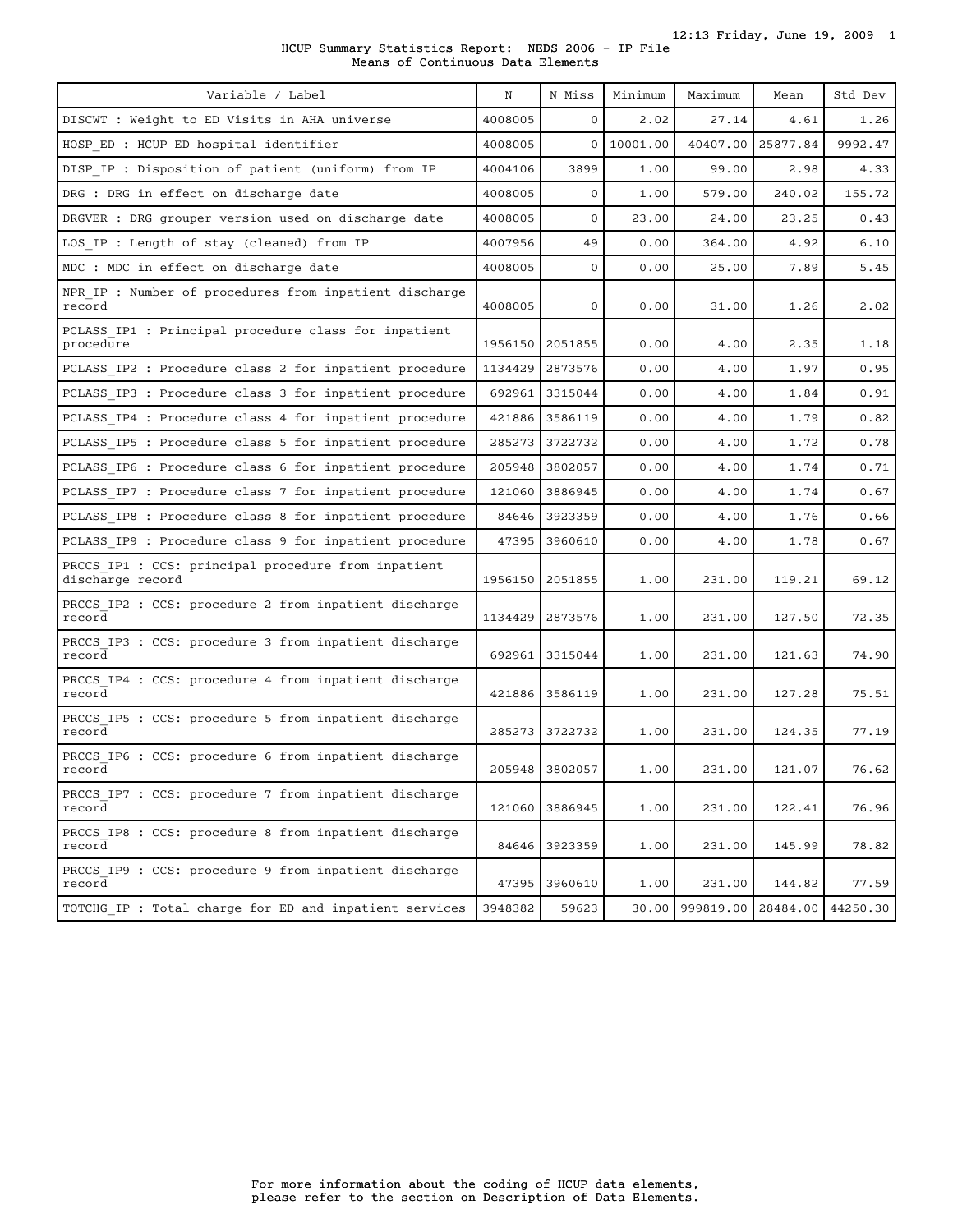HCUP Summary Statistics Report: NEDS 2006 - IP File Frequency Distribution for DISP\_IP

| DISP IP                                                          | Frequency | Percent<br>of<br>Total |
|------------------------------------------------------------------|-----------|------------------------|
| .: Missing                                                       | 2644      | 0.07                   |
| .A: Invalid                                                      | 1255      | 0.03                   |
| 1: Routine                                                       | 2577257   | 64.30                  |
| 2: Short-term hospital                                           | 112213    | 2.80                   |
| 5: Another type of health care institution not defined elsewhere | 736415    | 18.37                  |
| 6: Home health care                                              | 395427    | 9.87                   |
| 7: Against medical advice                                        | 60031     | 1.50                   |
| 20: Died in hospital                                             | 120332    | 3.00                   |
| 99: Discharged alive, destination unknown                        | 2431      | 0.06                   |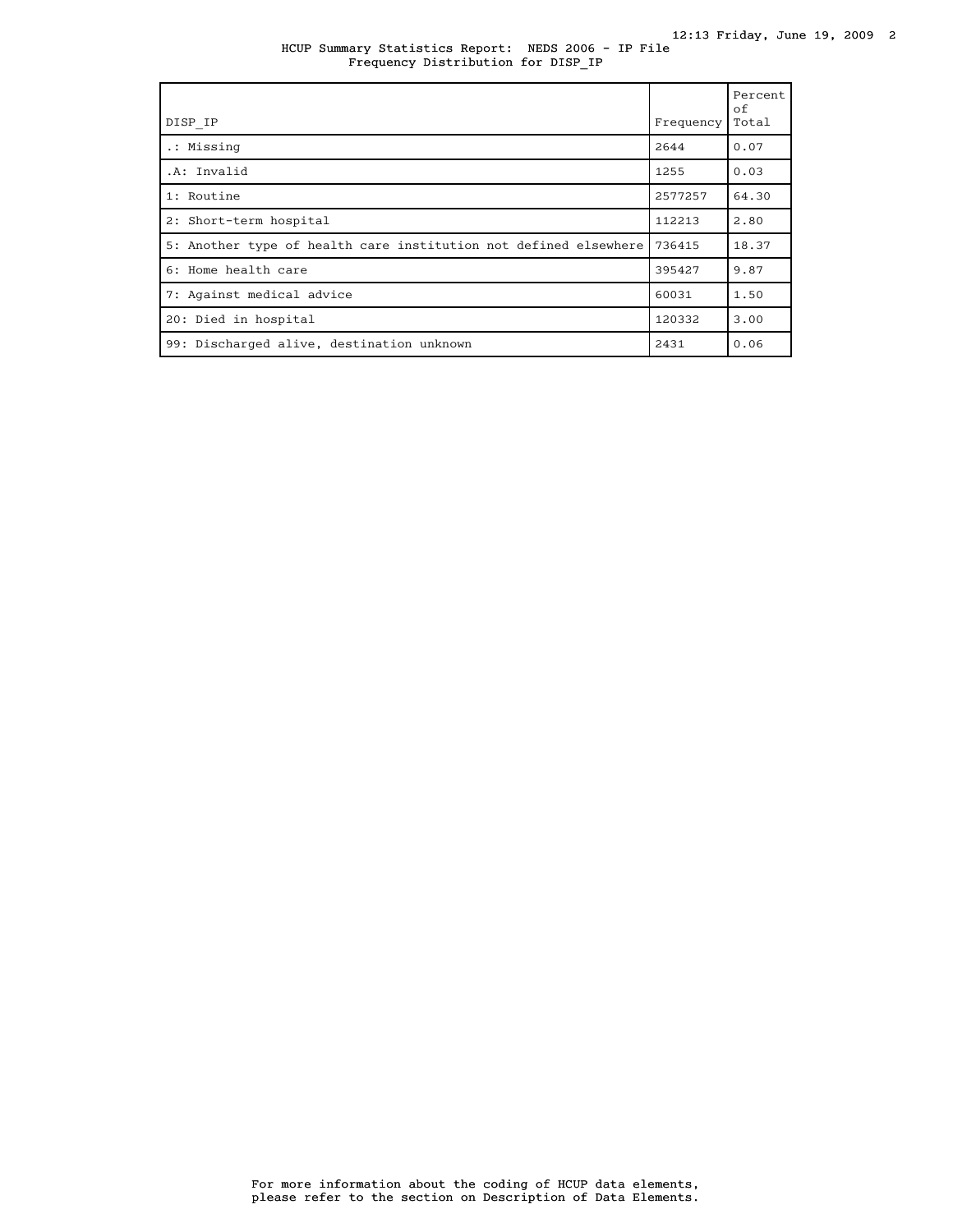|                                                         |           | Percent<br>оf |
|---------------------------------------------------------|-----------|---------------|
| <b>DRG</b>                                              | Frequency | Total         |
| 1: CRANIOTOMY AGE >17 W CC                              | 5796      | 0.14          |
| 2: CRANIOTOMY AGE >17 W/O CC                            | 1645      | 0.04          |
| 3: CRANIOTOMY AGE 0-17                                  | 1204      | 0.03          |
| 6: CARPAL TUNNEL RELEASE                                | 33        | 0.00          |
| 7: PERIPH & CRANIAL NERVE & OTHER NERV SYST PROC W CC   | 3644      | 0.09          |
| 8: PERIPH & CRANIAL NERVE & OTHER NERV SYST PROC W/O CC | 520       | 0.01          |
| 9: SPINAL DISORDERS & INJURIES                          | 972       | 0.02          |
| 10: NERVOUS SYSTEM NEOPLASMS W CC                       | 6928      | 0.17          |
| 11: NERVOUS SYSTEM NEOPLASMS W/O CC                     | 1130      | 0.03          |
| 12: DEGENERATIVE NERVOUS SYSTEM DISORDERS               | 18232     | 0.45          |
| 13: MULTIPLE SCLEROSIS & CEREBELLAR ATAXIA              | 3120      | 0.08          |
| 14: INTRACRANIAL HEMORRHAGE OR CEREBRAL INFARCTION      | 86763     | 2.16          |
| 15: NONSPECIFIC CVA & PRECEREBRAL OCCLUSION W/O INFARCT | 3282      | 0.08          |
| 16: NONSPECIFIC CEREBROVASCULAR DISORDERS W CC          | 6432      | 0.16          |
| 17: NONSPECIFIC CEREBROVASCULAR DISORDERS W/O CC        | 1516      | 0.04          |
| 18: CRANIAL & PERIPHERAL NERVE DISORDERS W CC           | 12188     | 0.30          |
| 19: CRANIAL & PERIPHERAL NERVE DISORDERS W/O CC         | 4220      | 0.11          |
| 20: NERVOUS SYSTEM INFECTION EXCEPT VIRAL MENINGITIS    | 3007      | 0.08          |
| 21: VIRAL MENINGITIS                                    | 6148      | 0.15          |
| 22: HYPERTENSIVE ENCEPHALOPATHY                         | 1225      | 0.03          |
| 23: NONTRAUMATIC STUPOR & COMA                          | 3739      | 0.09          |
| 24: SEIZURE & HEADACHE AGE >17 W CC                     | 21491     | 0.54          |
| 25: SEIZURE & HEADACHE AGE >17 W/O CC                   | 13971     | 0.35          |
| 26: SEIZURE & HEADACHE AGE 0-17                         | 6990      | 0.17          |
| 27: TRAUMATIC STUPOR & COMA, COMA >1 HR                 | 4717      | 0.12          |
| 28: TRAUMATIC STUPOR & COMA, COMA <1 HR AGE >17 W CC    | 8321      | 0.21          |
| 29: TRAUMATIC STUPOR & COMA, COMA <1 HR AGE >17 W/O CC  | 4182      | 0.10          |
| 30: TRAUMATIC STUPOR & COMA, COMA <1 HR AGE 0-17        | 1791      | 0.04          |
| 31: CONCUSSION AGE >17 W CC                             | 3658      | 0.09          |
| 32: CONCUSSION AGE >17 W/O CC                           | 2446      | 0.06          |
| 33: CONCUSSION AGE 0-17                                 | 1152      | 0.03          |
| 34: OTHER DISORDERS OF NERVOUS SYSTEM W CC              | 10286     | 0.26          |
| 35: OTHER DISORDERS OF NERVOUS SYSTEM W/O CC            | 4469      | 0.11          |
| 36: RETINAL PROCEDURES                                  | 93        | 0.00          |
| 37: ORBITAL PROCEDURES                                  | 676       | 0.02          |
| 38: PRIMARY IRIS PROCEDURES                             | 15        | 0.00          |
| 39: LENS PROCEDURES WITH OR WITHOUT VITRECTOMY          | 24        | 0.00          |
| 40: EXTRAOCULAR PROCEDURES EXCEPT ORBIT AGE >17         | 277       | 0.01          |
| 41: EXTRAOCULAR PROCEDURES EXCEPT ORBIT AGE 0-17        | 63        | 0.00          |
| 42: INTRAOCULAR PROCEDURES EXCEPT RETINA, IRIS & LENS   | 424       | 0.01          |
| 43: HYPHEMA                                             | 142       | 0.00          |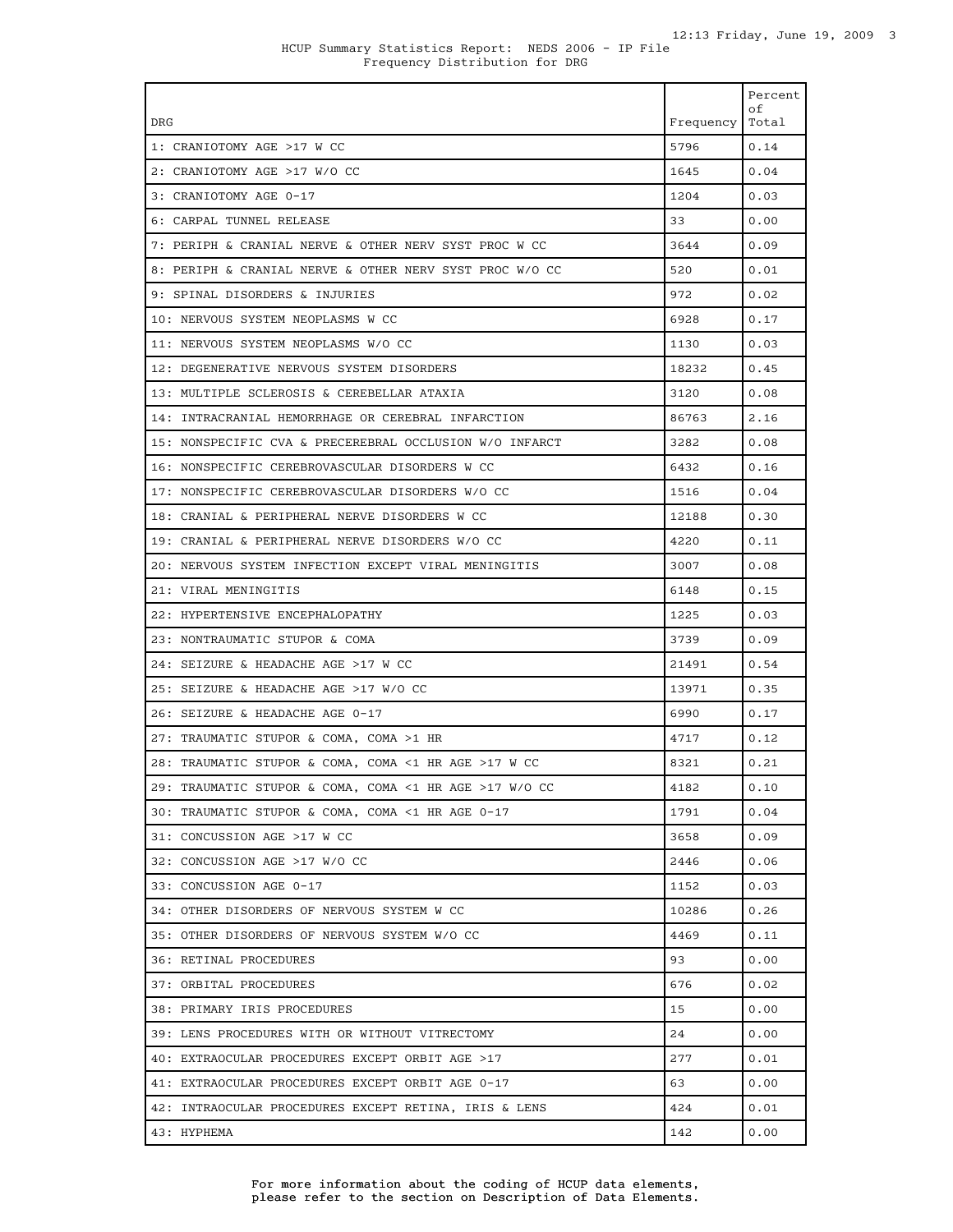| <b>DRG</b>                                                           | Frequency | Percent<br>οf<br>Total |
|----------------------------------------------------------------------|-----------|------------------------|
| 44: ACUTE MAJOR EYE INFECTIONS                                       | 1082      | 0.03                   |
| 45: NEUROLOGICAL EYE DISORDERS                                       | 1460      | 0.04                   |
| 46: OTHER DISORDERS OF THE EYE AGE >17 W CC                          | 1666      | 0.04                   |
| 47: OTHER DISORDERS OF THE EYE AGE >17 W/O CC                        | 775       | 0.02                   |
| 48: OTHER DISORDERS OF THE EYE AGE 0-17                              | 407       | 0.01                   |
| 49: MAJOR HEAD & NECK PROCEDURES                                     | 21        | 0.00                   |
| 50: STALOADENECTOMY                                                  | 24        | 0.00                   |
| 51: SALIVARY GLAND PROCEDURES EXCEPT SIALOADENECTOMY                 | 17        | 0.00                   |
| 52: CLEFT LIP & PALATE REPAIR                                        | $\leq$ 10 | $*$ , $**$             |
| 53: SINUS & MASTOID PROCEDURES AGE >17                               | 211       | 0.01                   |
| 54: SINUS & MASTOID PROCEDURES AGE 0-17                              | 35        | 0.00                   |
| 55: MISCELLANEOUS EAR, NOSE, MOUTH & THROAT PROCEDURES               | 342       | 0.01                   |
| 56: RHINOPLASTY                                                      | 71        | 0.00                   |
| 57: T&A PROC, EXCEPT TONSILLECTOMY &/OR ADENOIDECTOMY ONLY, AGE >17  | 1064      | 0.03                   |
| 58: T&A PROC, EXCEPT TONSILLECTOMY &/OR ADENOIDECTOMY ONLY, AGE 0-17 | 409       | 0.01                   |
| 59: TONSILLECTOMY &/OR ADENOIDECTOMY ONLY, AGE >17                   | 117       | 0.00                   |
| 60: TONSILLECTOMY &/OR ADENOIDECTOMY ONLY, AGE 0-17                  | 123       | 0.00                   |
| 61: MYRINGOTOMY W TUBE INSERTION AGE >17                             | 51        | 0.00                   |
| 62: MYRINGOTOMY W TUBE INSERTION AGE 0-17                            | 118       | 0.00                   |
| 63: OTHER EAR, NOSE, MOUTH & THROAT O.R. PROCEDURES                  | 2726      | 0.07                   |
| 64: EAR, NOSE, MOUTH & THROAT MALIGNANCY                             | 908       | 0.02                   |
| 65: DYSEQUILIBRIUM                                                   | 15242     | 0.38                   |
| 66: EPISTAXIS                                                        | 2768      | 0.07                   |
| 67: EPIGLOTTITIS                                                     | 421       | 0.01                   |
| 68: OTITIS MEDIA & URI AGE >17 W CC                                  | 5813      | 0.15                   |
| 69: OTITIS MEDIA & URI AGE >17 W/O CC                                | 3317      | 0.08                   |
| 70: OTITIS MEDIA & URI AGE 0-17                                      | 4484      | 0.11                   |
| 71: LARYNGOTRACHEITIS                                                | 1529      | 0.04                   |
| 72: NASAL TRAUMA & DEFORMITY                                         | 876       | 0.02                   |
| 73: OTHER EAR, NOSE, MOUTH & THROAT DIAGNOSES AGE >17                | 4138      | 0.10                   |
| 74: OTHER EAR, NOSE, MOUTH & THROAT DIAGNOSES AGE 0-17               | 679       | 0.02                   |
| 75: MAJOR CHEST PROCEDURES                                           | 5541      | 0.14                   |
| 76: OTHER RESP SYSTEM O.R. PROCEDURES W CC                           | 12970     | 0.32                   |
| 77: OTHER RESP SYSTEM O.R. PROCEDURES W/O CC                         | 607       | 0.02                   |
| 78: PULMONARY EMBOLISM                                               | 21981     | 0.55                   |
| 79: RESPIRATORY INFECTIONS & INFLAMMATIONS AGE >17 W CC              | 41249     | 1.03                   |
| 80: RESPIRATORY INFECTIONS & INFLAMMATIONS AGE >17 W/O CC            | 2111      | 0.05                   |
| 81: RESPIRATORY INFECTIONS & INFLAMMATIONS AGE 0-17                  | 895       | 0.02                   |
| 82: RESPIRATORY NEOPLASMS                                            | 17512     | 0.44                   |
| 83: MAJOR CHEST TRAUMA W CC                                          | 3389      | 0.08                   |
| 84: MAJOR CHEST TRAUMA W/O CC                                        | 939       | 0.02                   |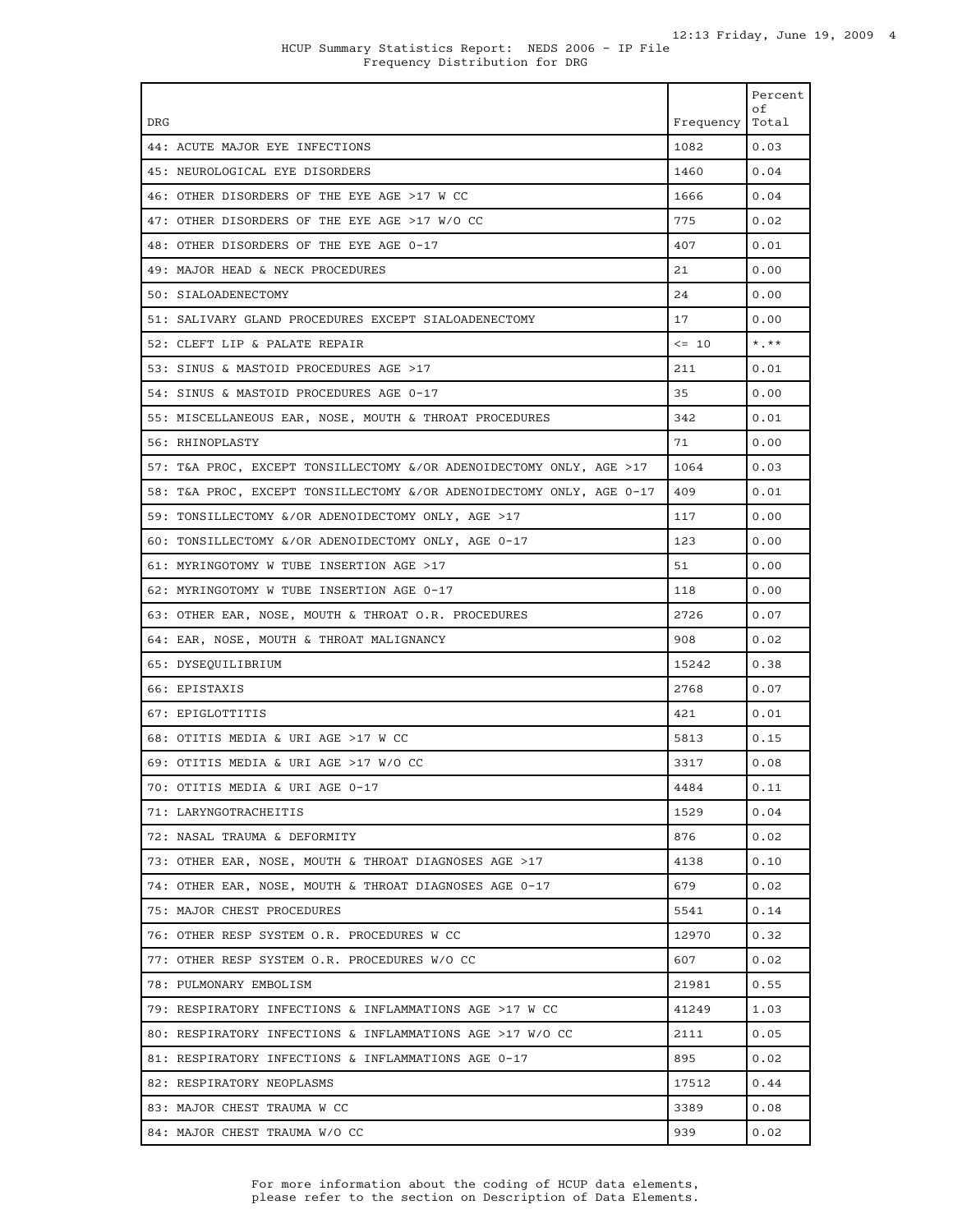| DRG                                                                   | Frequency | Percent<br>οf<br>Total |
|-----------------------------------------------------------------------|-----------|------------------------|
| 85: PLEURAL EFFUSION W CC                                             | 6143      | 0.15                   |
| 86: PLEURAL EFFUSION W/O CC                                           | 536       | 0.01                   |
| 87: PULMONARY EDEMA & RESPIRATORY FAILURE                             | 33974     | 0.85                   |
| 88: CHRONIC OBSTRUCTIVE PULMONARY DISEASE                             | 117052    | 2.92                   |
| 89: SIMPLE PNEUMONIA & PLEURISY AGE >17 W CC                          | 146011    | 3.64                   |
| 90: SIMPLE PNEUMONIA & PLEURISY AGE >17 W/O CC                        | 15757     | 0.39                   |
| 91: SIMPLE PNEUMONIA & PLEURISY AGE 0-17                              | 17419     | 0.43                   |
| 92: INTERSTITIAL LUNG DISEASE W CC                                    | 5078      | 0.13                   |
| 93: INTERSTITIAL LUNG DISEASE W/O CC                                  | 494       | 0.01                   |
| 94: PNEUMOTHORAX W CC                                                 | 6524      | 0.16                   |
| 95: PNEUMOTHORAX W/O CC                                               | 3386      | 0.08                   |
| 96: BRONCHITIS & ASTHMA AGE >17 W CC                                  | 20445     | 0.51                   |
| 97: BRONCHITIS & ASTHMA AGE >17 W/O CC                                | 16195     | 0.40                   |
| 98: BRONCHITIS & ASTHMA AGE 0-17                                      | 28861     | 0.72                   |
| 99: RESPIRATORY SIGNS & SYMPTOMS W CC                                 | 7839      | 0.20                   |
| 100: RESPIRATORY SIGNS & SYMPTOMS W/O CC                              | 3808      | 0.10                   |
| 101: OTHER RESPIRATORY SYSTEM DIAGNOSES W CC                          | 9273      | 0.23                   |
| 102: OTHER RESPIRATORY SYSTEM DIAGNOSES W/O CC                        | 3369      | 0.08                   |
| 103: HEART TRANSPLANT OR IMPLANT OF HEART ASSIST SYSTEM               | 94        | 0.00                   |
| 104: CARDIAC VALVE & OTHER MAJOR CARDIOTHORACIC PROC W CARDIAC CATH   | 2341      | 0.06                   |
| 105: CARDIAC VALVE & OTHER MAJOR CARDIOTHORACIC PROC W/O CARDIAC CATH | 829       | 0.02                   |
| 106: CORONARY BYPASS W PTCA                                           | 950       | 0.02                   |
| 108: OTHER CARDIOTHORACIC PROCEDURES                                  | 927       | 0.02                   |
| 110: MAJOR CARDIOVASCULAR PROCEDURES W CC                             | 7215      | 0.18                   |
| 111: MAJOR CARDIOVASCULAR PROCEDURES W/O CC                           | 551       | 0.01                   |
| 113: AMPUTATION FOR CIRC SYSTEM DISORDERS EXCEPT UPPER LIMB & TOE     | 3790      | 0.09                   |
| 114: UPPER LIMB & TOE AMPUTATION FOR CIRC SYSTEM DISORDERS            | 1229      | 0.03                   |
| 117: CARDIAC PACEMAKER REVISION EXCEPT DEVICE REPLACEMENT             | 785       | 0.02                   |
| 118: CARDIAC PACEMAKER DEVICE REPLACEMENT                             | 703       | 0.02                   |
| 119: VEIN LIGATION & STRIPPING                                        | 119       | 0.00                   |
| 120: OTHER CIRCULATORY SYSTEM O.R. PROCEDURES                         | 5217      | 0.13                   |
| 121: CIRCULATORY DISORDERS W AMI & MAJOR COMP, DISCHARGED ALIVE       | 37611     | 0.94                   |
| 122: CIRCULATORY DISORDERS W AMI W/O MAJOR COMP, DISCHARGED ALIVE     | 20002     | 0.50                   |
| 123: CIRCULATORY DISORDERS W AMI, EXPIRED                             | 5993      | 0.15                   |
| 124: CIRCULATORY DISORDERS EXCEPT AMI, W CARD CATH & COMPLEX DIAG     | 31729     | 0.79                   |
| 125: CIRCULATORY DISORDERS EXCEPT AMI, W CARD CATH W/O COMPLEX DIAG   | 32956     | 0.82                   |
| 126: ACUTE & SUBACUTE ENDOCARDITIS                                    | 1866      | 0.05                   |
| 127: HEART FAILURE & SHOCK                                            | 173726    | 4.33                   |
| 128: DEEP VEIN THROMBOPHLEBITIS                                       | 703       | 0.02                   |
| 129: CARDIAC ARREST, UNEXPLAINED                                      | 1166      | 0.03                   |
| 130: PERIPHERAL VASCULAR DISORDERS W CC                               | 20475     | 0.51                   |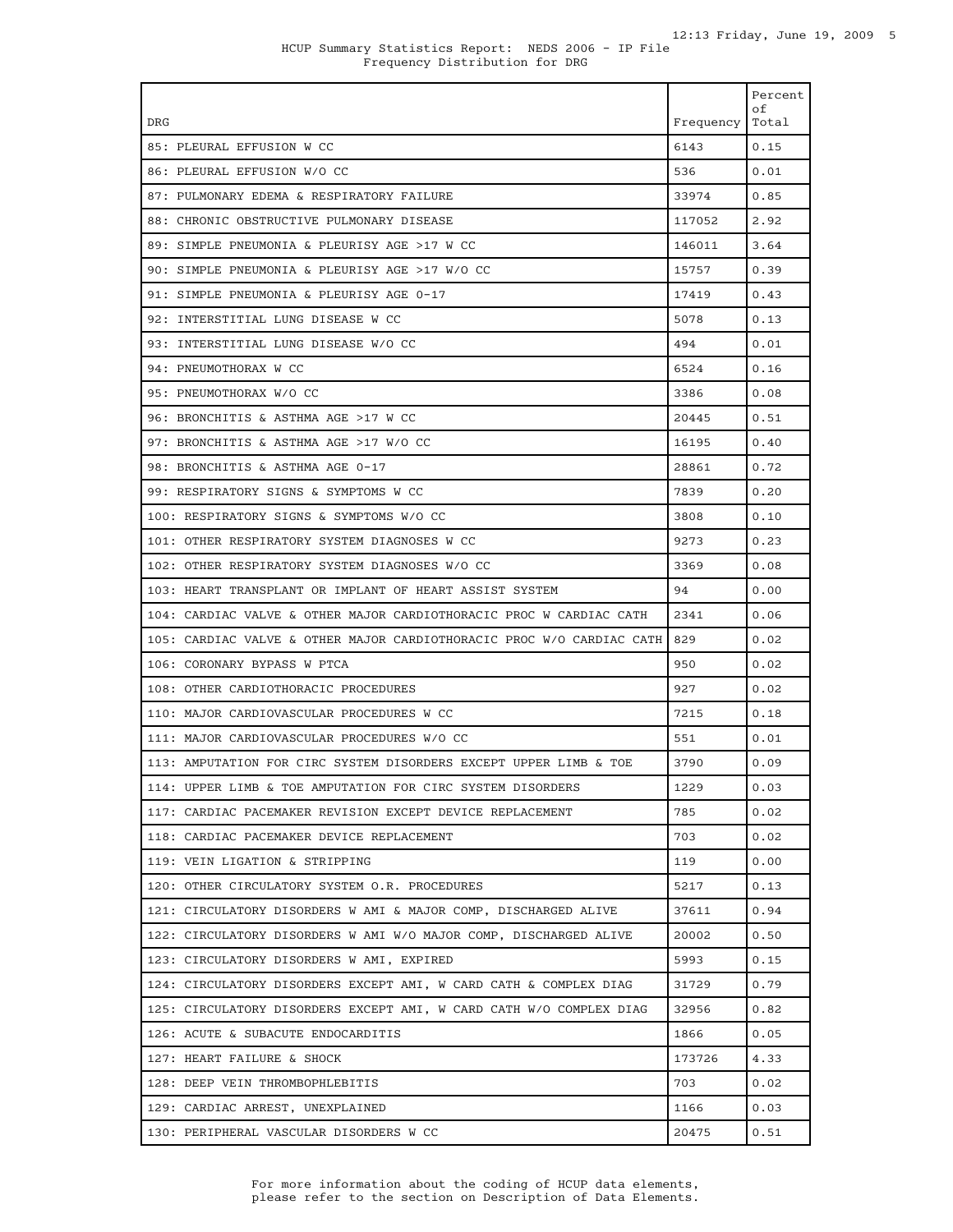| DRG                                                             | Frequency | Percent<br>οf<br>Total |
|-----------------------------------------------------------------|-----------|------------------------|
| 131: PERIPHERAL VASCULAR DISORDERS W/O CC                       | 6666      | 0.17                   |
| 132: ATHEROSCLEROSIS W CC                                       | 27100     | 0.68                   |
| 133: ATHEROSCLEROSIS W/O CC                                     | 2174      | 0.05                   |
| 134: HYPERTENSION                                               | 18497     | 0.46                   |
| 135: CARDIAC CONGENITAL & VALVULAR DISORDERS AGE >17 W CC       | 1936      | 0.05                   |
| 136: CARDIAC CONGENITAL & VALVULAR DISORDERS AGE >17 W/O CC     | 390       | 0.01                   |
| 137: CARDIAC CONGENITAL & VALVULAR DISORDERS AGE 0-17           | 117       | 0.00                   |
| 138: CARDIAC ARRHYTHMIA & CONDUCTION DISORDERS W CC             | 60891     | 1.52                   |
| 139: CARDIAC ARRHYTHMIA & CONDUCTION DISORDERS W/O CC           | 27324     | 0.68                   |
| 140: ANGINA PECTORIS                                            | 11424     | 0.29                   |
| 141: SYNCOPE & COLLAPSE W CC                                    | 42219     | 1.05                   |
| 142: SYNCOPE & COLLAPSE W/O CC                                  | 19276     | 0.48                   |
| 143: CHEST PAIN                                                 | 139595    | 3.48                   |
| 144: OTHER CIRCULATORY SYSTEM DIAGNOSES W CC                    | 30461     | 0.76                   |
| 145: OTHER CIRCULATORY SYSTEM DIAGNOSES W/O CC                  | 2935      | 0.07                   |
| 146: RECTAL RESECTION W CC                                      | 569       | 0.01                   |
| 147: RECTAL RESECTION W/O CC                                    | 35        | 0.00                   |
| 148: MAJOR SMALL & LARGE BOWEL PROCEDURES W CC                  | 20071     | 0.50                   |
| 149: MAJOR SMALL & LARGE BOWEL PROCEDURES W/O CC                | 2582      | 0.06                   |
| 150: PERITONEAL ADHESIOLYSIS W CC                               | 7233      | 0.18                   |
| 151: PERITONEAL ADHESIOLYSIS W/O CC                             | 2500      | 0.06                   |
| 152: MINOR SMALL & LARGE BOWEL PROCEDURES W CC                  | 436       | 0.01                   |
| 153: MINOR SMALL & LARGE BOWEL PROCEDURES W/O CC                | 187       | 0.00                   |
| 154: STOMACH, ESOPHAGEAL & DUODENAL PROCEDURES AGE >17 W CC     | 4037      | 0.10                   |
| 155: STOMACH, ESOPHAGEAL & DUODENAL PROCEDURES AGE >17 W/O CC   | 593       | 0.01                   |
| 156: STOMACH, ESOPHAGEAL & DUODENAL PROCEDURES AGE 0-17         | 1111      | 0.03                   |
| 157: ANAL & STOMAL PROCEDURES W CC                              | 2625      | 0.07                   |
| 158: ANAL & STOMAL PROCEDURES W/O CC                            | 2239      | 0.06                   |
| 159: HERNIA PROCEDURES EXCEPT INGUINAL & FEMORAL AGE >17 W CC   | 2774      | 0.07                   |
| 160: HERNIA PROCEDURES EXCEPT INGUINAL & FEMORAL AGE >17 W/O CC | 1958      | 0.05                   |
| 161: INGUINAL & FEMORAL HERNIA PROCEDURES AGE >17 W CC          | 1874      | 0.05                   |
| 162: INGUINAL & FEMORAL HERNIA PROCEDURES AGE >17 W/O CC        | 1490      | 0.04                   |
| 163: HERNIA PROCEDURES AGE 0-17                                 | 222       | 0.01                   |
| 164: APPENDECTOMY W COMPLICATED PRINCIPAL DIAG W CC             | 5594      | 0.14                   |
| 165: APPENDECTOMY W COMPLICATED PRINCIPAL DIAG W/O CC           | 7987      | 0.20                   |
| 166: APPENDECTOMY W/O COMPLICATED PRINCIPAL DIAG W CC           | 6693      | 0.17                   |
| 167: APPENDECTOMY W/O COMPLICATED PRINCIPAL DIAG W/O CC         | 32772     | 0.82                   |
| 168: MOUTH PROCEDURES W CC                                      | 674       | 0.02                   |
| 169: MOUTH PROCEDURES W/O CC                                    | 331       | 0.01                   |
| 170: OTHER DIGESTIVE SYSTEM O.R. PROCEDURES W CC                | 5002      | 0.12                   |
| 171: OTHER DIGESTIVE SYSTEM O.R. PROCEDURES W/O CC              | 893       | 0.02                   |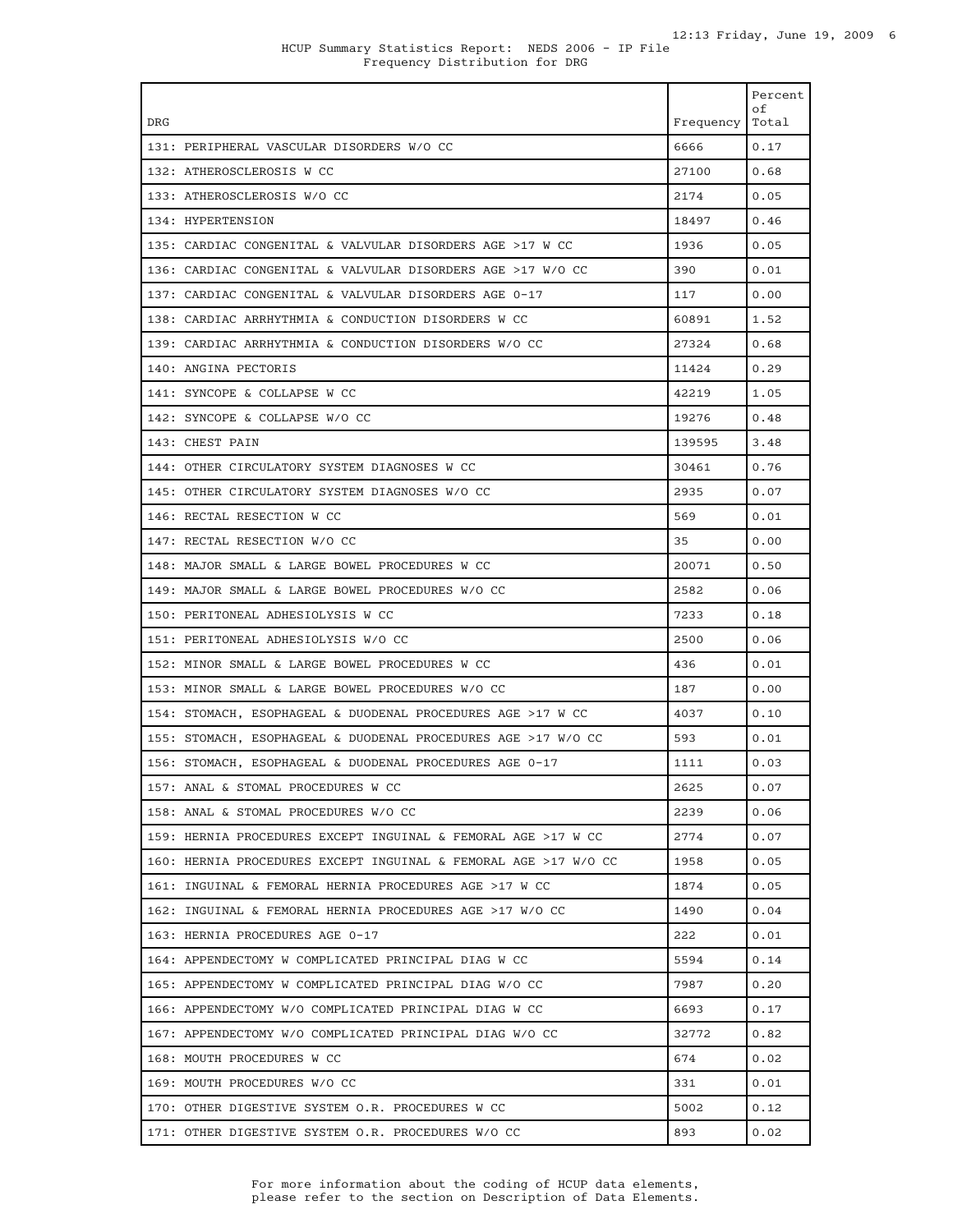| DRG                                                                  | Frequency | Percent<br>оf<br>Total |
|----------------------------------------------------------------------|-----------|------------------------|
| 172: DIGESTIVE MALIGNANCY W CC                                       | 9365      | 0.23                   |
| 173: DIGESTIVE MALIGNANCY W/O CC                                     | 581       | 0.01                   |
| 174: G.I. HEMORRHAGE W CC                                            | 76280     | 1.90                   |
| 175: G.I. HEMORRHAGE W/O CC                                          | 11211     | 0.28                   |
| 176: COMPLICATED PEPTIC ULCER                                        | 4896      | 0.12                   |
| 177: UNCOMPLICATED PEPTIC ULCER W CC                                 | 3019      | 0.08                   |
| 178: UNCOMPLICATED PEPTIC ULCER W/O CC                               | 1570      | 0.04                   |
| 179: INFLAMMATORY BOWEL DISEASE                                      | 11962     | 0.30                   |
| 180: G.I. OBSTRUCTION W CC                                           | 29697     | 0.74                   |
| 181: G.I. OBSTRUCTION W/O CC                                         | 13225     | 0.33                   |
| 182: ESOPHAGITIS, GASTROENT & MISC DIGEST DISORDERS AGE >17 W CC     | 119521    | 2.98                   |
| 183: ESOPHAGITIS, GASTROENT & MISC DIGEST DISORDERS AGE >17 W/O CC   | 55980     | 1.40                   |
| 184: ESOPHAGITIS, GASTROENT & MISC DIGEST DISORDERS AGE 0-17         | 14720     | 0.37                   |
| 185: DENTAL & ORAL DIS EXCEPT EXTRACTIONS & RESTORATIONS, AGE >17    | 4097      | 0.10                   |
| 186: DENTAL & ORAL DIS EXCEPT EXTRACTIONS & RESTORATIONS, AGE 0-17   | 590       | 0.01                   |
| 187: DENTAL EXTRACTIONS & RESTORATIONS                               | 353       | 0.01                   |
| 188: OTHER DIGESTIVE SYSTEM DIAGNOSES AGE >17 W CC                   | 30101     | 0.75                   |
| 189: OTHER DIGESTIVE SYSTEM DIAGNOSES AGE >17 W/O CC                 | 7384      | 0.18                   |
| 190: OTHER DIGESTIVE SYSTEM DIAGNOSES AGE 0-17                       | 1626      | 0.04                   |
| 191: PANCREAS, LIVER & SHUNT PROCEDURES W CC                         | 1434      | 0.04                   |
| 192: PANCREAS, LIVER & SHUNT PROCEDURES W/O CC                       | 130       | 0.00                   |
| 193: BILIARY TRACT PROC EXCEPT ONLY CHOLECYST W OR W/O C.D.E. W CC   | 709       | 0.02                   |
| 194: BILIARY TRACT PROC EXCEPT ONLY CHOLECYST W OR W/O C.D.E. W/O CC | 81        | 0.00                   |
| 195: CHOLECYSTECTOMY W C.D.E. W CC                                   | 731       | 0.02                   |
| 196: CHOLECYSTECTOMY W C.D.E. W/O CC                                 | 272       | 0.01                   |
| 197: CHOLECYSTECTOMY EXCEPT BY LAPAROSCOPE W/O C.D.E. W CC           | 4135      | 0.10                   |
| 198: CHOLECYSTECTOMY EXCEPT BY LAPAROSCOPE W/O C.D.E. W/O CC         | 1404      | 0.04                   |
| 199: HEPATOBILIARY DIAGNOSTIC PROCEDURE FOR MALIGNANCY               | 171       | 0.00                   |
| 200: HEPATOBILIARY DIAGNOSTIC PROCEDURE FOR NON-MALIGNANCY           | 348       | 0.01                   |
| 201: OTHER HEPATOBILIARY OR PANCREAS O.R. PROCEDURES                 | 737       | 0.02                   |
| 202: CIRRHOSIS & ALCOHOLIC HEPATITIS                                 | 16941     | 0.42                   |
| 203: MALIGNANCY OF HEPATOBILIARY SYSTEM OR PANCREAS                  | 8507      | 0.21                   |
| 204: DISORDERS OF PANCREAS EXCEPT MALIGNANCY                         | 47164     | 1.18                   |
| 205: DISORDERS OF LIVER EXCEPT MALIG, CIRR, ALC HEPA W CC            | 15169     | 0.38                   |
| 206: DISORDERS OF LIVER EXCEPT MALIG, CIRR, ALC HEPA W/O CC          | 1925      | 0.05                   |
| 207: DISORDERS OF THE BILIARY TRACT W CC                             | 12361     | 0.31                   |
| 208: DISORDERS OF THE BILIARY TRACT W/O CC                           | 6156      | 0.15                   |
| 210: HIP & FEMUR PROCEDURES EXCEPT MAJOR JOINT AGE >17 W CC          | 34587     | 0.86                   |
| 211: HIP & FEMUR PROCEDURES EXCEPT MAJOR JOINT AGE >17 W/O CC        | 8092      | 0.20                   |
| 212: HIP & FEMUR PROCEDURES EXCEPT MAJOR JOINT AGE 0-17              | 1479      | 0.04                   |
| 213: AMPUTATION FOR MUSCULOSKELETAL SYSTEM & CONN TISSUE DISORDERS   | 888       | 0.02                   |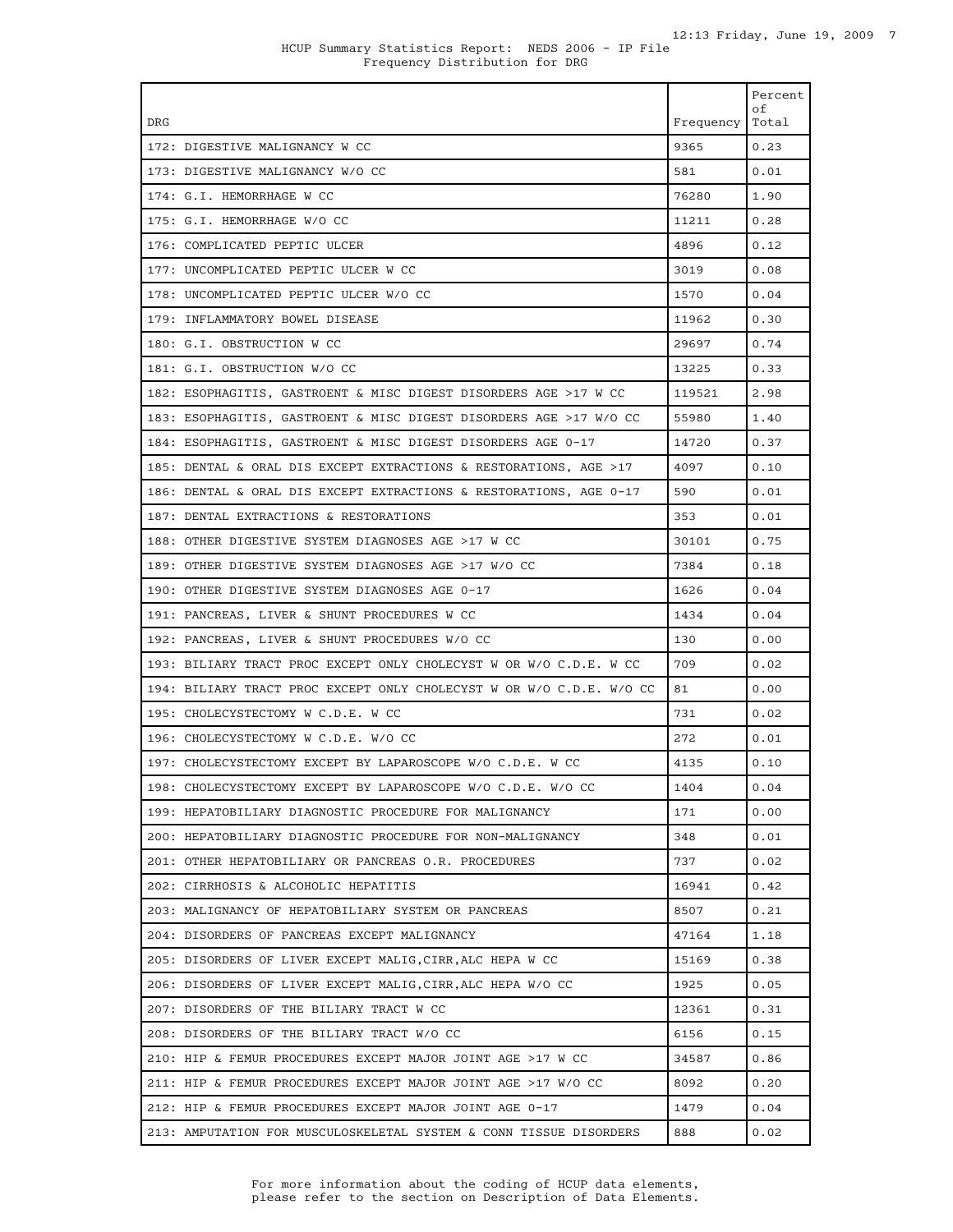| <b>DRG</b>                                                             | Frequency | Percent<br>оf<br>Total |
|------------------------------------------------------------------------|-----------|------------------------|
| 216: BIOPSIES OF MUSCULOSKELETAL SYSTEM & CONNECTIVE TISSUE            | 2666      | 0.07                   |
| 217: WND DEBRID & SKN GRFT EXCEPT HAND, FOR MUSCSKELET & CONN TISS DIS | 5288      | 0.13                   |
| 218: LOWER EXTREM & HUMER PROC EXCEPT HIP, FOOT, FEMUR AGE >17 W CC    | 11433     | 0.29                   |
| 219: LOWER EXTREM & HUMER PROC EXCEPT HIP, FOOT, FEMUR AGE >17 W/O CC  | 14755     | 0.37                   |
| 220: LOWER EXTREM & HUMER PROC EXCEPT HIP, FOOT, FEMUR AGE 0-17        | 2954      | 0.07                   |
| 223: MAJOR SHOULDER/ELBOW PROC, OR OTHER UPPER EXTREMITY PROC W CC     | 2741      | 0.07                   |
| 224: SHOULDER, ELBOW OR FOREARM PROC, EXC MAJOR JOINT PROC, W/O CC     | 4747      | 0.12                   |
| 225: FOOT PROCEDURES                                                   | 2016      | 0.05                   |
| 226: SOFT TISSUE PROCEDURES W CC                                       | 1944      | 0.05                   |
| 227: SOFT TISSUE PROCEDURES W/O CC                                     | 1574      | 0.04                   |
| 228: MAJOR THUMB OR JOINT PROC. OR OTH HAND OR WRIST PROC W CC         | 1427      | 0.04                   |
| 229: HAND OR WRIST PROC, EXCEPT MAJOR JOINT PROC, W/O CC               | 2078      | 0.05                   |
| 230: LOCAL EXCISION & REMOVAL OF INT FIX DEVICES OF HIP & FEMUR        | 207       | 0.01                   |
| 232: ARTHROSCOPY                                                       | 49        | 0.00                   |
| 233: OTHER MUSCULOSKELET SYS & CONN TISS O.R. PROC W CC                | 4343      | 0.11                   |
| 234: OTHER MUSCULOSKELET SYS & CONN TISS O.R. PROC W/O CC              | 1283      | 0.03                   |
| 235: FRACTURES OF FEMUR                                                | 1934      | 0.05                   |
| 236: FRACTURES OF HIP & PELVIS                                         | 13051     | 0.33                   |
| 237: SPRAINS, STRAINS, & DISLOCATIONS OF HIP, PELVIS & THIGH           | 775       | 0.02                   |
| 238: OSTEOMYELITIS                                                     | 2775      | 0.07                   |
| 239: PATHOLOGICAL FRACTURES & MUSCULOSKELETAL & CONN TISS MALIGNANCY   | 9226      | 0.23                   |
| 240: CONNECTIVE TISSUE DISORDERS W CC                                  | 4785      | 0.12                   |
| 241: CONNECTIVE TISSUE DISORDERS W/O CC                                | 1446      | 0.04                   |
| 242: SEPTIC ARTHRITIS                                                  | 1063      | 0.03                   |
| 243: MEDICAL BACK PROBLEMS                                             | 37363     | 0.93                   |
| 244: BONE DISEASES & SPECIFIC ARTHROPATHIES W CC                       | 4529      | 0.11                   |
| 245: BONE DISEASES & SPECIFIC ARTHROPATHIES W/O CC                     | 1400      | 0.03                   |
| 246: NON-SPECIFIC ARTHROPATHIES                                        | 520       | 0.01                   |
| 247: SIGNS & SYMPTOMS OF MUSCULOSKELETAL SYSTEM & CONN TISSUE          | 8166      | 0.20                   |
| 248: TENDONITIS, MYOSITIS & BURSITIS                                   | 8152      | 0.20                   |
| 249: AFTERCARE, MUSCULOSKELETAL SYSTEM & CONNECTIVE TISSUE             | 3801      | 0.09                   |
| 250: FX, SPRN, STRN & DISL OF FOREARM, HAND, FOOT AGE >17 W CC         | 1847      | 0.05                   |
| 251: FX, SPRN, STRN & DISL OF FOREARM, HAND, FOOT AGE >17 W/O CC       | 1631      | 0.04                   |
| 252: FX, SPRN, STRN & DISL OF FOREARM, HAND, FOOT AGE 0-17             | 725       | 0.02                   |
| 253: FX, SPRN, STRN & DISL OF UPARM, LOWLEG EX FOOT AGE >17 W CC       | 9337      | 0.23                   |
| 254: FX, SPRN, STRN & DISL OF UPARM, LOWLEG EX FOOT AGE >17 W/O CC     | 5293      | 0.13                   |
| 255: FX, SPRN, STRN & DISL OF UPARM, LOWLEG EX FOOT AGE 0-17           | 1091      | 0.03                   |
| 256: OTHER MUSCULOSKELETAL SYSTEM & CONNECTIVE TISSUE DIAGNOSES        | 2982      | 0.07                   |
| 257: TOTAL MASTECTOMY FOR MALIGNANCY W CC                              | 104       | 0.00                   |
| 258: TOTAL MASTECTOMY FOR MALIGNANCY W/O CC                            | 39        | 0.00                   |
| 259: SUBTOTAL MASTECTOMY FOR MALIGNANCY W CC                           | 120       | 0.00                   |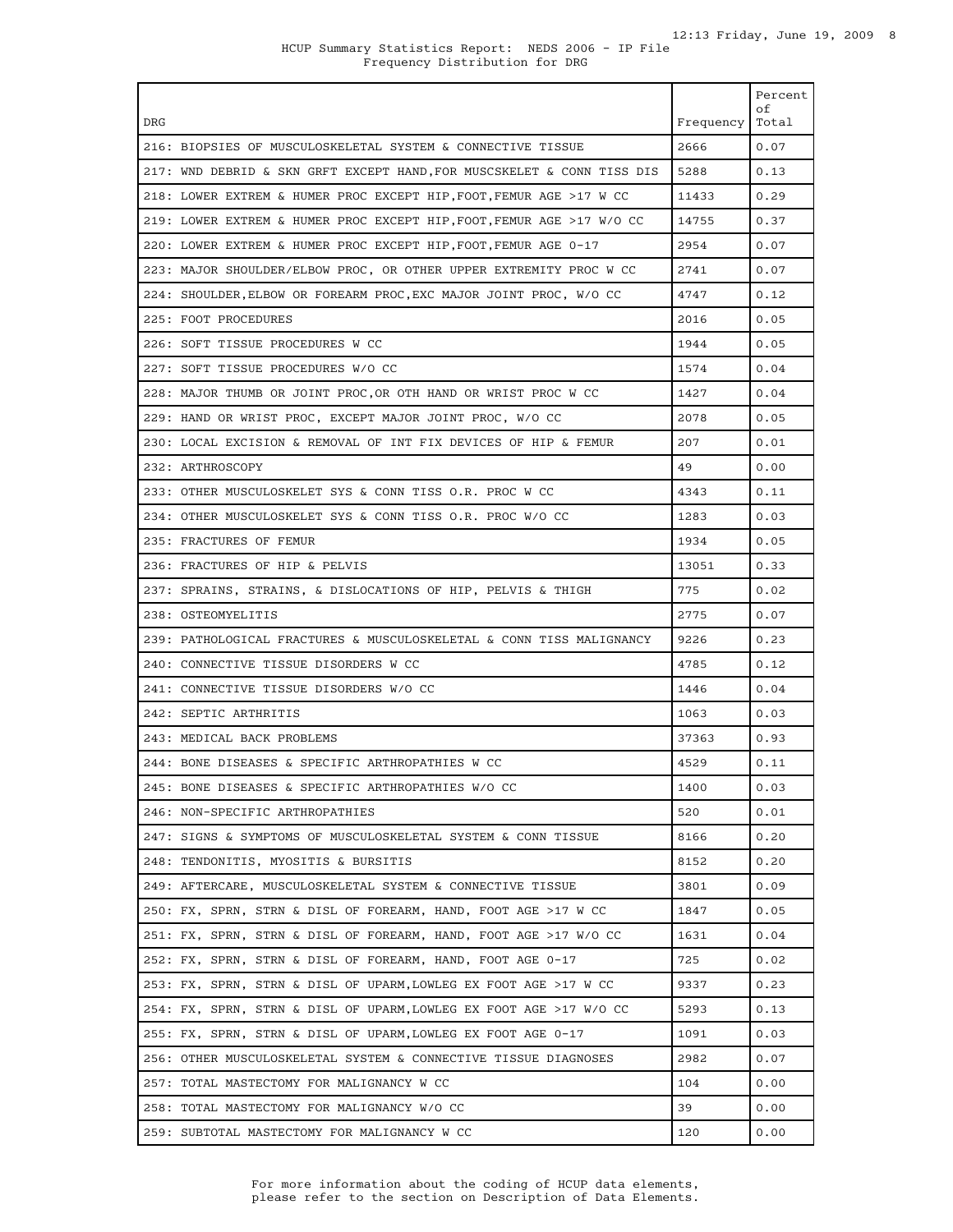|                                                                        |                         | Percent<br>оf |
|------------------------------------------------------------------------|-------------------------|---------------|
| DRG                                                                    | Frequency   Total<br>29 | 0.00          |
| 260: SUBTOTAL MASTECTOMY FOR MALIGNANCY W/O CC                         |                         |               |
| 261: BREAST PROC FOR NON-MALIGNANCY EXCEPT BIOPSY & LOCAL EXCISION     | 30                      | 0.00          |
| 262: BREAST BIOPSY & LOCAL EXCISION FOR NON-MALIGNANCY                 | 232                     | 0.01          |
| 263: SKIN GRAFT &/OR DEBRID FOR SKN ULCER OR CELLULITIS W CC           | 5300                    | 0.13          |
| 264: SKIN GRAFT &/OR DEBRID FOR SKN ULCER OR CELLULITIS W/O CC         | 1959                    | 0.05          |
| 265: SKIN GRAFT &/OR DEBRID EXCEPT FOR SKIN ULCER OR CELLULITIS W CC   | 624                     | 0.02          |
| 266: SKIN GRAFT &/OR DEBRID EXCEPT FOR SKIN ULCER OR CELLULITIS W/O CC | 426                     | 0.01          |
| 267: PERIANAL & PILONIDAL PROCEDURES                                   | 144                     | 0.00          |
| 268: SKIN, SUBCUTANEOUS TISSUE & BREAST PLASTIC PROCEDURES             | 169                     | 0.00          |
| 269: OTHER SKIN, SUBCUT TISS & BREAST PROC W CC                        | 3938                    | 0.10          |
| 270: OTHER SKIN, SUBCUT TISS & BREAST PROC W/O CC                      | 2228                    | 0.06          |
| 271: SKIN ULCERS                                                       | 4772                    | 0.12          |
| 272: MAJOR SKIN DISORDERS W CC                                         | 1726                    | 0.04          |
| 273: MAJOR SKIN DISORDERS W/O CC                                       | 628                     | 0.02          |
| 274: MALIGNANT BREAST DISORDERS W CC                                   | 815                     | 0.02          |
| 275: MALIGNANT BREAST DISORDERS W/O CC                                 | 58                      | 0.00          |
| 276: NON-MALIGNANT BREAST DISORDERS                                    | 1274                    | 0.03          |
| 277: CELLULITIS AGE >17 W CC                                           | 45983                   | 1.15          |
| 278: CELLULITIS AGE >17 W/O CC                                         | 25916                   | 0.65          |
| 279: CELLULITIS AGE 0-17                                               | 5951                    | 0.15          |
| 280: TRAUMA TO THE SKIN, SUBCUT TISS & BREAST AGE >17 W CC             | 8465                    | 0.21          |
| 281: TRAUMA TO THE SKIN, SUBCUT TISS & BREAST AGE >17 W/O CC           | 4908                    | 0.12          |
| 282: TRAUMA TO THE SKIN, SUBCUT TISS & BREAST AGE 0-17                 | 1071                    | 0.03          |
| 283: MINOR SKIN DISORDERS W CC                                         | 2805                    | 0.07          |
| 284: MINOR SKIN DISORDERS W/O CC                                       | 1646                    | 0.04          |
| 285: AMPUTAT OF LOWER LIMB FOR ENDOCRINE, NUTRIT, & METABOL DISORDERS  | 2111                    | 0.05          |
| 286: ADRENAL & PITUITARY PROCEDURES                                    | 149                     | 0.00          |
| 287: SKIN GRAFTS & WOUND DEBRID FOR ENDOC, NUTRIT & METAB DISORDERS    | 1394                    | 0.03          |
| 288: O.R. PROCEDURES FOR OBESITY                                       | 161                     | 0.00          |
| 289: PARATHYROID PROCEDURES                                            | 93                      | 0.00          |
| 290: THYROID PROCEDURES                                                | 136                     | 0.00          |
| 291: THYROGLOSSAL PROCEDURES                                           | $\leq$ 10               | $*$ $*$ $*$   |
| 292: OTHER ENDOCRINE, NUTRIT & METAB O.R. PROC W CC                    | 1564                    | 0.04          |
| 293: OTHER ENDOCRINE, NUTRIT & METAB O.R. PROC W/O CC                  | 57                      | 0.00          |
| 294: DIABETES AGE >35                                                  | 42222                   | 1.05          |
| 295: DIABETES AGE 0-35                                                 | 16140                   | 0.40          |
| 296: NUTRITIONAL & MISC METABOLIC DISORDERS AGE >17 W CC               | 59012                   | 1.47          |
| 297: NUTRITIONAL & MISC METABOLIC DISORDERS AGE >17 W/O CC             | 12752                   | 0.32          |
| 298: NUTRITIONAL & MISC METABOLIC DISORDERS AGE 0-17                   | 9700                    | 0.24          |
| 299: INBORN ERRORS OF METABOLISM                                       | 820                     | 0.02          |
| 300: ENDOCRINE DISORDERS W CC                                          | 7557                    | 0.19          |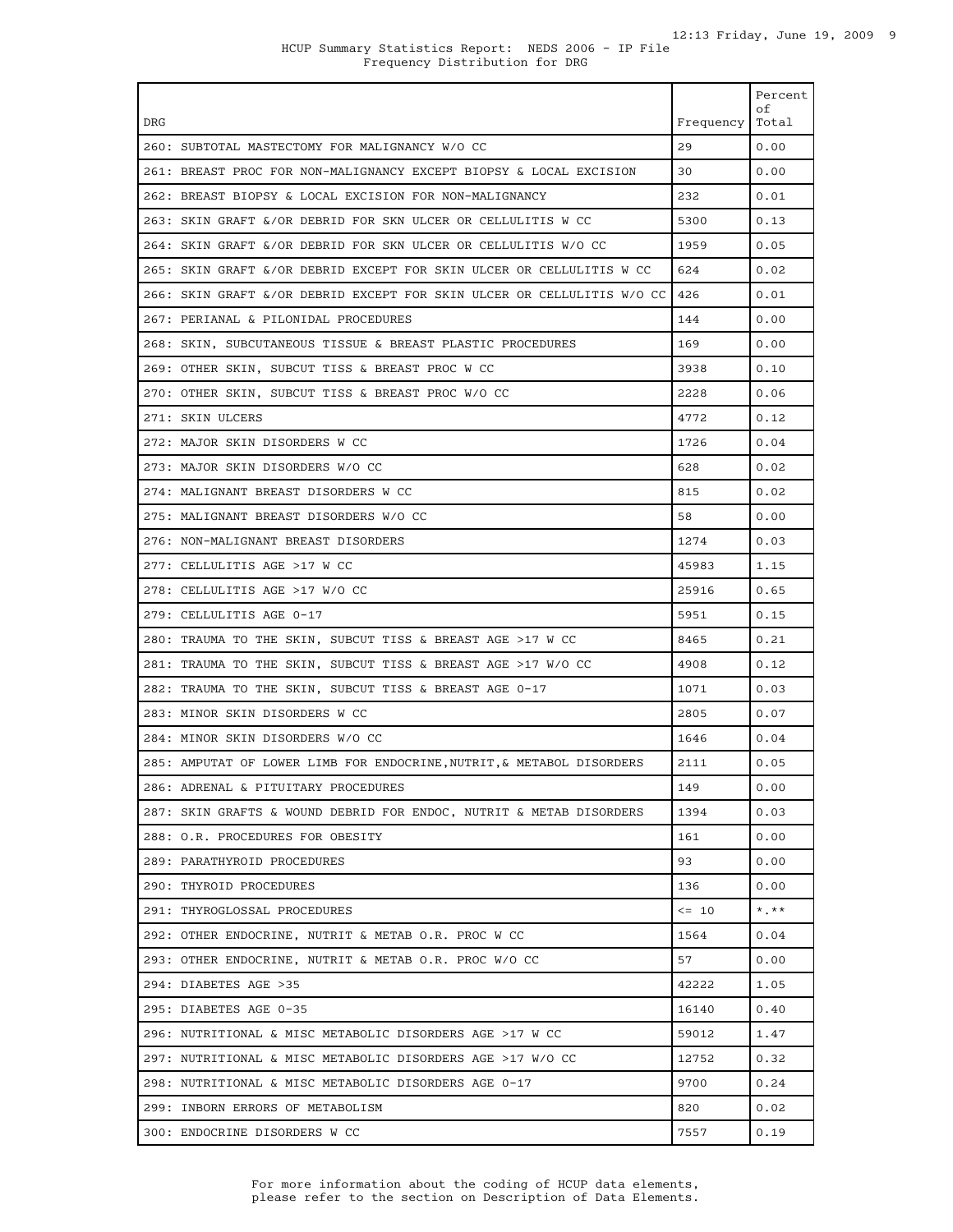| <b>DRG</b>                                                   | Frequency | Percent<br>of<br>Total  |
|--------------------------------------------------------------|-----------|-------------------------|
| 301: ENDOCRINE DISORDERS W/O CC                              | 1818      | 0.05                    |
| 302: KIDNEY TRANSPLANT                                       | 99        | 0.00                    |
| 303: KIDNEY, URETER & MAJOR BLADDER PROCEDURES FOR NEOPLASM  | 640       | 0.02                    |
| 304: KIDNEY,URETER & MAJOR BLADDER PROC FOR NON-NEOPL W CC   | 2213      | 0.06                    |
| 305: KIDNEY,URETER & MAJOR BLADDER PROC FOR NON-NEOPL W/O CC | 196       | 0.00                    |
| 306: PROSTATECTOMY W CC                                      | 597       | 0.01                    |
| 307: PROSTATECTOMY W/O CC                                    | 30        | 0.00                    |
| 308: MINOR BLADDER PROCEDURES W CC                           | 666       | 0.02                    |
| 309: MINOR BLADDER PROCEDURES W/O CC                         | 58        | 0.00                    |
| 310: TRANSURETHRAL PROCEDURES W CC                           | 7302      | 0.18                    |
| 311: TRANSURETHRAL PROCEDURES W/O CC                         | 1742      | 0.04                    |
| 312: URETHRAL PROCEDURES, AGE >17 W CC                       | 174       | 0.00                    |
| 313: URETHRAL PROCEDURES, AGE >17 W/O CC                     | 37        | 0.00                    |
| 314: URETHRAL PROCEDURES, AGE 0-17                           | $\leq$ 10 | $\star$ $\star$ $\star$ |
| 315: OTHER KIDNEY & URINARY TRACT PROCEDURES                 | 4564      | 0.11                    |
| 316: RENAL FAILURE                                           | 73956     | 1.85                    |
| 317: ADMIT FOR RENAL DIALYSIS                                | 373       | 0.01                    |
| 318: KIDNEY & URINARY TRACT NEOPLASMS W CC                   | 1634      | 0.04                    |
| 319: KIDNEY & URINARY TRACT NEOPLASMS W/O CC                 | 96        | 0.00                    |
| 320: KIDNEY & URINARY TRACT INFECTIONS AGE >17 W CC          | 69479     | 1.73                    |
| 321: KIDNEY & URINARY TRACT INFECTIONS AGE >17 W/O CC        | 14622     | 0.36                    |
| 322: KIDNEY & URINARY TRACT INFECTIONS AGE 0-17              | 5131      | 0.13                    |
| 323: URINARY STONES W CC, &/OR ESW LITHOTRIPSY               | 13721     | 0.34                    |
| 324: URINARY STONES W/O CC                                   | 4514      | 0.11                    |
| 325: KIDNEY & URINARY TRACT SIGNS & SYMPTOMS AGE >17 W CC    | 2786      | 0.07                    |
| 326: KIDNEY & URINARY TRACT SIGNS & SYMPTOMS AGE >17 W/O CC  | 825       | 0.02                    |
| 327: KIDNEY & URINARY TRACT SIGNS & SYMPTOMS AGE 0-17        | 53        | 0.00                    |
| 328: URETHRAL STRICTURE AGE >17 W CC                         | 153       | 0.00                    |
| 329: URETHRAL STRICTURE AGE >17 W/O CC                       | $\leq$ 10 | $*$ , $**$              |
| 330: URETHRAL STRICTURE AGE 0-17                             | $\leq$ 10 | $*$ , $**$              |
| 331: OTHER KIDNEY & URINARY TRACT DIAGNOSES AGE >17 W CC     | 15162     | 0.38                    |
| 332: OTHER KIDNEY & URINARY TRACT DIAGNOSES AGE >17 W/O CC   | 1329      | 0.03                    |
| 333: OTHER KIDNEY & URINARY TRACT DIAGNOSES AGE 0-17         | 567       | 0.01                    |
| 334: MAJOR MALE PELVIC PROCEDURES W CC                       | 56        | 0.00                    |
| 335: MAJOR MALE PELVIC PROCEDURES W/O CC                     | 32        | 0.00                    |
| 336: TRANSURETHRAL PROSTATECTOMY W CC                        | 976       | 0.02                    |
| 337: TRANSURETHRAL PROSTATECTOMY W/O CC                      | 155       | 0.00                    |
| 338: TESTES PROCEDURES, FOR MALIGNANCY                       | 141       | 0.00                    |
| 339: TESTES PROCEDURES, NON-MALIGNANCY AGE >17               | 564       | 0.01                    |
| 340: TESTES PROCEDURES, NON-MALIGNANCY AGE 0-17              | 218       | 0.01                    |
| 341: PENIS PROCEDURES                                        | 366       | 0.01                    |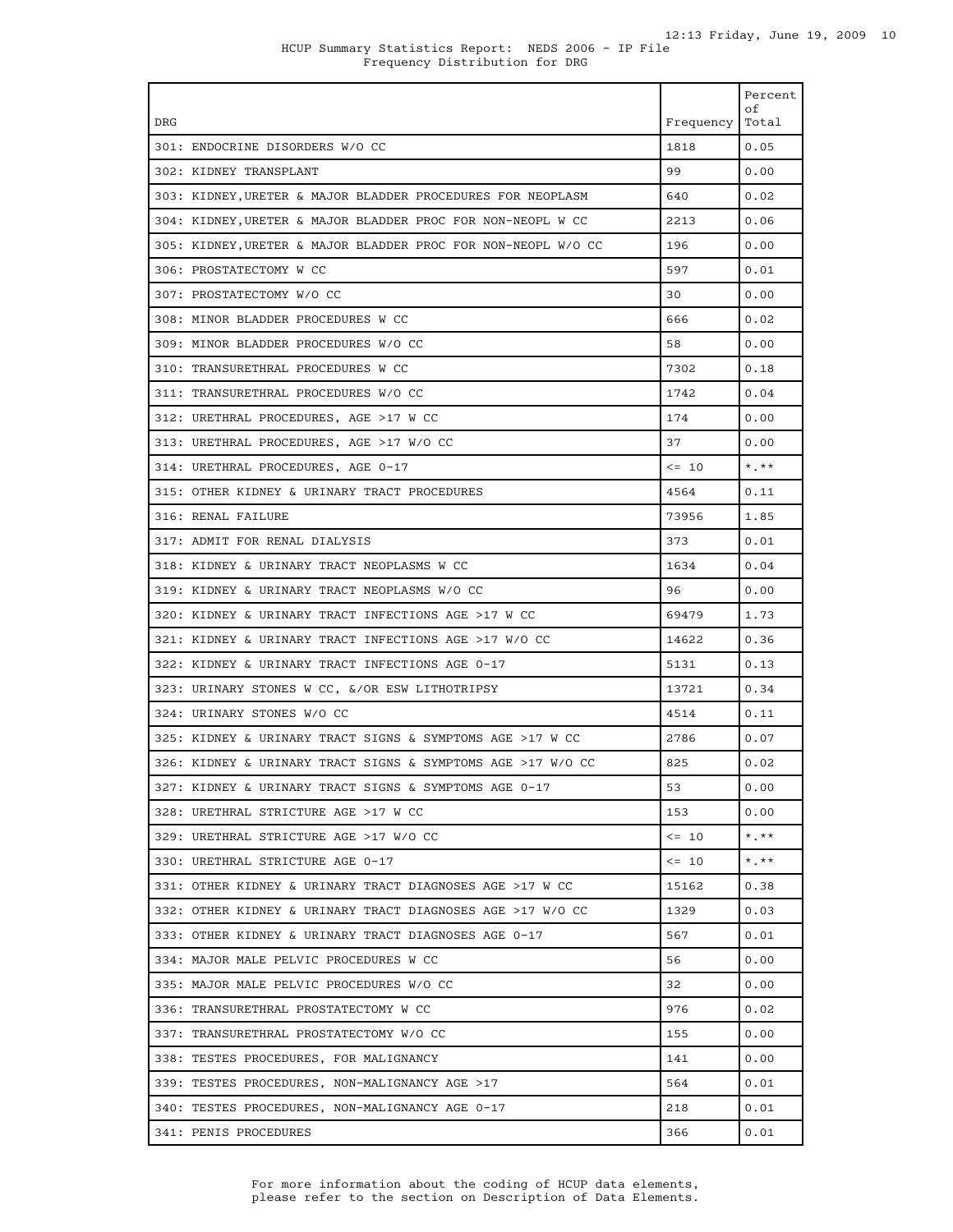|                                                                         |           | Percent<br>οf           |
|-------------------------------------------------------------------------|-----------|-------------------------|
| <b>DRG</b>                                                              | Frequency | Total                   |
| 342: CIRCUMCISION AGE >17                                               | 25        | 0.00                    |
| 343: CIRCUMCISION AGE 0-17                                              | $\leq$ 10 | $\star$ . $\star\star$  |
| 344: OTHER MALE REPRODUCTIVE SYSTEM O.R. PROCEDURES FOR MALIGNANCY      | 91        | 0.00                    |
| 345: OTHER MALE REPRODUCTIVE SYSTEM O.R. PROC EXCEPT FOR MALIGNANCY 257 |           | 0.01                    |
| 346: MALIGNANCY, MALE REPRODUCTIVE SYSTEM, W CC                         | 859       | 0.02                    |
| 347: MALIGNANCY, MALE REPRODUCTIVE SYSTEM, W/O CC                       | 34        | 0.00                    |
| 348: BENIGN PROSTATIC HYPERTROPHY W CC                                  | 1178      | 0.03                    |
| 349: BENIGN PROSTATIC HYPERTROPHY W/O CC                                | 118       | 0.00                    |
| 350: INFLAMMATION OF THE MALE REPRODUCTIVE SYSTEM                       | 3932      | 0.10                    |
| 352: OTHER MALE REPRODUCTIVE SYSTEM DIAGNOSES                           | 640       | 0.02                    |
| 353: PELVIC EVISCERATION, RADICAL HYSTERECTOMY & RADICAL VULVECTOMY     | 69        | 0.00                    |
| 354: UTERINE, ADNEXA PROC FOR NON-OVARIAN/ADNEXAL MALIG W CC            | 172       | 0.00                    |
| 355: UTERINE,ADNEXA PROC FOR NON-OVARIAN/ADNEXAL MALIG W/O CC           | 48        | 0.00                    |
| 356: FEMALE REPRODUCTIVE SYSTEM RECONSTRUCTIVE PROCEDURES               | 51        | 0.00                    |
| 357: UTERINE & ADNEXA PROC FOR OVARIAN OR ADNEXAL MALIGNANCY            | 378       | 0.01                    |
| 358: UTERINE & ADNEXA PROC FOR NON-MALIGNANCY W CC                      | 2951      | 0.07                    |
| 359: UTERINE & ADNEXA PROC FOR NON-MALIGNANCY W/O CC                    | 3103      | 0.08                    |
| 360: VAGINA, CERVIX & VULVA PROCEDURES                                  | 1056      | 0.03                    |
| 361: LAPAROSCOPY & INCISIONAL TUBAL INTERRUPTION                        | 321       | 0.01                    |
| 362: ENDOSCOPIC TUBAL INTERRUPTION                                      | $\leq$ 10 | $\star$ $\star$ $\star$ |
| 363: D&C, CONIZATION & RADIO-IMPLANT, FOR MALIGNANCY                    | 313       | 0.01                    |
| 364: D&C, CONIZATION EXCEPT FOR MALIGNANCY                              | 1285      | 0.03                    |
| 365: OTHER FEMALE REPRODUCTIVE SYSTEM O.R. PROCEDURES                   | 547       | 0.01                    |
| 366: MALIGNANCY, FEMALE REPRODUCTIVE SYSTEM W CC                        | 1585      | 0.04                    |
| 367: MALIGNANCY, FEMALE REPRODUCTIVE SYSTEM W/O CC                      | 179       | 0.00                    |
| 368: INFECTIONS, FEMALE REPRODUCTIVE SYSTEM                             | 4812      | 0.12                    |
| 369: MENSTRUAL & OTHER FEMALE REPRODUCTIVE SYSTEM DISORDERS             | 5735      | 0.14                    |
| 370: CESAREAN SECTION W CC                                              | 4587      | 0.11                    |
| 371: CESAREAN SECTION W/O CC                                            | 7964      | 0.20                    |
| 372: VAGINAL DELIVERY W COMPLICATING DIAGNOSES                          | 4917      | 0.12                    |
| 373: VAGINAL DELIVERY W/O COMPLICATING DIAGNOSES                        | 26989     | 0.67                    |
| 374: VAGINAL DELIVERY W STERILIZATION &/OR D&C                          | 1300      | 0.03                    |
| 375: VAGINAL DELIVERY W O.R. PROC EXCEPT STERIL &/OR D&C                | 28        | 0.00                    |
| 376: POSTPARTUM & POST ABORTION DIAGNOSES W/O O.R. PROCEDURE            | 6906      | 0.17                    |
| 377: POSTPARTUM & POST ABORTION DIAGNOSES W O.R. PROCEDURE              | 1800      | 0.04                    |
| 378: ECTOPIC PREGNANCY                                                  | 5025      | 0.13                    |
| 379: THREATENED ABORTION                                                | 2002      | 0.05                    |
| 380: ABORTION W/O D&C                                                   | 1726      | 0.04                    |
| 381: ABORTION W D&C, ASPIRATION CURETTAGE OR HYSTEROTOMY                | 3694      | 0.09                    |
| 382: FALSE LABOR                                                        | 136       | 0.00                    |
| 383: OTHER ANTEPARTUM DIAGNOSES W MEDICAL COMPLICATIONS                 | 17204     | 0.43                    |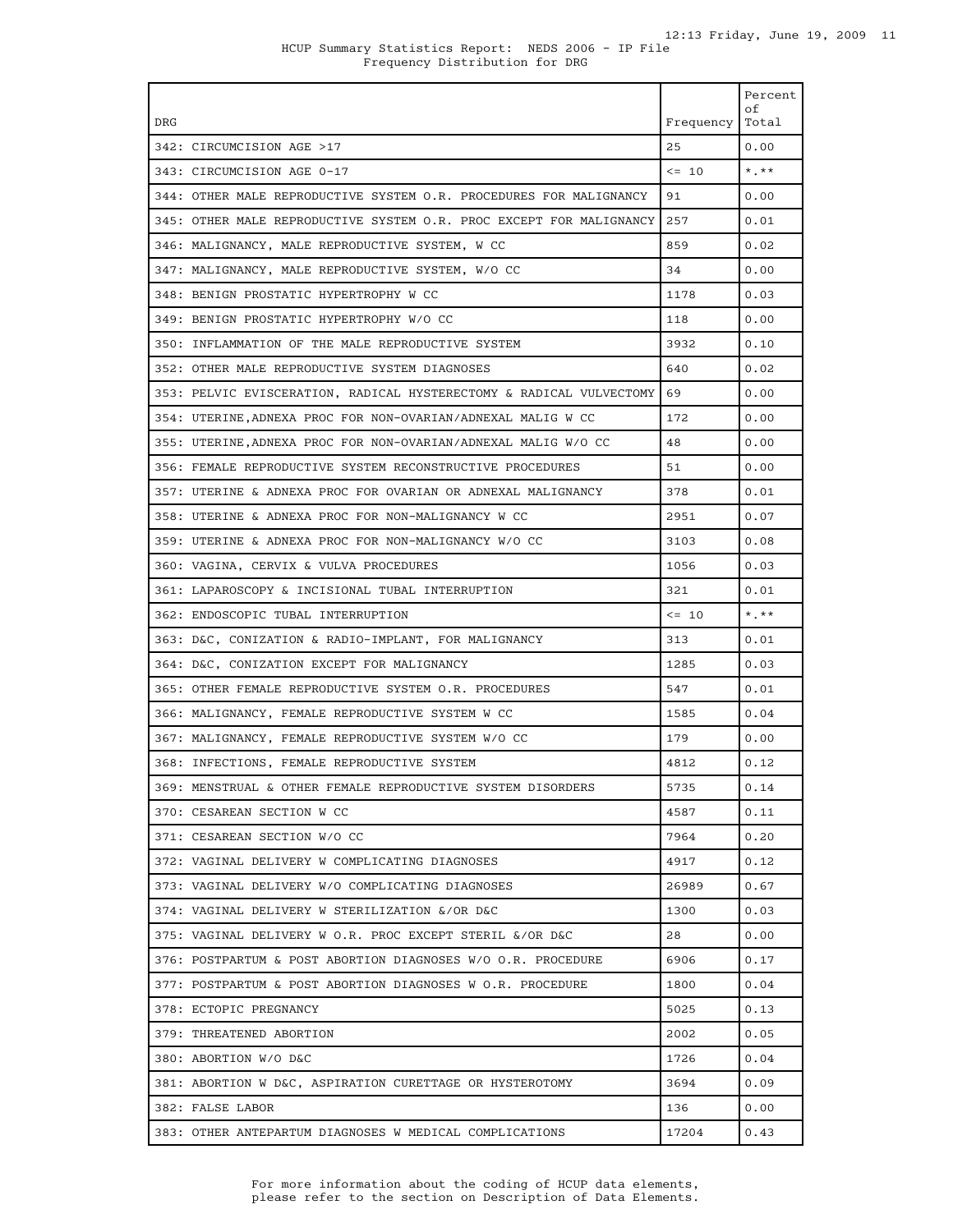|                                                                          |           | Percent     |
|--------------------------------------------------------------------------|-----------|-------------|
| DRG                                                                      | Frequency | оf<br>Total |
| 384: OTHER ANTEPARTUM DIAGNOSES W/O MEDICAL COMPLICATIONS                | 1257      | 0.03        |
| 385: NEONATES, DIED OR TRANSFERRED TO ANOTHER ACUTE CARE FACILITY        | 350       | 0.01        |
| 386: EXTREME IMMATURITY OR RESPIRATORY DISTRESS SYNDROME, NEONATE        | 271       | 0.01        |
| 387: PREMATURITY W MAJOR PROBLEMS                                        | 185       | 0.00        |
| 388: PREMATURITY W/O MAJOR PROBLEMS                                      | 183       | 0.00        |
| 389: FULL TERM NEONATE W MAJOR PROBLEMS                                  | 2763      | 0.07        |
| 390: NEONATE W OTHER SIGNIFICANT PROBLEMS                                | 2775      | 0.07        |
| 391: NORMAL NEWBORN                                                      | 1482      | 0.04        |
| 392: SPLENECTOMY AGE >17                                                 | 700       | 0.02        |
| 393: SPLENECTOMY AGE 0-17                                                | 61        | 0.00        |
| 394: OTHER O.R. PROCEDURES OF THE BLOOD AND BLOOD FORMING ORGANS         | 677       | 0.02        |
| 395: RED BLOOD CELL DISORDERS AGE >17                                    | 38919     | 0.97        |
| 396: RED BLOOD CELL DISORDERS AGE 0-17                                   | 3384      | 0.08        |
| 397: COAGULATION DISORDERS                                               | 5321      | 0.13        |
| 398: RETICULOENDOTHELIAL & IMMUNITY DISORDERS W CC                       | 6435      | 0.16        |
| 399: RETICULOENDOTHELIAL & IMMUNITY DISORDERS W/O CC                     | 2003      | 0.05        |
| 401: LYMPHOMA & NON-ACUTE LEUKEMIA W OTHER O.R. PROC W CC                | 1412      | 0.04        |
| 402: LYMPHOMA & NON-ACUTE LEUKEMIA W OTHER O.R. PROC W/O CC              | 216       | 0.01        |
| 403: LYMPHOMA & NON-ACUTE LEUKEMIA W CC                                  | 6729      | 0.17        |
| 404: LYMPHOMA & NON-ACUTE LEUKEMIA W/O CC                                | 749       | 0.02        |
| 405: ACUTE LEUKEMIA W/O MAJOR O.R. PROCEDURE AGE 0-17                    | 263       | 0.01        |
| 406: MYELOPROLIF DISORD OR POORLY DIFF NEOPL W MAJ O.R.PROC W CC         | 242       | 0.01        |
| 407: MYELOPROLIF DISORD OR POORLY DIFF NEOPL W MAJ O.R. PROC W/O CC   19 |           | 0.00        |
| 408: MYELOPROLIF DISORD OR POORLY DIFF NEOPL W OTHER O.R.PROC            | 273       | 0.01        |
| 409: RADIOTHERAPY                                                        | 21        | 0.00        |
| 410: CHEMOTHERAPY W/O ACUTE LEUKEMIA AS SECONDARY DIAGNOSIS              | 299       | 0.01        |
| 411: HISTORY OF MALIGNANCY W/O ENDOSCOPY                                 | $\leq$ 10 | $*$ . $**$  |
| 412: HISTORY OF MALIGNANCY W ENDOSCOPY                                   | $\leq 10$ | $*$ , $**$  |
| 413: OTHER MYELOPROLIF DIS OR POORLY DIFF NEOPL DIAG W CC                | 1514      | 0.04        |
| 414: OTHER MYELOPROLIF DIS OR POORLY DIFF NEOPL DIAG W/O CC              | 178       | 0.00        |
| 415: O.R. PROCEDURE FOR INFECTIOUS & PARASITIC DISEASES                  | 12679     | 0.32        |
| 416: SEPTICEMIA AGE >17                                                  | 71809     | 1.79        |
| 417: SEPTICEMIA AGE 0-17                                                 | 1696      | 0.04        |
| 418: POSTOPERATIVE & POST-TRAUMATIC INFECTIONS                           | 11382     | 0.28        |
| 419: FEVER OF UNKNOWN ORIGIN AGE >17 W CC                                | 5888      | 0.15        |
| 420: FEVER OF UNKNOWN ORIGIN AGE >17 W/O CC                              | 1408      | 0.04        |
| 421: VIRAL ILLNESS AGE >17                                               | 5756      | 0.14        |
| 422: VIRAL ILLNESS & FEVER OF UNKNOWN ORIGIN AGE 0-17                    | 6521      | 0.16        |
| 423: OTHER INFECTIOUS & PARASITIC DISEASES DIAGNOSES                     | 3864      | 0.10        |
| 424: O.R. PROCEDURE W PRINCIPAL DIAGNOSES OF MENTAL ILLNESS              | 454       | 0.01        |
| 425: ACUTE ADJUSTMENT REACTION & PSYCHOSOCIAL DYSFUNCTION                | 6829      | 0.17        |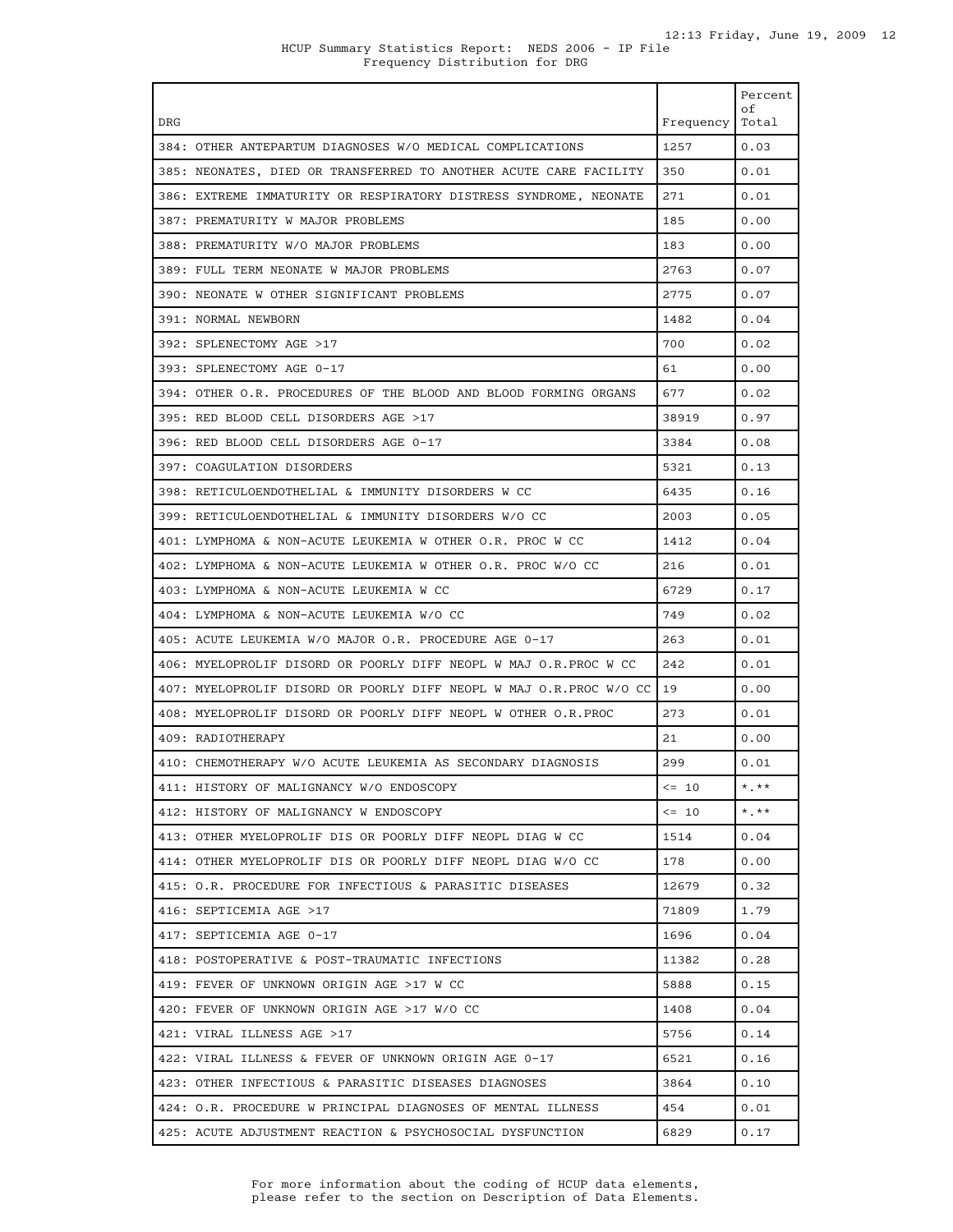| DRG                                                                | Frequency | Percent<br>οf<br>Total |
|--------------------------------------------------------------------|-----------|------------------------|
| 426: DEPRESSIVE NEUROSES                                           | 12611     | 0.31                   |
| 427: NEUROSES EXCEPT DEPRESSIVE                                    | 5272      | 0.13                   |
| 428: DISORDERS OF PERSONALITY & IMPULSE CONTROL                    | 1301      | 0.03                   |
| 429: ORGANIC DISTURBANCES & MENTAL RETARDATION                     | 7855      | 0.20                   |
| 430: PSYCHOSES                                                     | 125758    | 3.14                   |
| 431: CHILDHOOD MENTAL DISORDERS                                    | 2387      | 0.06                   |
| 432: OTHER MENTAL DISORDER DIAGNOSES                               | 249       | 0.01                   |
| 433: ALCOHOL/DRUG ABUSE OR DEPENDENCE, LEFT AMA                    | 3765      | 0.09                   |
| 439: SKIN GRAFTS FOR INJURIES                                      | 355       | 0.01                   |
| 440: WOUND DEBRIDEMENTS FOR INJURIES                               | 1697      | 0.04                   |
| 441: HAND PROCEDURES FOR INJURIES                                  | 1625      | 0.04                   |
| 442: OTHER O.R. PROCEDURES FOR INJURIES W CC                       | 5096      | 0.13                   |
| 443: OTHER O.R. PROCEDURES FOR INJURIES W/O CC                     | 2447      | 0.06                   |
| 444: TRAUMATIC INJURY AGE >17 W CC                                 | 2802      | 0.07                   |
| 445: TRAUMATIC INJURY AGE >17 W/O CC                               | 2148      | 0.05                   |
| 446: TRAUMATIC INJURY AGE 0-17                                     | 625       | 0.02                   |
| 447: ALLERGIC REACTIONS AGE >17                                    | 3728      | 0.09                   |
| 448: ALLERGIC REACTIONS AGE 0-17                                   | 257       | 0.01                   |
| 449: POISONING & TOXIC EFFECTS OF DRUGS AGE >17 W CC               | 37111     | 0.93                   |
| 450: POISONING & TOXIC EFFECTS OF DRUGS AGE >17 W/O CC             | 10457     | 0.26                   |
| 451: POISONING & TOXIC EFFECTS OF DRUGS AGE 0-17                   | 3386      | 0.08                   |
| 452: COMPLICATIONS OF TREATMENT W CC                               | 9823      | 0.25                   |
| 453: COMPLICATIONS OF TREATMENT W/O CC                             | 2900      | 0.07                   |
| 454: OTHER INJURY, POISONING & TOXIC EFFECT DIAG W CC              | 2855      | 0.07                   |
| 455: OTHER INJURY, POISONING & TOXIC EFFECT DIAG W/O CC            | 1533      | 0.04                   |
| 461: O.R. PROC W DIAGNOSES OF OTHER CONTACT W HEALTH SERVICES      | 264       | 0.01                   |
| 462: REHABILITATION                                                | 750       | 0.02                   |
| 463: SIGNS & SYMPTOMS W CC                                         | 10940     | 0.27                   |
| 464: SIGNS & SYMPTOMS W/O CC                                       | 3356      | 0.08                   |
| 465: AFTERCARE W HISTORY OF MALIGNANCY AS SECONDARY DIAGNOSIS      | 12        | 0.00                   |
| 466: AFTERCARE W/O HISTORY OF MALIGNANCY AS SECONDARY DIAGNOSIS    | 194       | 0.00                   |
| 467: OTHER FACTORS INFLUENCING HEALTH STATUS                       | 1068      | 0.03                   |
| 468: EXTENSIVE O.R. PROCEDURE UNRELATED TO PRINCIPAL DIAGNOSIS     | 14528     | 0.36                   |
| 469: PRINCIPAL DIAGNOSIS INVALID AS DISCHARGE DIAGNOSIS            | 15        | 0.00                   |
| 470: UNGROUPABLE                                                   | 1084      | 0.03                   |
| 471: BILATERAL OR MULTIPLE MAJOR JOINT PROCS OF LOWER EXTREMITY    | 241       | 0.01                   |
| 473: ACUTE LEUKEMIA W/O MAJOR O.R. PROCEDURE AGE >17               | 2155      | 0.05                   |
| 475: RESPIRATORY SYSTEM DIAGNOSIS WITH VENTILATOR SUPPORT          | 33039     | 0.82                   |
| 476: PROSTATIC O.R. PROCEDURE UNRELATED TO PRINCIPAL DIAGNOSIS     | 506       | 0.01                   |
| 477: NON-EXTENSIVE O.R. PROCEDURE UNRELATED TO PRINCIPAL DIAGNOSIS | 7071      | 0.18                   |
| 479: OTHER VASCULAR PROCEDURES W/O CC                              | 1107      | 0.03                   |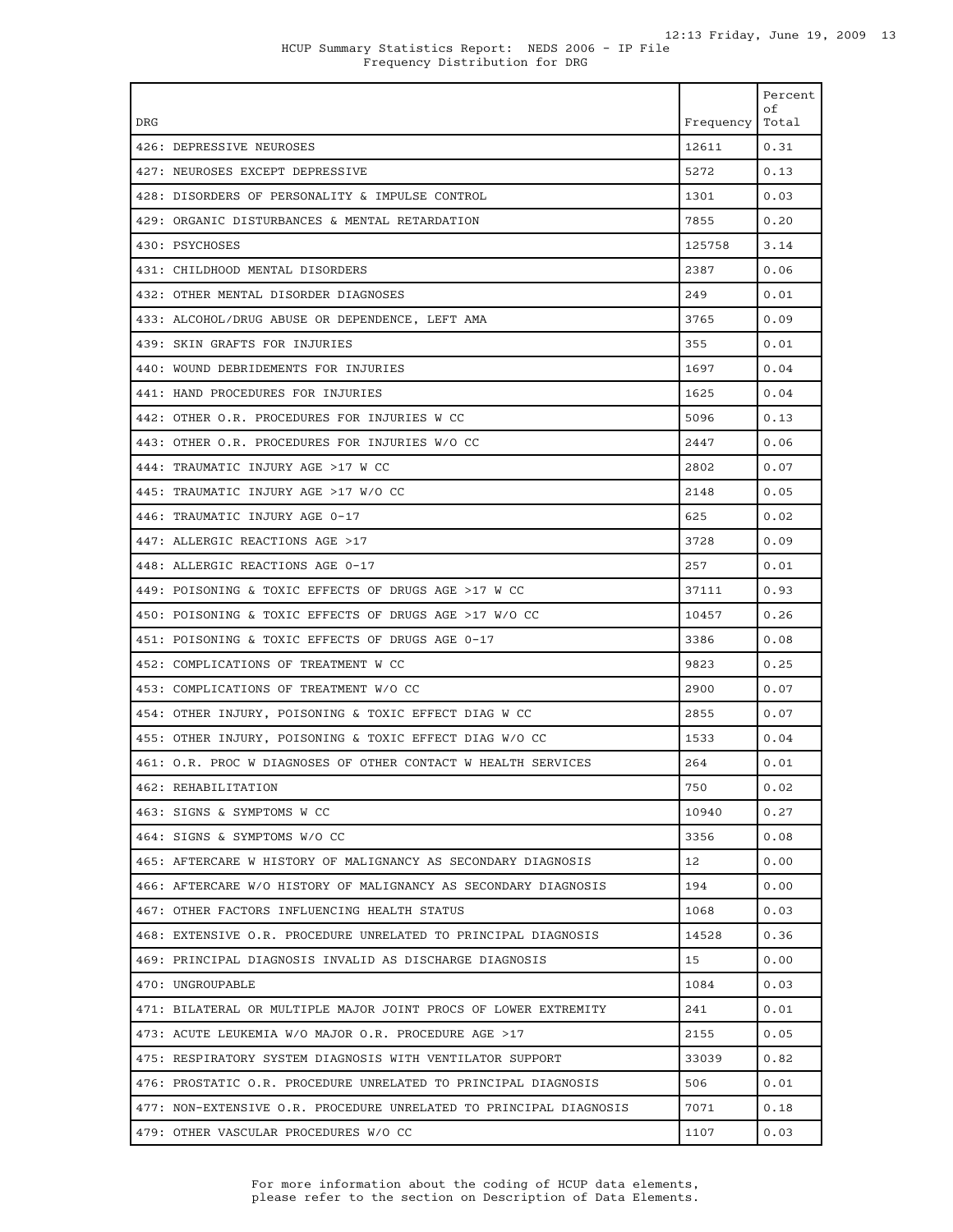| <b>DRG</b>                                                               | Frequency | Percent<br>οf<br>Total  |
|--------------------------------------------------------------------------|-----------|-------------------------|
| 480: LIVER TRANSPLANT AND/OR INTESTINAL TRANSPLANT                       | 76        | 0.00                    |
| 481: BONE MARROW TRANSPLANT                                              | 19        | 0.00                    |
| 482: TRACHEOSTOMY FOR FACE, MOUTH & NECK DIAGNOSES                       | 759       | 0.02                    |
| 484: CRANIOTOMY FOR MULTIPLE SIGNIFICANT TRAUMA                          | 706       | 0.02                    |
| 485: LIMB REATTACH, HIP AND FEMUR PROC FOR MULTIPLE SIGNIFICANT TRAUMA   | 2875      | 0.07                    |
| 486: OTHER O.R. PROCEDURES FOR MULTIPLE SIGNIFICANT TRAUMA               | 6316      | 0.16                    |
| 487: OTHER MULTIPLE SIGNIFICANT TRAUMA                                   | 6007      | 0.15                    |
| 488: HIV W EXTENSIVE O.R. PROCEDURE                                      | 542       | 0.01                    |
| 489: HIV W MAJOR RELATED CONDITION                                       | 12874     | 0.32                    |
| 490: HIV W OR W/O OTHER RELATED CONDITION                                | 3467      | 0.09                    |
| 491: MAJOR JOINT & LIMB REATTACHMENT PROCEDURES OF UPPER EXTREMITY       | 847       | 0.02                    |
| 492: CHEMO W ACUTE LEUKEMIA AS SDX OR W USE OF HIGH DOSE CHEMO AGENT     | 71        | 0.00                    |
| 493: LAPAROSCOPIC CHOLECYSTECTOMY W/O C.D.E. W CC                        | 25154     | 0.63                    |
| 494: LAPAROSCOPIC CHOLECYSTECTOMY W/O C.D.E. W/O CC                      | 22028     | 0.55                    |
| 495: LUNG TRANSPLANT                                                     | 15        | 0.00                    |
| 496: COMBINED ANTERIOR/POSTERIOR SPINAL FUSION                           | 286       | 0.01                    |
| 497: SPINAL FUSION EXCEPT CERVICAL W CC                                  | 978       | 0.02                    |
| 498: SPINAL FUSION EXCEPT CERVICAL W/O CC                                | 485       | 0.01                    |
| 499: BACK & NECK PROCEDURES EXCEPT SPINAL FUSION W CC                    | 1598      | 0.04                    |
| 500: BACK & NECK PROCEDURES EXCEPT SPINAL FUSION W/O CC                  | 1781      | 0.04                    |
| 501: KNEE PROCEDURES W PDX OF INFECTION W CC                             | 700       | 0.02                    |
| 502: KNEE PROCEDURES W PDX OF INFECTION W/O CC                           | 277       | 0.01                    |
| 503: KNEE PROCEDURES W/O PDX OF INFECTION                                | 1256      | 0.03                    |
| 504: EXTENSIVE BURNS OR FULL THICKNESS BURNS W MV 96+ HRS W SKIN GRAFT   | 128       | 0.00                    |
| 505: EXTENSIVE BURNS OR FULL THICKNESS BURNS W MV 96+ HRS W/O SKIN GRAFT | 71        | 0.00                    |
| 506: FULL THICKNESS BURN W SKIN GRAFT OR INHAL INJ W CC OR SIG TRAUMA    | 329       | 0.01                    |
| 507: FULL THICKNESS BURN W SKIN GRFT OR INHAL INJ W/O CC OR SIG TRAUMA   | 224       | 0.01                    |
| 508: FULL THICKNESS BURN W/O SKIN GRFT OR INHAL INJ W CC OR SIG TRAUMA   | 204       | 0.01                    |
| 509: FULL THICKNESS BURN W/O SKIN GRFT OR INH INJ W/O CC OR SIG TRAUMA   | 188       | 0.00                    |
| 510: NON-EXTENSIVE BURNS W CC OR SIGNIFICANT TRAUMA                      | 735       | 0.02                    |
| 511: NON-EXTENSIVE BURNS W/O CC OR SIGNIFICANT TRAUMA                    | 1156      | 0.03                    |
| 512: SIMULTANEOUS PANCREAS/KIDNEY TRANSPLANT                             | $\leq$ 10 | $\star$ . $\star \star$ |
| 513: PANCREAS TRANSPLANT                                                 | $\leq$ 10 | $*$ , $**$              |
| 515: CARDIAC DEFIBRILLATOR IMPLANT W/O CARDIAC CATH                      | 3770      | 0.09                    |
| 518: PERCUTANEOUS CARDIOVASC PROC W/O CORONARY ARTERY STENT OR AMI       | 2881      | 0.07                    |
| 519: CERVICAL SPINAL FUSION W CC                                         | 877       | 0.02                    |
| 520: CERVICAL SPINAL FUSION W/O CC                                       | 747       | 0.02                    |
| 521: ALCOHOL/DRUG ABUSE OR DEPENDENCE W CC                               | 23190     | 0.58                    |
| 522: ALCOHOL/DRUG ABUSE OR DEPENDENCE W REHABILITATION THERAPY W/O CC    | 918       | 0.02                    |
| 523: ALCOHOL/DRUG ABUSE OR DEPENDENCE W/O REHABILITATION THERAPY W/O CC  | 18657     | 0.47                    |
| 524: TRANSIENT ISCHEMIA                                                  | 36621     | 0.91                    |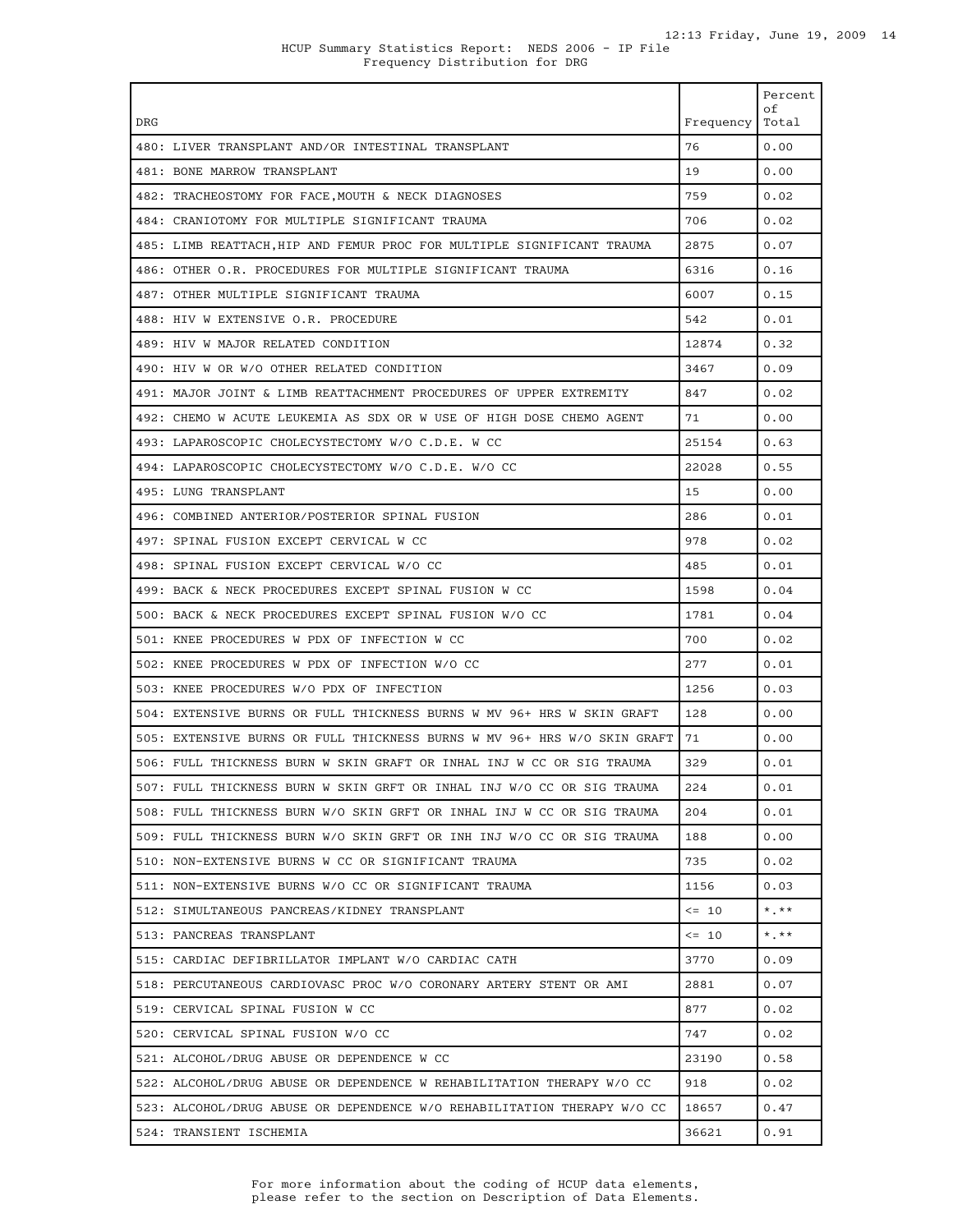| <b>DRG</b>                                                                                                                                           | Frequency     | Percent<br>οf<br>Total |
|------------------------------------------------------------------------------------------------------------------------------------------------------|---------------|------------------------|
| 525: OTHER HEART ASSIST SYSTEM IMPLANT                                                                                                               | 33            | 0.00                   |
| 528: INTRACRANIAL VASCULAR PROCEDURES W PDX HEMORRHAGE                                                                                               | 905           | 0.02                   |
| 529: VENTRICULAR SHUNT PROCEDURES W CC                                                                                                               | 810           | 0.02                   |
| 530: VENTRICULAR SHUNT PROCEDURES W/O CC                                                                                                             | 188           | 0.00                   |
| 531: SPINAL PROCEDURES W CC                                                                                                                          | 1278          | 0.03                   |
| 532: SPINAL PROCEDURES W/O CC                                                                                                                        | 400           | 0.01                   |
| 533: EXTRACRANIAL PROCEDURES W CC                                                                                                                    | 2169          | 0.05                   |
| 534: EXTRACRANIAL PROCEDURES W/O CC                                                                                                                  | 809           | 0.02                   |
| 535: CARDIAC DEFIB IMPLANT W CARDIAC CATH W AMI/HF/SHOCK                                                                                             | 1689          | 0.04                   |
| 536: CARDIAC DEFIB IMPLANT W CARDIAC CATH W/O AMI/HF/SHOCK                                                                                           | 1474          | 0.04                   |
| 537: LOCAL EXCISION & REMOVAL OF INT FIX DEVICES EXCEPT HIP&FEMUR W CC                                                                               | 1293          | 0.03                   |
| 538: LOCAL EXCISION & REMOVAL OF INT FIX DEVICES EXCEPT HIP&FEMUR W/O C                                                                              | 517           | 0.01                   |
| 539: LYMPHOMA & LEUKEMIA W MAJOR O.R. PROCEDURE W CC                                                                                                 | 628           | 0.02                   |
| 540: LYMPHOMA & LEUKEMIA W MAJOR O.R. PROCEDURE W/O CC                                                                                               | 82            | 0.00                   |
|                                                                                                                                                      | 7898          | 0.20                   |
| 541: ECMO OR TRACH W MV 96+ HRS OR PDX EXC FACE, MOUTH&NECK W MAJ O.R.<br>542: TRACH W MV 96+ HRS OR PDX EXC FACE, MOUTH & NECK W/O MAJ O.R.         | 7364          | 0.18                   |
| 543: CRANIOTOMY W IMPLANT OF CHEMO AGENT OR ACUTE COMPLEX CNS PDX                                                                                    | 2436          | 0.06                   |
|                                                                                                                                                      |               | 0.53                   |
| 544: MAJOR JOINT REPLACEMENT OR REATTACHMENT OF LOWER EXTREMITY                                                                                      | 21179         |                        |
| 545: REVISION OF HIP OR KNEE REPLACEMENT<br>546: SPINAL FUSION EXC CERV WITH CURVATURE OF THE SPINE OR MALIG                                         | 1418<br>191   | 0.04<br>0.00           |
| 547: CORONARY BYPASS W CARDIAC CATH W MAJOR CV DX                                                                                                    | 6316          | 0.16                   |
| 548: CORONARY BYPASS W CARDIAC CATH W/O MAJOR CV DX                                                                                                  | 3123          | 0.08                   |
| 549: CORONARY BYPASS W/O CARDIAC CATH W MAJOR CV DX                                                                                                  | 449           | 0.01                   |
|                                                                                                                                                      |               |                        |
| 550: CORONARY BYPASS W/O CARDIAC CATH W/O MAJOR CV DX<br>551: PERMANENT CARDIAC PACEMAKER IMPL W MAJ CV DX OR AICD LEAD OR GNRTR                     | 518<br>8009   | 0.01<br>0.20           |
|                                                                                                                                                      | 11410         | 0.28                   |
| 552: OTHER PERMANENT CARDIAC PACEMAKER IMPLANT W/O MAJOR CV DX<br>553: OTHER VASCULAR PROCEDURES W CC W MAJOR CV DX                                  |               | 0.16                   |
| 554: OTHER VASCULAR PROCEDURES W CC W/O MAJOR CV DX                                                                                                  | 6502<br>7029  | 0.18                   |
|                                                                                                                                                      | 9552          | 0.24                   |
| 555: PERCUTANEOUS CARDIOVASCULAR PROC W MAJOR CV DX                                                                                                  |               |                        |
| 556: PERCUTANEOUS CARDIOVASC PROC W NON-DRUG-ELUTING STENT W/O MAJ CV DX<br>557: PERCUTANEOUS CARDIOVASCULAR PROC W DRUG-ELUTING STENT W MAJOR CV DX | 1807<br>31435 | 0.05<br>0.78           |
| 558: PERCUTANEOUS CARDIOVASCULAR PROC W DRUG-ELUTING STENT W/O MAJ CV DX                                                                             | 16130         | 0.40                   |
| 559: ACUTE ISCHEMIC STROKE WITH USE OF THROMBOLYTIC AGENT                                                                                            | 2102          | 0.05                   |
| 560: BACTERIAL & TUBERCULOUS INFECTIONS OF NERVOUS SYSTEM                                                                                            | 511           | 0.01                   |
|                                                                                                                                                      |               |                        |
| 561: NON-BACTERIAL INFECTIONS OF NERVOUS SYSTEM EXCEPT VIRAL MENINGITIS<br>562: SEIZURE AGE >17 W CC                                                 | 485<br>6106   | 0.01                   |
| 563: SEIZURE AGE >17 W/O CC                                                                                                                          | 2924          | 0.15<br>0.07           |
|                                                                                                                                                      | 3408          | 0.09                   |
| 564: HEADACHES AGE >17                                                                                                                               |               |                        |
| 565: RESPIRATORY SYSTEM DIAGNOSIS WITH VENTILATOR SUPPORT 96+ HOURS                                                                                  | 3385          | 0.08                   |
| 566: RESPIRATORY SYSTEM DIAGNOSIS WITH VENTILATOR SUPPORT <96 HOURS<br>567: STOMACH, ESOPHAGEAL & DUODENAL PROC AGE >17 W CC W MAJOR GI DX           | 7042<br>979   | 0.18<br>0.02           |
|                                                                                                                                                      |               |                        |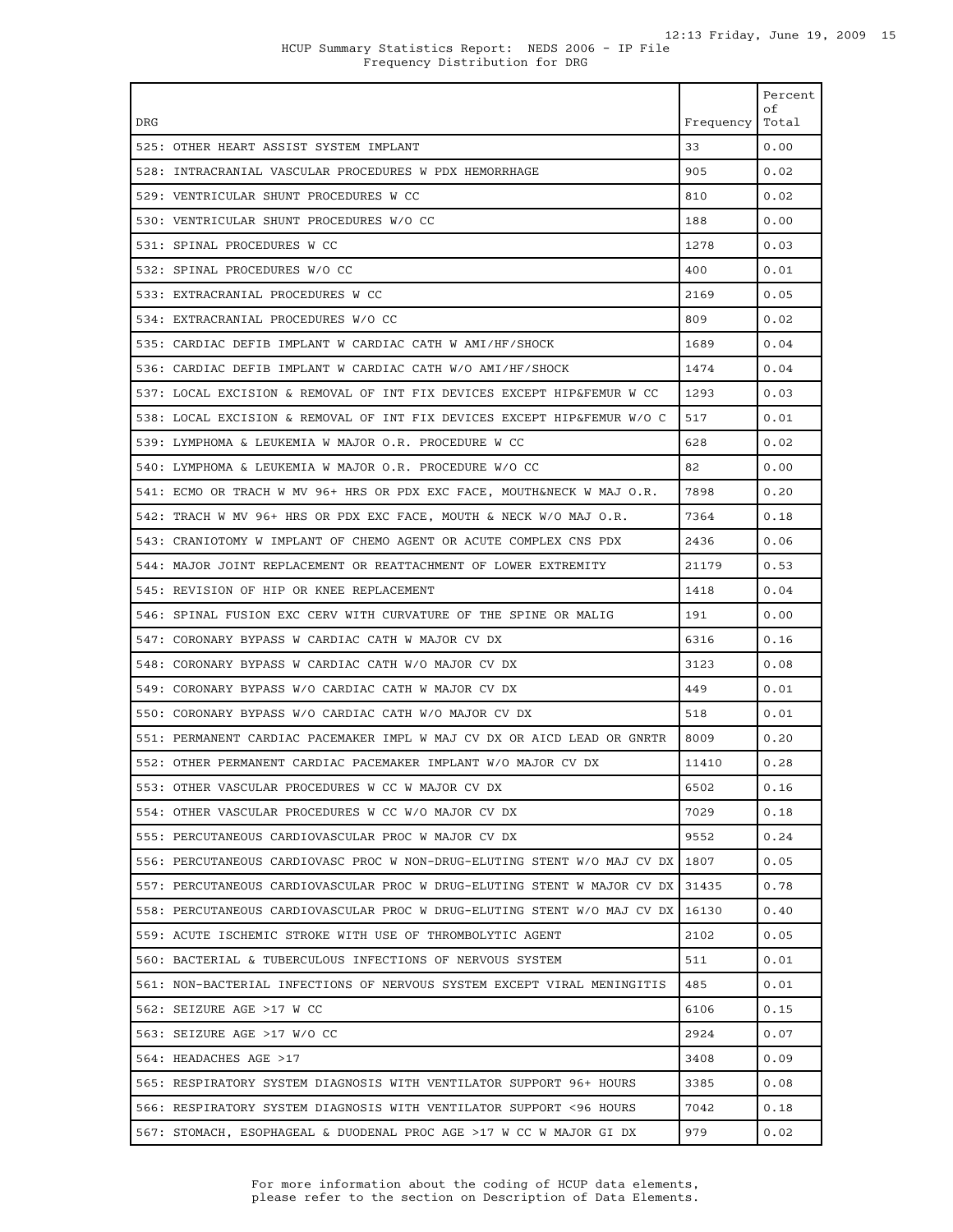### HCUP Summary Statistics Report: NEDS 2006 - IP File Frequency Distribution for DRG

| <b>DRG</b>                                                              | Frequency | Percent<br>of<br>Total |
|-------------------------------------------------------------------------|-----------|------------------------|
| 568: STOMACH, ESOPHAGEAL & DUODENAL PROC AGE >17 W CC W/O MAJOR GI DX   | 342       | 0.01                   |
| 569: MAJOR SMALL & LARGE BOWEL PROCEDURES W CC W MAJOR GI DX            | 5157      | 0.13                   |
| 570: MAJOR SMALL & LARGE BOWEL PROCEDURES W CC W/O MAJOR GI DX          | 1554      | 0.04                   |
| 571: MAJOR ESOPHAGEAL DISORDERS                                         | 1458      | 0.04                   |
| 572: MAJOR GASTROINTESTINAL DISORDERS AND PERITONEAL INFECTIONS         | 5932      | 0.15                   |
| 573: MAJOR BLADDER PROCEDURES                                           | 61        | 0.00                   |
| 574: MAJOR HEMATOLOGIC/IMMUNOLOGIC DIAG EXC SICKLE CELL CRISIS & COAGUL | 1824      | 0.05                   |
| 575: SEPTICEMIA W MV 96+ HOURS AGE >17                                  | 1583      | 0.04                   |
| 576: SEPTICEMIA W/O MV 96+ HOURS AGE >17                                | 23459     | 0.59                   |
| 577: CAROTID ARTERY STENT PROCEDURE                                     | 89        | 0.00                   |
| 578: INFECTIOUS & PARASITIC DISEASES W O.R. PROCEDURE                   | 3233      | 0.08                   |
| 579: POSTOPERATIVE OR POST-TRAUMATIC INFECTIONS W O.R. PROCEDURE        | 1183      | 0.03                   |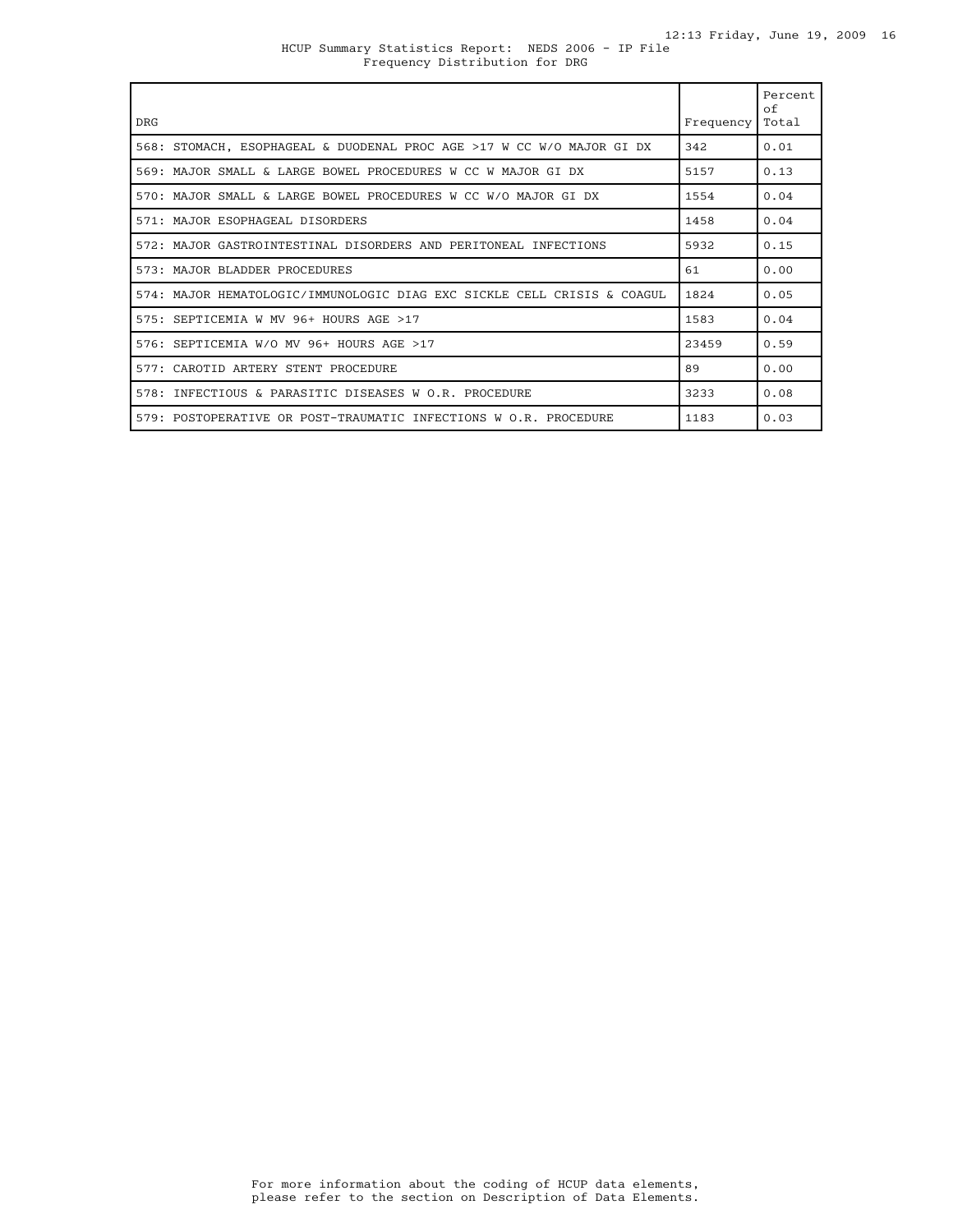## HCUP Summary Statistics Report: NEDS 2006 - IP File Frequency Distribution for DRGVER

| <b>DRGVER</b>                      | Frequency | Percent<br>οf<br>Total |
|------------------------------------|-----------|------------------------|
| 23: Effective 10/01/2005 3005709   |           | 74.99                  |
| 24: Effective 10/01/2006   1002296 |           | 25.01                  |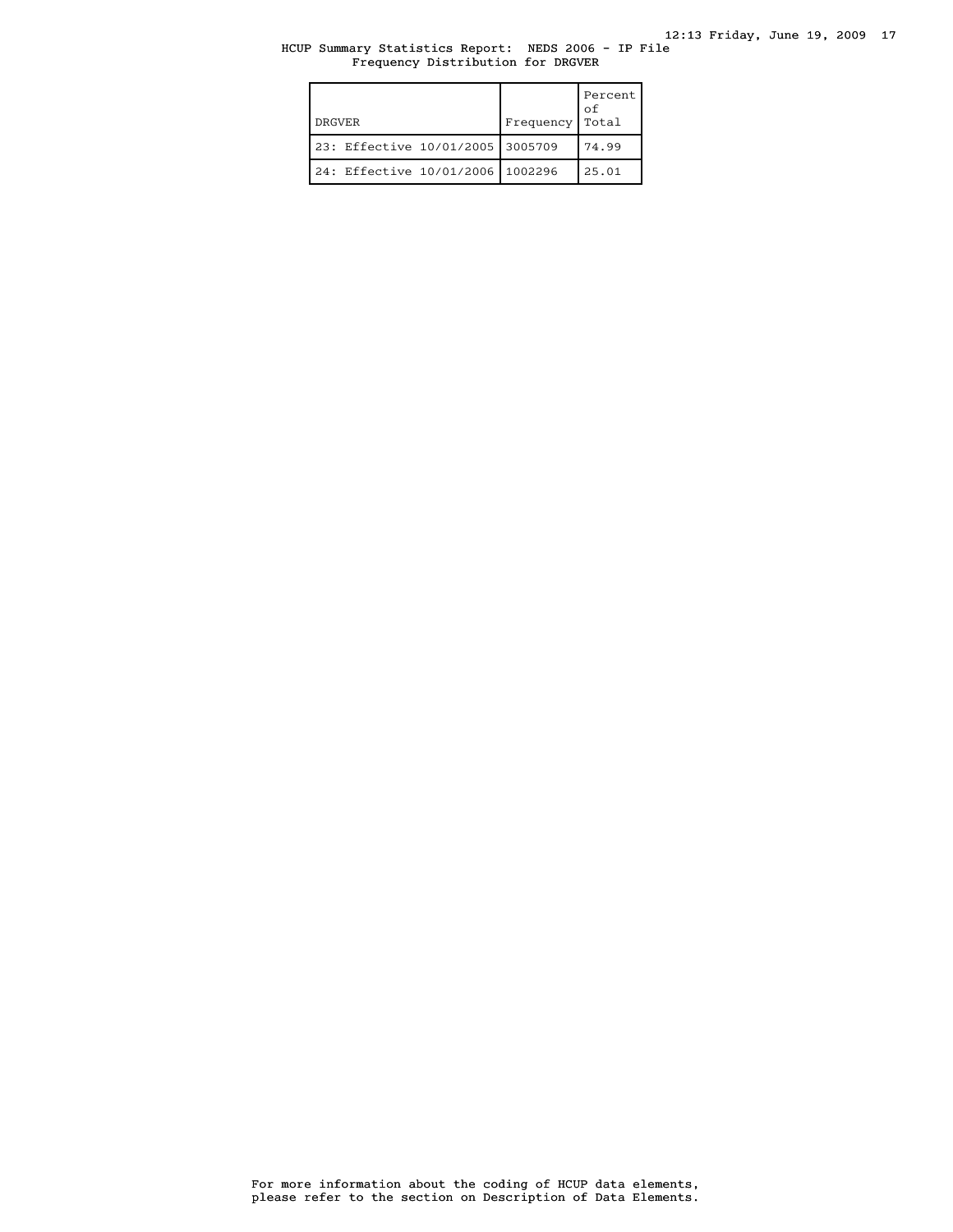## HCUP Summary Statistics Report: NEDS 2006 - IP File Frequency Distribution for HCUPFILE

| HCUPFILE | Frequency | Percent<br>nt o<br>Total |
|----------|-----------|--------------------------|
| STD      | 4008005   | 100.00                   |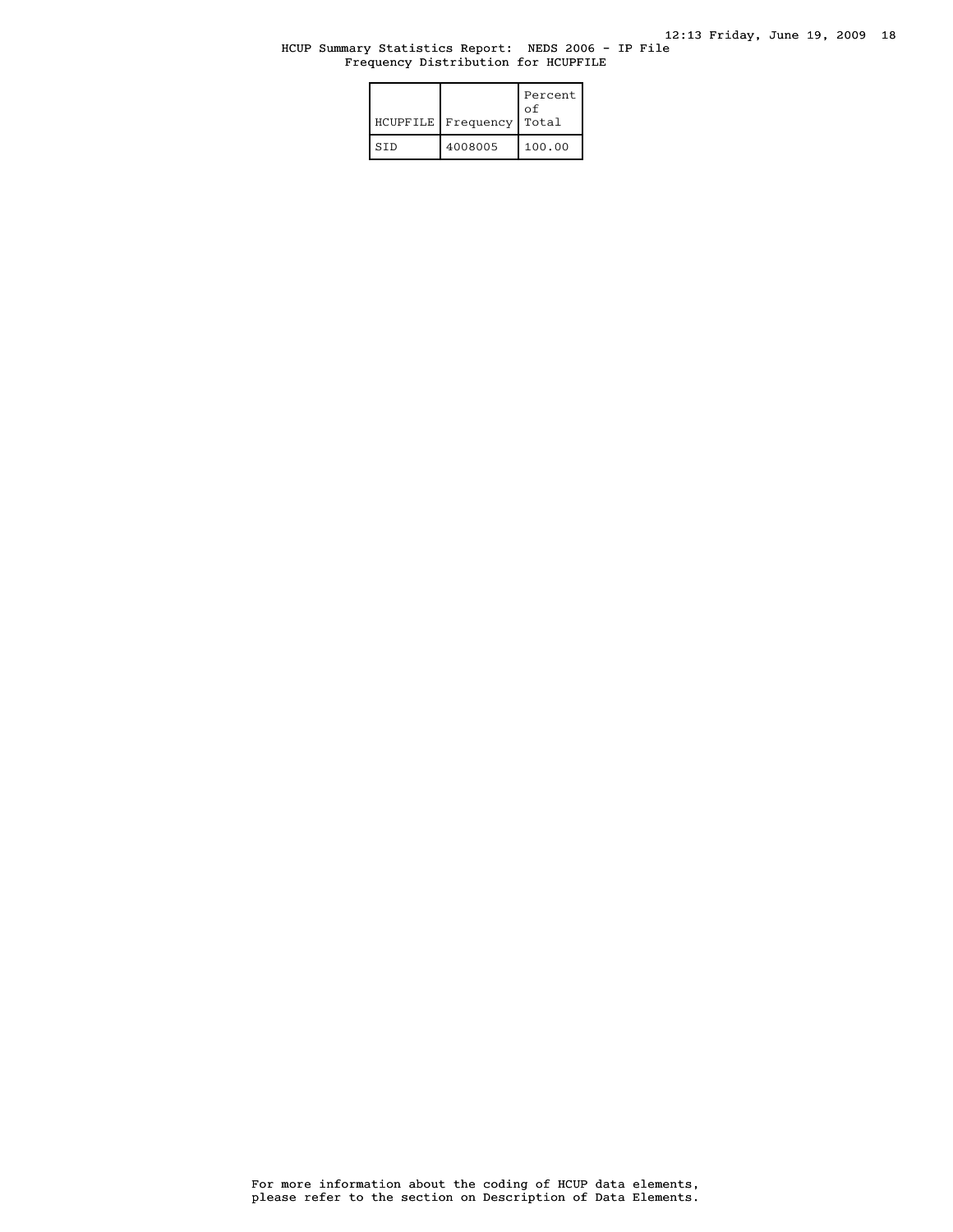### HCUP Summary Statistics Report: NEDS 2006 - IP File Frequency Distribution for LOS\_IP

|                                      |              | Percent<br>of |
|--------------------------------------|--------------|---------------|
| LOS IP                               | Frequency    | Total         |
| Inconsistent<br>.C:                  | 49           | 0.00          |
| 0<br>days                            | 105527       | 2.63          |
| $\mathbf{1}$<br>day                  | 599755       | 14.96         |
| 2<br>days                            | 745881       | 18.61         |
| 3<br>days                            | 650321       | 16.23         |
| 4<br>days                            | 473912       | 11.82         |
| 5<br>days                            | 338831       | 8.45          |
| 6<br>days                            | 245550       | 6.13          |
| 7<br>days                            | 183254       | 4.57          |
| 8<br>days                            | 132514       | 3.31          |
| 9<br>days                            | 98329        | 2.45          |
| 10<br>days                           | 75545        | 1.88          |
| 11<br>30<br>days                     | 326581       | 8.15          |
| 31<br>60<br>days<br>$\overline{a}$   | 27036        | 0.67          |
| 61<br>90<br>days                     | 3367         | 0.08          |
| 120<br>91<br>days<br>$\overline{a}$  | 895          | 0.02          |
| 121<br>150<br>days<br>$\overline{a}$ | 339          | 0.01          |
| 151<br>180<br>days                   | 144          | 0.00          |
| 181<br>210<br>days                   | 60           | 0.00          |
| 211<br>240 days                      | 45           | 0.00          |
| 241<br>270<br>days<br>$\overline{a}$ | 33           | 0.00          |
| 271<br>300<br>days                   | 18           | 0.00          |
| 301<br>330<br>days                   | 12           | 0.00          |
| 331<br>365<br>days                   | $\leq$<br>10 | $*$ $*$       |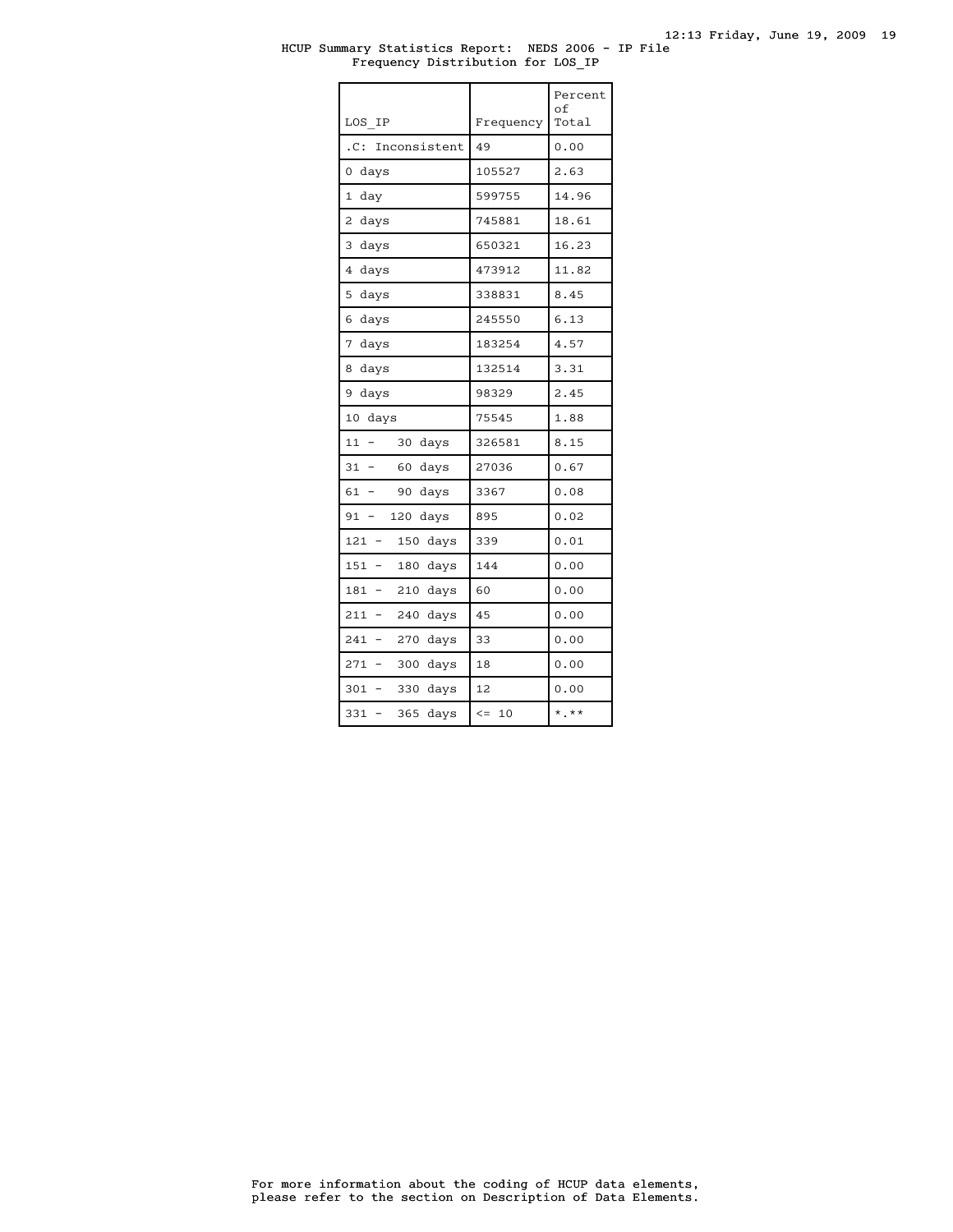### HCUP Summary Statistics Report: NEDS 2006 - IP File Frequency Distribution for MDC

| <b>MDC</b>                                                               | Frequency | Percent<br>$\circ$ f<br>Total |
|--------------------------------------------------------------------------|-----------|-------------------------------|
| 0: PRINCIPAL DX CAN NOT BE ASSIGNED TO MDC                               | 813       | 0.02                          |
| 1: DISEASES & DISORDERS OF THE NERVOUS SYSTEM                            | 322996    | 8.06                          |
| 2: DISEASES & DISORDERS OF THE EYE                                       | 7204      | 0.18                          |
| 3: DISEASES & DISORDERS OF THE EAR, NOSE, MOUTH & THROAT                 | 52742     | 1.32                          |
| 4: DISEASES & DISORDERS OF THE RESPIRATORY SYSTEM                        | 602620    | 15.04                         |
| 5: DISEASES & DISORDERS OF THE CIRCULATORY SYSTEM                        | 859555    | 21.45                         |
| 6: DISEASES & DISORDERS OF THE DIGESTIVE SYSTEM                          | 521627    | 13.01                         |
| 7: DISEASES & DISORDERS OF THE HEPATOBILIARY SYSTEM & PANCREAS           | 166712    | 4.16                          |
| 8: DISEASES & DISORDERS OF THE MUSCULOSKELETAL SYSTEM & CONN TISSUE      | 262837    | 6.56                          |
| 9: DISEASES & DISORDERS OF THE SKIN, SUBCUTANEOUS TISSUE & BREAST        | 122999    | 3.07                          |
| 10: ENDOCRINE, NUTRITIONAL & METABOLIC DISEASES & DISORDERS              | 157298    | 3.92                          |
| 11: DISEASES & DISORDERS OF THE KIDNEY & URINARY TRACT                   | 224967    | 5.61                          |
| 12: DISEASES & DISORDERS OF THE MALE REPRODUCTIVE SYSTEM                 | 9792      | 0.24                          |
| 13: DISEASES & DISORDERS OF THE FEMALE REPRODUCTIVE SYSTEM               | 22899     | 0.57                          |
| 14: PREGNANCY, CHILDBIRTH & THE PUERPERIUM                               | 85607     | 2.14                          |
| 15: NEWBORNS & OTHER NEONATES WITH CONDTN ORIG IN PERINATAL PERIOD       | 8022      | 0.20                          |
| 16: DISEASES & DISORDERS OF BLOOD, BLOOD FORMING ORGANS, IMMUNOLOG DISOR | 60390     | 1.51                          |
| 17: MYELOPROLIFERATIVE DISEASES & DISORDERS, POORLY DIFFERENTIATED NEOPL | 14949     | 0.37                          |
| 18: INFECTIOUS & PARASITIC DISEASES, SYSTEMIC OR UNSPECIFIED SITES       | 151978    | 3.79                          |
| 19: MENTAL DISEASES & DISORDERS                                          | 162720    | 4.06                          |
| 20: ALCOHOL/DRUG USE & ALCOHOL/DRUG INDUCED ORGANIC MENTAL DISORDERS     | 46919     | 1.17                          |
| 21: INJURIES, POISONINGS & TOXIC EFFECTS OF DRUGS                        | 89712     | 2.24                          |
| 22: BURNS                                                                | 3133      | 0.08                          |
| 23: FACTORS INFLUENCING HLTH STAT & OTHR CONTACTS WITH HLTH SERVCS       | 16595     | 0.41                          |
| 24: MULTIPLE SIGNIFICANT TRAUMA                                          | 15933     | 0.40                          |
| 25: HUMAN IMMUNODEFICIENCY VIRUS INFECTIONS                              | 16986     | 0.42                          |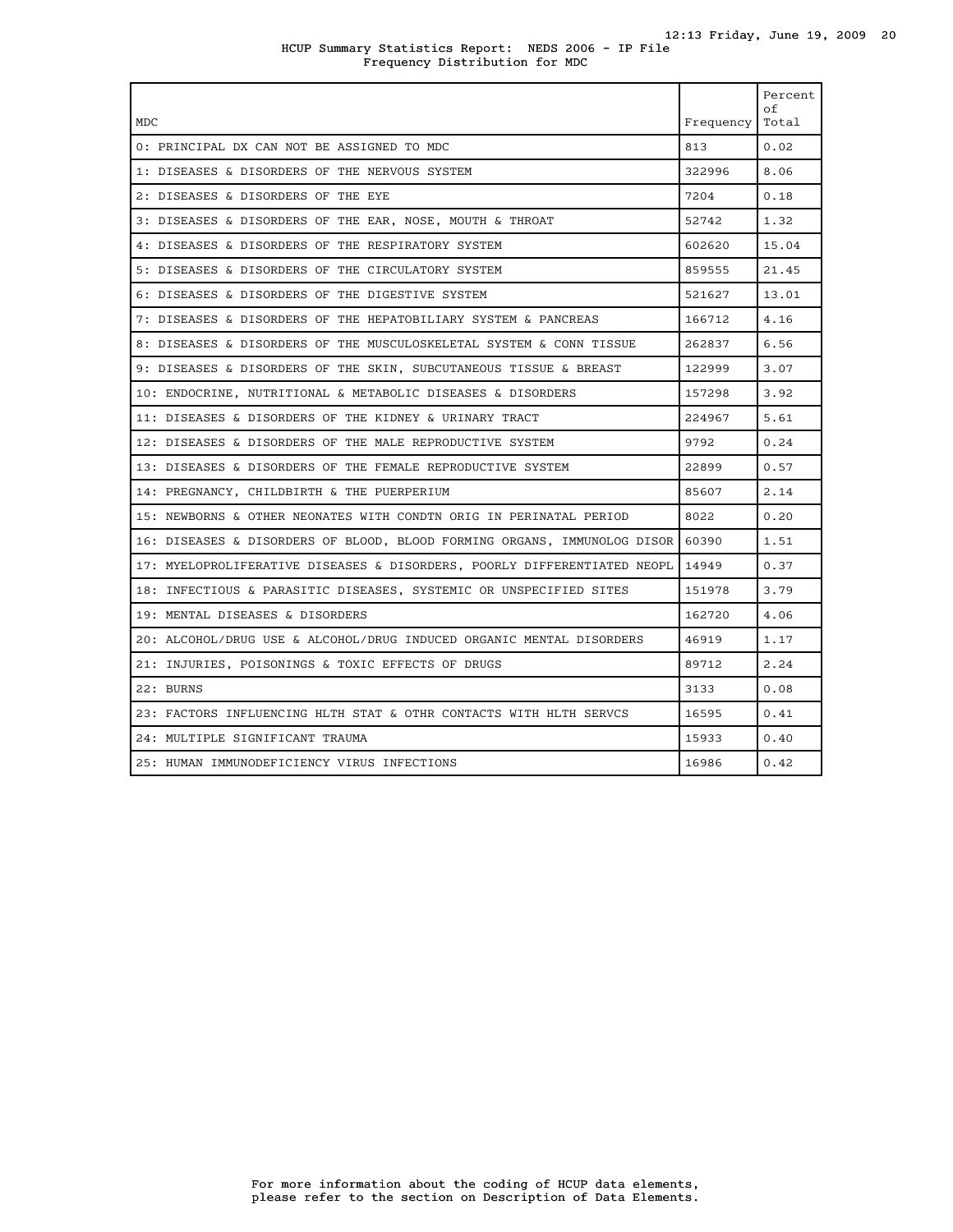### HCUP Summary Statistics Report: NEDS 2006 - IP File Frequency Distribution for NPR\_IP

| NPR IP           | Frequency | Percent<br>of<br>Total |
|------------------|-----------|------------------------|
| 0                | 2050737   | 51.17                  |
| 1                | 822814    | 20.53                  |
| 2                | 441490    | 11.02                  |
| 3                | 271072    | 6.76                   |
| $\overline{4}$   | 136618    | 3.41                   |
| 5                | 79324     | 1.98                   |
| 6                | 84890     | 2.12                   |
| 7                | 36414     | 0.91                   |
| 8                | 37251     | 0.93                   |
| 9                | 18081     | 0.45                   |
| 10               | 8567      | 0.21                   |
| 11               | 5163      | 0.13                   |
| 12               | 4549      | 0.11                   |
| 13               | 2917      | 0.07                   |
| 14               | 2310      | 0.06                   |
| 15               | 2869      | 0.07                   |
| 16<br>or greater | 2939      | 0.07                   |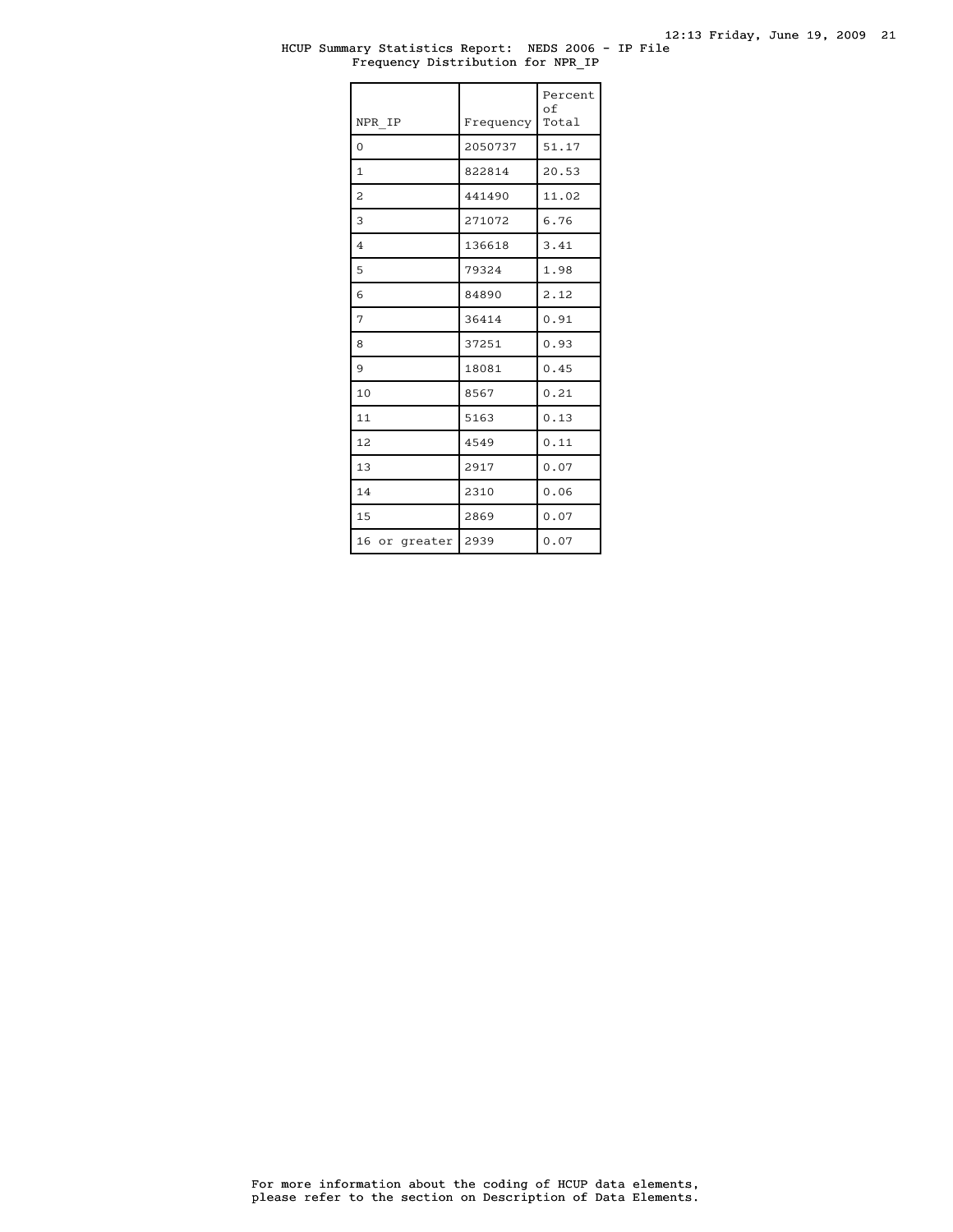HCUP Summary Statistics Report: NEDS 2006 - IP File Frequency Distribution for PCLASS\_IP1

| PCLASS IP1                                                       | Frequency | Percent<br>of<br>Total |
|------------------------------------------------------------------|-----------|------------------------|
| .: Missing                                                       | 2050793   | 51.17                  |
| .A: Invalid                                                      | 1052      | 0.03                   |
| .C: Inconsistent                                                 | $\leq$ 10 | $*$ , $**$             |
| 0: Procedure class not assigned                                  | 547       | 0.01                   |
| 1: Minor Diagnostic - Non-operating room diagnostic procedures   | 532143    | 13.28                  |
| 2: Minor Therapeutic - Non-operating room therapeutic procedures | 797457    | 19.90                  |
| 3: Major Diagnostic - Operating room diagnostic procedures       | 24507     | 0.61                   |
| 4: Major Therapeutic - Operating room therapeutic procedures     | 601496    | 15.01                  |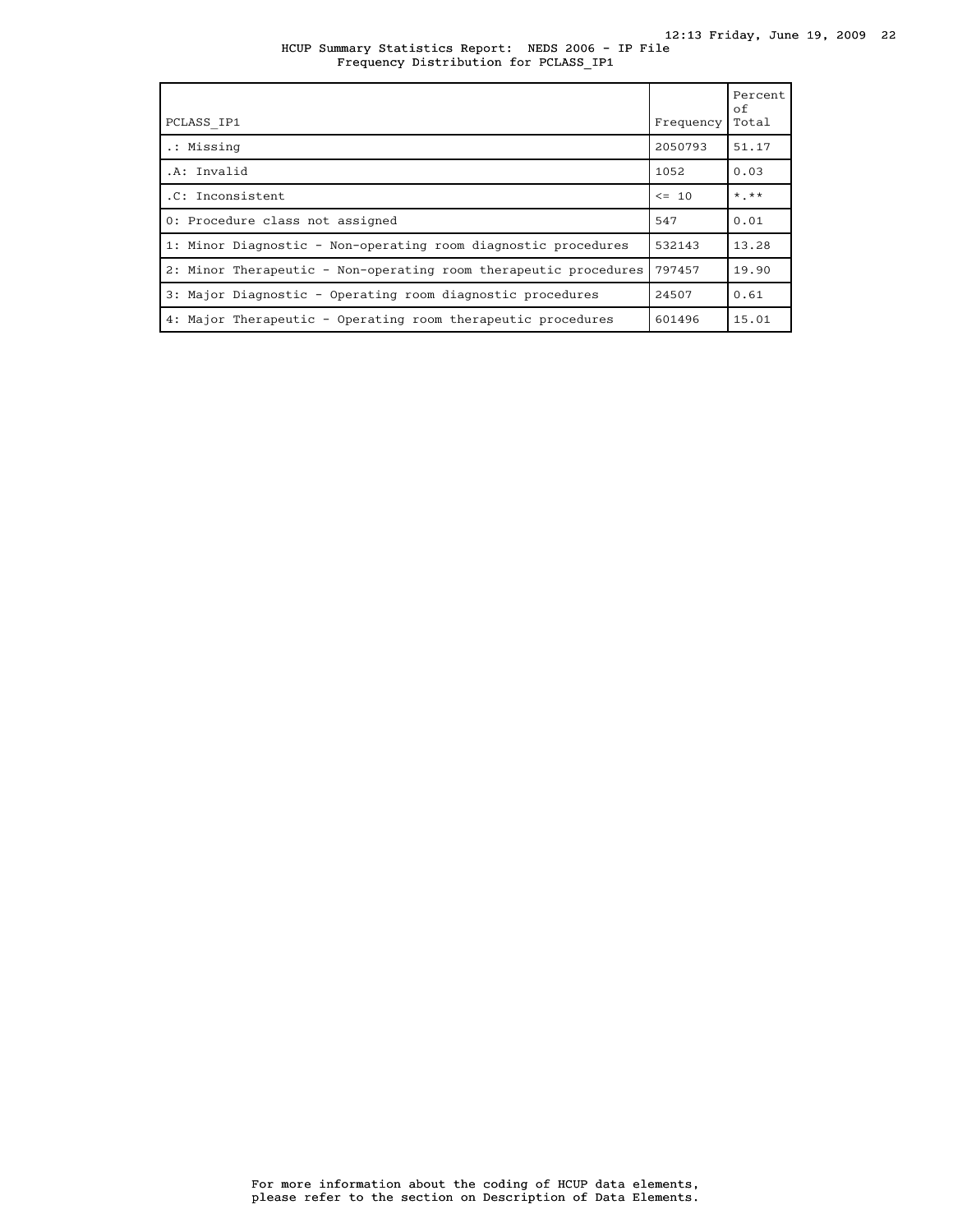| PRCCS IP1                                                                     | Frequency  | Percent<br>οf<br>Total  |
|-------------------------------------------------------------------------------|------------|-------------------------|
| .: Missing                                                                    | 2050793    | 51.17                   |
| A: Invalid procedure                                                          | 1052       | 0.03                    |
| C: Inconsistent                                                               | $\leq -10$ | $\star$ . $\star\star$  |
| 1: Incision and excision of CNS                                               | 8871       | 0.22                    |
| 2: Insertion; replacement; or removal of extracranial ventricular shunt       | 1800       | 0.04                    |
| 3: Laminectomy; excision intervertebral disc                                  | 4415       | 0.11                    |
| 4: Diagnostic spinal tap                                                      | 38308      | 0.96                    |
| 5: Insertion of catheter or spinal stimulator and injection into spinal canal | 5291       | 0.13                    |
| 6: Decompression peripheral nerve                                             | 235        | 0.01                    |
| 7: Other diagnostic nervous system procedures                                 | 1585       | 0.04                    |
| 8: Other non-OR or closed therapeutic nervous system procedures               | 1620       | 0.04                    |
| 9: Other OR therapeutic nervous system procedures                             | 5244       | 0.13                    |
| 10: Thyroidectomy; partial or complete                                        | 210        | 0.01                    |
| 11: Diagnostic endocrine procedures                                           | 512        | 0.01                    |
| 12: Other therapeutic endocrine procedures                                    | 589        | 0.01                    |
| 13: Corneal transplant                                                        | 19         | 0.00                    |
| 14: Glaucoma procedures                                                       | 21         | 0.00                    |
| 15: Lens and cataract procedures                                              | 51         | 0.00                    |
| 16: Repair of retinal tear; detachment                                        | 88         | 0.00                    |
| 17: Destruction of lesion of retina and choroid                               | $\leq -10$ | $*$ .**                 |
| 18: Diagnostic procedures on eye                                              | 62         | 0.00                    |
| 19: Other therapeutic procedures on eyelids; conjunctiva; cornea              | 2757       | 0.07                    |
| 20: Other intraocular therapeutic procedures                                  | 255        | 0.01                    |
| 21: Other extraocular muscle and orbit therapeutic procedures                 | 532        | 0.01                    |
| 22: Tympanoplasty                                                             | $\leq -10$ | $\star$ $\star$ $\star$ |
| 23: Myringotomy                                                               | 283        | 0.01                    |
| 24: Mastoidectomy                                                             | 59         | 0.00                    |
| 25: Diagnostic procedures on ear                                              | 43         | 0.00                    |
| 26: Other therapeutic ear procedures                                          | 978        | 0.02                    |
| 27: Control of epistaxis                                                      | 3576       | 0.09                    |
| 28: Plastic procedures on nose                                                | 669        | 0.02                    |
| 29: Dental procedures                                                         | 767        | 0.02                    |
| 30: Tonsillectomy and/or adenoidectomy                                        | 936        | 0.02                    |
| 31: Diagnostic procedures on nose; mouth and pharynx                          | 978        | 0.02                    |
| 32: Other non-OR therapeutic procedures on nose; mouth and pharynx            | 1815       | 0.05                    |
| 33: Other OR therapeutic procedures on nose; mouth and pharynx                | 3954       | 0.10                    |
| 34: Tracheostomy; temporary and permanent                                     | 9387       | 0.23                    |
| 35: Tracheoscopy and laryngoscopy with biopsy                                 | 2319       | 0.06                    |
| 36: Lobectomy or pneumonectomy                                                | 1849       | 0.05                    |
| 37: Diagnostic bronchoscopy and biopsy of bronchus                            | 24448      | 0.61                    |
| 38: Other diagnostic procedures on lung and bronchus                          | 888        | 0.02                    |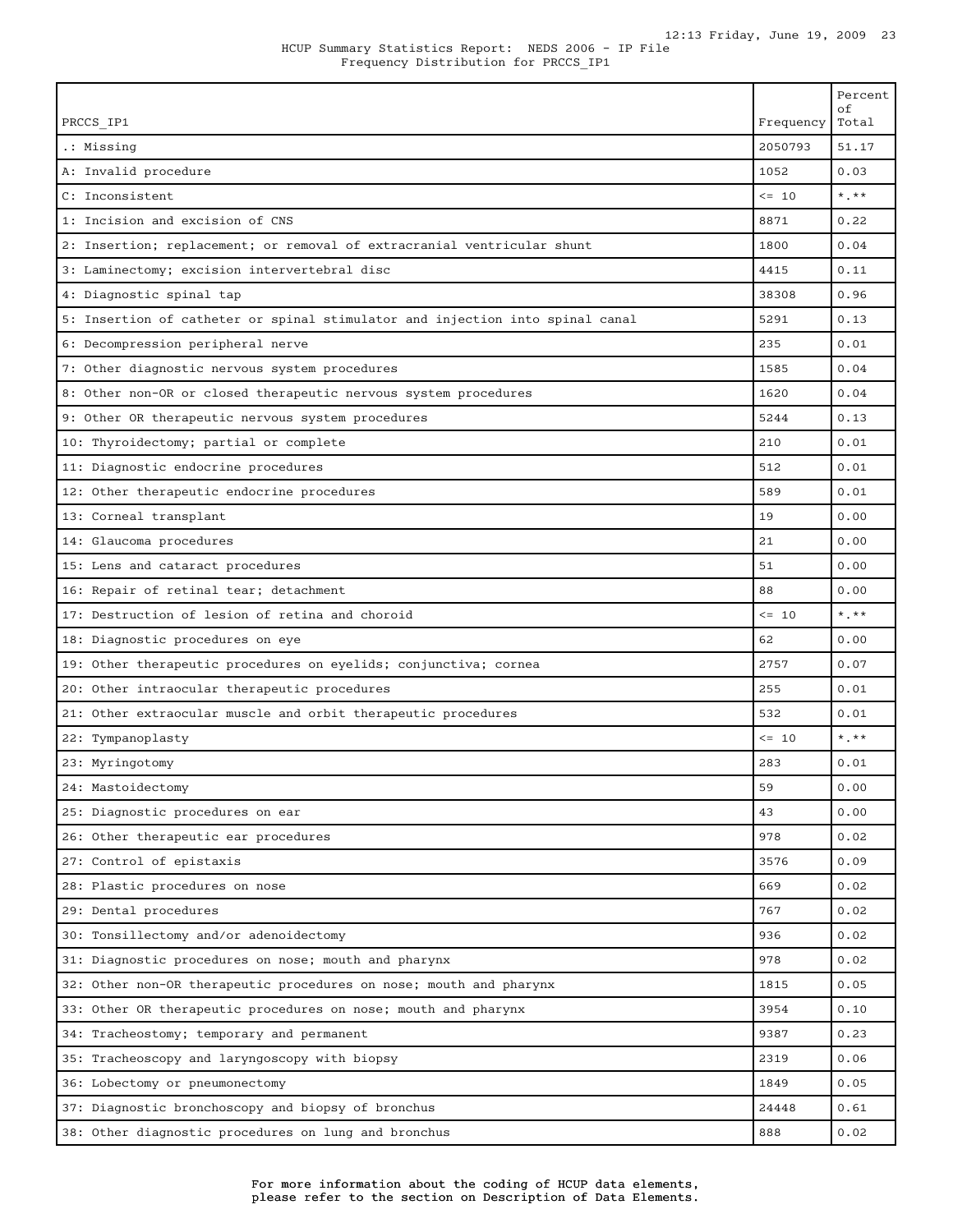| PRCCS IP1                                                                                           | Frequency  | Percent<br>оf<br>Total |
|-----------------------------------------------------------------------------------------------------|------------|------------------------|
| 39: Incision of pleura; thoracentesis; chest drainage                                               | 31460      | 0.78                   |
| 40: Other diagnostic procedures of respiratory tract and mediastinum                                | 2009       | 0.05                   |
| 41: Other non-OR therapeutic procedures on respiratory system                                       | 2139       | 0.05                   |
| 42: Other OR Rx procedures on respiratory system and mediastinum                                    | 4570       | 0.11                   |
| 43: Heart valve procedures                                                                          | 3080       | 0.08                   |
| 44: Coronary artery bypass graft (CABG)                                                             | 11741      | 0.29                   |
| 45: Percutaneous transluminal coronary angioplasty (PTCA)                                           | 59073      | 1.47                   |
| 46: Coronary thrombolysis                                                                           | $\leq$ 10  | $*$ , $**$             |
| 47: Diagnostic cardiac catheterization; coronary arteriography                                      | 88144      | 2.20                   |
| 48: Insertion; revision; replacement; removal of cardiac pacemaker or<br>cardioverter/defibrillator | 30949      | 0.77                   |
| 49: Other OR heart procedures                                                                       | 8217       | 0.21                   |
| 50: Extracorporeal circulation auxiliary to open heart procedures                                   | 50         | 0.00                   |
| 51: Endarterectomy; vessel of head and neck                                                         | 2418       | 0.06                   |
| 52: Aortic resection; replacement or anastomosis                                                    | 2147       | 0.05                   |
| 53: Varicose vein stripping; lower limb                                                             | 35         | 0.00                   |
| 54: Other vascular catheterization; not heart                                                       | 83020      | 2.07                   |
| 55: Peripheral vascular bypass                                                                      | 1933       | 0.05                   |
| 56: Other vascular bypass and shunt; not heart                                                      | 600        | 0.01                   |
| 57: Creation; revision and removal of arteriovenous fistula or vessel-to-vessel cannula for<br>di a | 4909       | 0.12                   |
| 58: Hemodialysis                                                                                    | 53294      | 1.33                   |
| 59: Other OR procedures on vessels of head and neck                                                 | 1505       | 0.04                   |
| 60: Embolectomy and endarterectomy of lower limbs                                                   | 1400       | 0.03                   |
| 61: Other OR procedures on vessels other than head and neck                                         | 27831      | 0.69                   |
| 62: Other diagnostic cardiovascular procedures                                                      | 2868       | 0.07                   |
| 63: Other non-OR therapeutic cardiovascular procedures                                              | 11470      | 0.29                   |
| 64: Bone marrow transplant                                                                          | 18         | 0.00                   |
| 65: Bone marrow biopsy                                                                              | 5273       | 0.13                   |
| 66: Procedures on spleen                                                                            | 1864       | 0.05                   |
| 67: Other therapeutic procedures; hemic and lymphatic system                                        | 3293       | 0.08                   |
| 68: Injection or ligation of esophageal varices                                                     | $\leq -10$ | $*$ $*$                |
| 69: Esophageal dilatation                                                                           | 2612       | 0.07                   |
| 70: Upper gastrointestinal endoscopy; biopsy                                                        | 121046     | 3.02                   |
| 71: Gastrostomy; temporary and permanent                                                            | 12602      | 0.31                   |
| 72: Colostomy; temporary and permanent                                                              | 791        | 0.02                   |
| 73: Ileostomy and other enterostomy                                                                 | 588        | 0.01                   |
| 74: Gastrectomy; partial and total                                                                  | 1171       | 0.03                   |
| 75: Small bowel resection                                                                           | 8326       | 0.21                   |
| 76: Colonoscopy and biopsy                                                                          | 44680      | 1.11                   |
| 77: Proctoscopy and anorectal biopsy                                                                | 2589       | 0.06                   |
| 78: Colorectal resection                                                                            | 19825      | 0.49                   |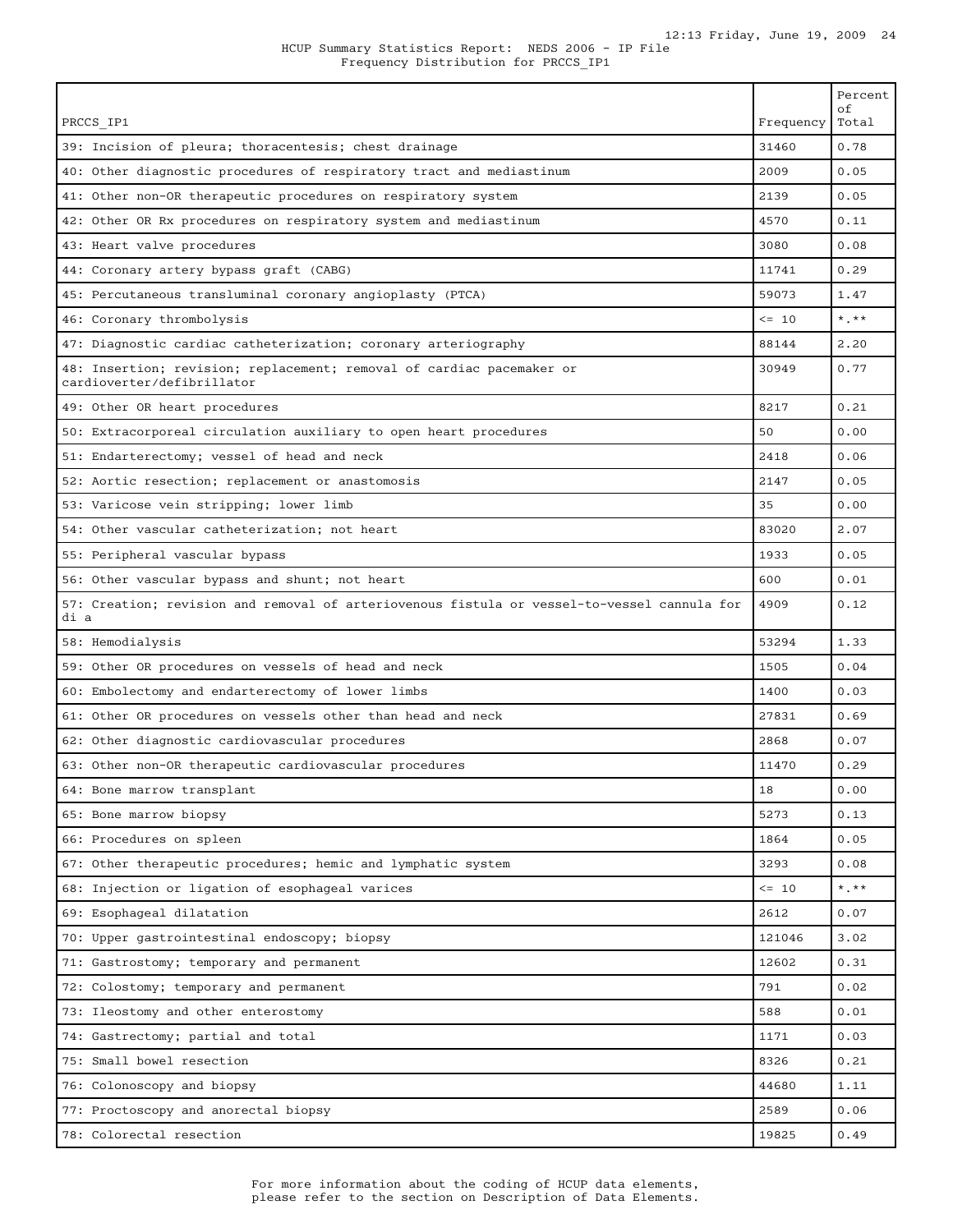| PRCCS IP1                                                             | Frequency | Percent<br>$\circ$ f<br>Total |
|-----------------------------------------------------------------------|-----------|-------------------------------|
| 79: Local excision of large intestine lesion (not endoscopic)         | 57        | 0.00                          |
| 80: Appendectomy                                                      | 54546     | 1.36                          |
| 81: Hemorrhoid procedures                                             | 1014      | 0.03                          |
| 82: Endoscopic retrograde cannulation of pancreas (ERCP)              | 2504      | 0.06                          |
| 83: Biopsy of liver                                                   | 3701      | 0.09                          |
| 84: Cholecystectomy and common duct exploration                       | 57672     | 1.44                          |
| 85: Inguinal and femoral hernia repair                                | 3891      | 0.10                          |
| 86: Other hernia repair                                               | 5882      | 0.15                          |
| 87: Laparoscopy (GI only)                                             | 1644      | 0.04                          |
| 88: Abdominal paracentesis                                            | 17544     | 0.44                          |
| 89: Exploratory laparotomy                                            | 2194      | 0.05                          |
| 90: Excision; lysis peritoneal adhesions                              | 10422     | 0.26                          |
| 91: Peritoneal dialysis                                               | 2455      | 0.06                          |
| 92: Other bowel diagnostic procedures                                 | 637       | 0.02                          |
| 93: Other non-OR upper GI therapeutic procedures                      | 17980     | 0.45                          |
| 94: Other OR upper GI therapeutic procedures                          | 6004      | 0.15                          |
| 95: Other non-OR lower GI therapeutic procedures                      | 14009     | 0.35                          |
| 96: Other OR lower GI therapeutic procedures                          | 10199     | 0.25                          |
| 97: Other gastrointestinal diagnostic procedures                      | 1998      | 0.05                          |
| 98: Other non-OR gastrointestinal therapeutic procedures              | 10885     | 0.27                          |
| 99: Other OR gastrointestinal therapeutic procedures                  | 7205      | 0.18                          |
| 100: Endoscopy and endoscopic biopsy of the urinary tract             | 4120      | 0.10                          |
| 101: Transurethral excision; drainage; or removal urinary obstruction | 10535     | 0.26                          |
| 102: Ureteral catheterization                                         | 8790      | 0.22                          |
| 103: Nephrotomy and nephrostomy                                       | 3011      | 0.08                          |
| 104: Nephrectomy; partial or complete                                 | 715       | 0.02                          |
| 105: Kidney transplant                                                | 101       | 0.00                          |
| 106: Genitourinary incontinence procedures                            | 29        | 0.00                          |
| 107: Extracorporeal lithotripsy; urinary                              | 1013      | 0.03                          |
| 108: Indwelling catheter                                              | 9782      | 0.24                          |
| 109: Procedures on the urethra                                        | 1310      | 0.03                          |
| 110: Other diagnostic procedures of urinary tract                     | 1812      | 0.05                          |
| 111: Other non-OR therapeutic procedures of urinary tract             | 3319      | 0.08                          |
| 112: Other OR therapeutic procedures of urinary tract                 | 1689      | 0.04                          |
| 113: Transurethral resection of prostate (TURP)                       | 2242      | 0.06                          |
| 114: Open prostatectomy                                               | 113       | 0.00                          |
| 115: Circumcision                                                     | 448       | 0.01                          |
| 116: Diagnostic procedures; male genital                              | 254       | 0.01                          |
| 117: Other non-OR therapeutic procedures; male genital                | 1228      | 0.03                          |
| 118: Other OR therapeutic procedures; male genital                    | 1889      | 0.05                          |
| 119: Oophorectomy; unilateral and bilateral                           | 2139      | 0.05                          |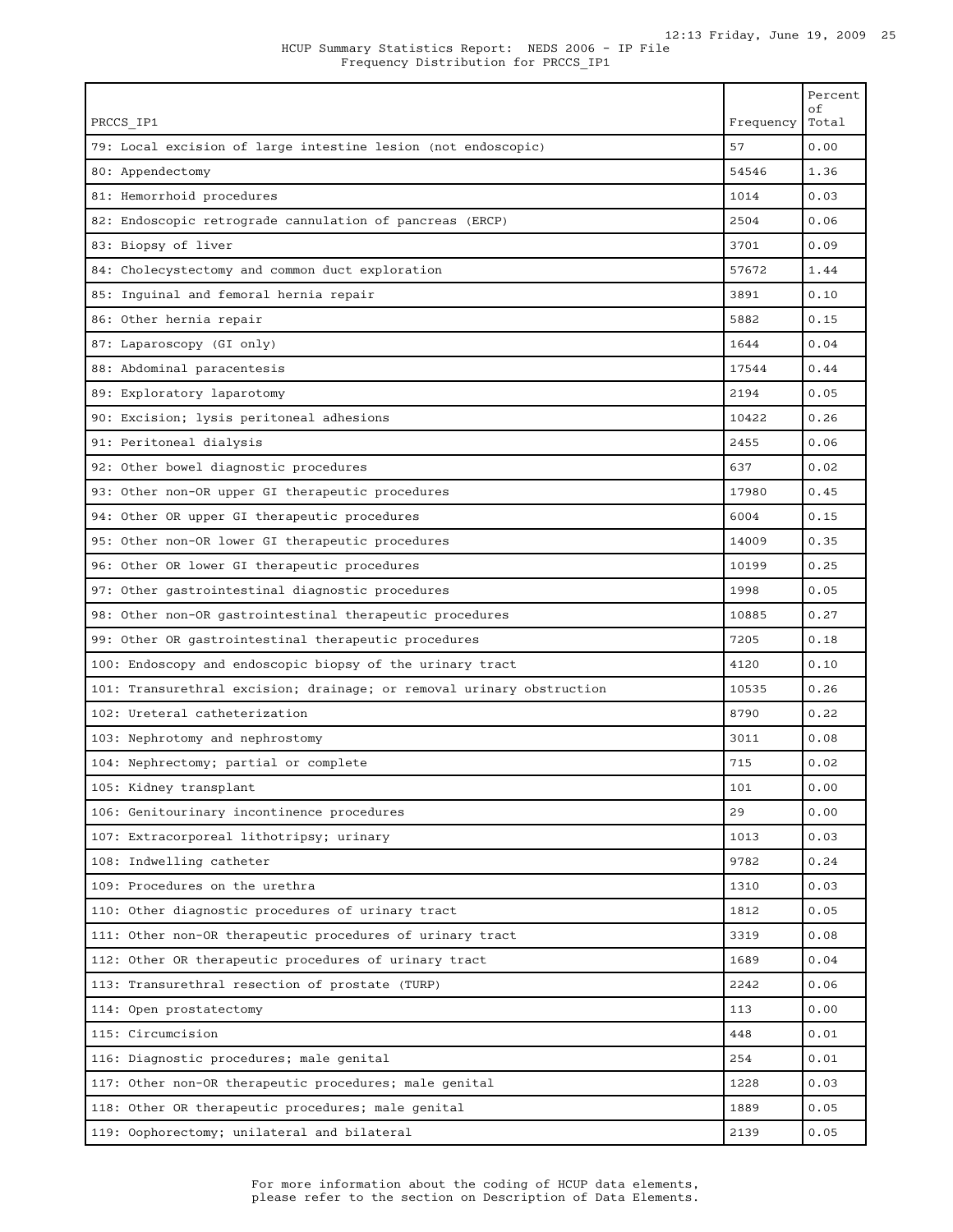| PRCCS IP1                                                                            | Frequency | Percent<br>οf<br>Total |
|--------------------------------------------------------------------------------------|-----------|------------------------|
| 120: Other operations on ovary                                                       | 1789      | 0.04                   |
| 121: Ligation or occlusion of fallopian tubes                                        | 713       | 0.02                   |
| 122: Removal of ectopic pregnancy                                                    | 3209      | 0.08                   |
| 123: Other operations on fallopian tubes                                             | 771       | 0.02                   |
| 124: Hysterectomy; abdominal and vaginal                                             | 2495      | 0.06                   |
| 125: Other excision of cervix and uterus                                             | 729       | 0.02                   |
| 126: Abortion (termination of pregnancy)                                             | 122       | 0.00                   |
| 127: Dilatation and curettage (D&C); aspiration after delivery or abortion           | 4313      | 0.11                   |
| 128: Diagnostic dilatation and curettage (D&C)                                       | 1612      | 0.04                   |
| 129: Repair of cystocele and rectocele; obliteration of vaginal vault                | 33        | 0.00                   |
| 130: Other diagnostic procedures; female organs                                      | 1068      | 0.03                   |
| 131: Other non-OR therapeutic procedures; female organs                              | 595       | 0.01                   |
| 132: Other OR therapeutic procedures; female organs                                  | 2237      | 0.06                   |
| 133: Episiotomy                                                                      | 2137      | 0.05                   |
| 134: Cesarean section                                                                | 12551     | 0.31                   |
| 135: Forceps; vacuum; and breech delivery                                            | 2139      | 0.05                   |
| 136: Artificial rupture of membranes to assist delivery                              | 619       | 0.02                   |
| 137: Other procedures to assist delivery                                             | 20567     | 0.51                   |
| 138: Diagnostic amniocentesis                                                        | 53        | 0.00                   |
| 139: Fetal monitoring                                                                | 1328      | 0.03                   |
| 140: Repair of current obstetric laceration                                          | 6459      | 0.16                   |
| 141: Other therapeutic obstetrical procedures                                        | 286       | 0.01                   |
| 142: Partial excision bone                                                           | 2634      | 0.07                   |
| 143: Bunionectomy or repair of toe deformities                                       | 30        | 0.00                   |
| 144: Treatment; facial fracture or dislocation                                       | 3832      | 0.10                   |
| 145: Treatment; fracture or dislocation of radius and ulna                           | 9744      | 0.24                   |
| 146: Treatment; fracture or dislocation of hip and femur                             | 49911     | 1.25                   |
| 147: Treatment; fracture or dislocation of lower extremity (other than hip or femur) | 28214     | 0.70                   |
| 148: Other fracture and dislocation procedure                                        | 11945     | 0.30                   |
| 149: Arthroscopy                                                                     | 90        | 0.00                   |
| 150: Division of joint capsule; ligament or cartilage                                | 44        | 0.00                   |
| 151: Excision of semilunar cartilage of knee                                         | 276       | 0.01                   |
| 152: Arthroplasty knee                                                               | 1321      | 0.03                   |
| 153: Hip replacement; total and partial                                              | 22665     | 0.57                   |
| 154: Arthroplasty other than hip or knee                                             | 1182      | 0.03                   |
| 155: Arthrocentesis                                                                  | 6392      | 0.16                   |
| 156: Injections and aspirations of muscles; tendons; bursa; joints and soft tissue   | 975       | 0.02                   |
| 157: Amputation of lower extremity                                                   | 10262     | 0.26                   |
| 158: Spinal fusion                                                                   | 4438      | 0.11                   |
| 159: Other diagnostic procedures on musculoskeletal system                           | 5094      | 0.13                   |
| 160: Other therapeutic procedures on muscles and tendons                             | 10368     | 0.26                   |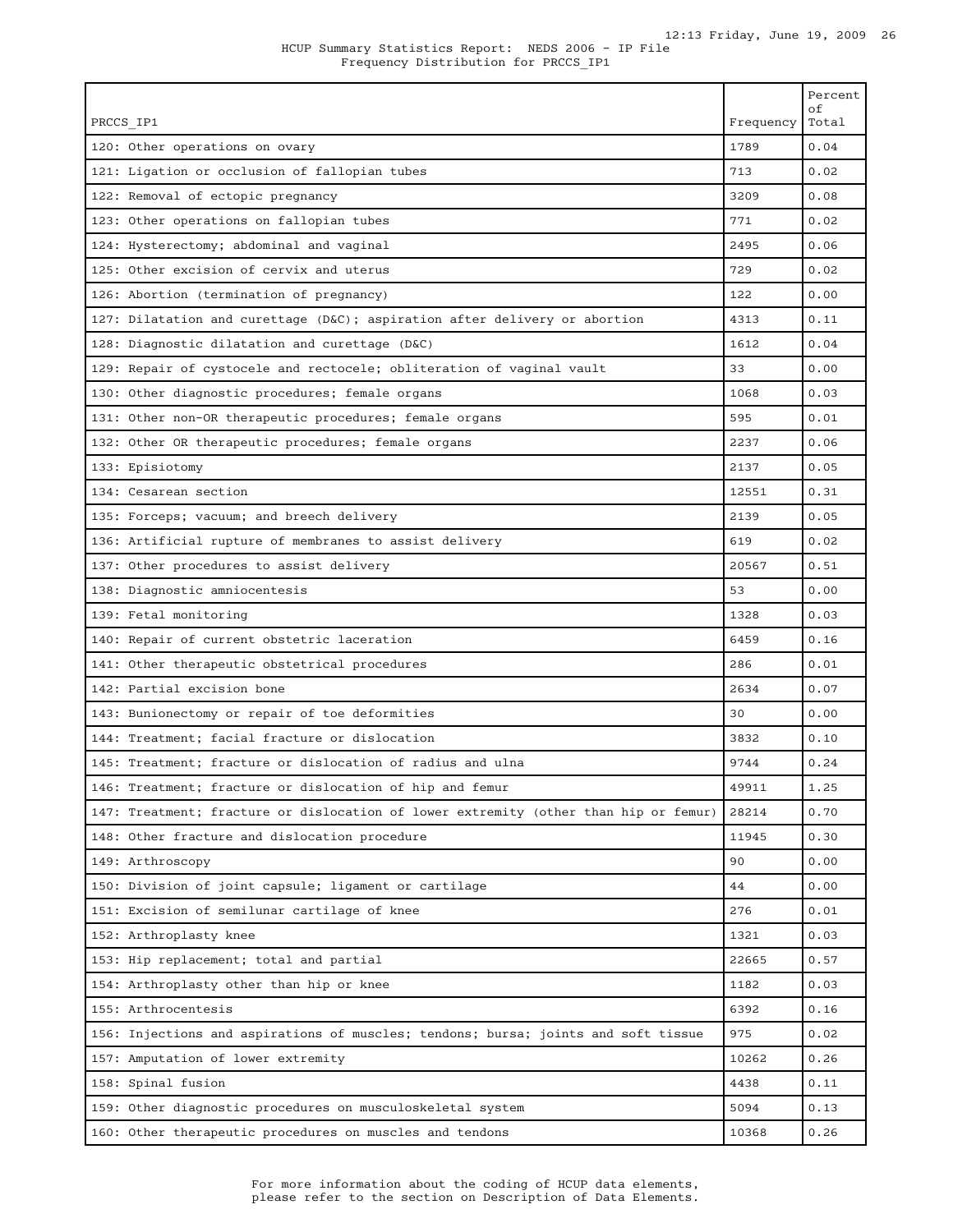|                                                                    |           | Percent<br>of |
|--------------------------------------------------------------------|-----------|---------------|
| PRCCS IP1                                                          | Frequency | Total         |
| 161: Other OR therapeutic procedures on bone                       | 5685      | 0.14          |
| 162: Other OR therapeutic procedures on joints                     | 4963      | 0.12          |
| 163: Other non-OR therapeutic procedures on musculoskeletal system | 2592      | 0.06          |
| 164: Other OR therapeutic procedures on musculoskeletal system     | 1718      | 0.04          |
| 165: Breast biopsy and other diagnostic procedures on breast       | 620       | 0.02          |
| 166: Lumpectomy; quadrantectomy of breast                          | 429       | 0.01          |
| 167: Mastectomy                                                    | 211       | 0.01          |
| 168: Incision and drainage; skin and subcutaneous tissue           | 23661     | 0.59          |
| 169: Debridement of wound; infection or burn                       | 27062     | 0.68          |
| 170: Excision of skin lesion                                       | 1312      | 0.03          |
| 171: Suture of skin and subcutaneous tissue                        | 17818     | 0.44          |
| 172: Skin graft                                                    | 3004      | 0.07          |
| 173: Other diagnostic procedures on skin and subcutaneous tissue   | 1942      | 0.05          |
| 174: Other non-OR therapeutic procedures on skin and breast        | 14697     | 0.37          |
| 175: Other OR therapeutic procedures on skin and breast            | 782       | 0.02          |
| 176: Other organ transplantation                                   | 163       | 0.00          |
| 177: Computerized axial tomography (CT) scan head                  | 24583     | 0.61          |
| 178: CT scan chest                                                 | 10459     | 0.26          |
| 179: CT scan abdomen                                               | 14515     | 0.36          |
| 180: Other CT scan                                                 | 2711      | 0.07          |
| 181: Myelogram                                                     | 477       | 0.01          |
| 182: Mammography                                                   | 44        | 0.00          |
| 183: Routine chest X-ray                                           | 953       | 0.02          |
| 184: Intraoperative cholangiogram                                  | 60        | 0.00          |
| 185: Upper gastrointestinal X-ray                                  | 303       | 0.01          |
| 186: Lower gastrointestinal X-ray                                  | 42        | 0.00          |
| 187: Intravenous pyelogram                                         | 596       | 0.01          |
| 188: Cerebral arteriogram                                          | 5273      | 0.13          |
| 189: Contrast aortogram                                            | 1280      | 0.03          |
| 190: Contrast arteriogram of femoral and lower extremity arteries  | 852       | 0.02          |
| 191: Arterio- or venogram (not heart and head)                     | 5581      | 0.14          |
| 192: Diagnostic ultrasound of head and neck                        | 1567      | 0.04          |
| 193: Diagnostic ultrasound of heart (echocardiogram)               | 37230     | 0.93          |
| 194: Diagnostic ultrasound of gastrointestinal tract               | 379       | 0.01          |
| 195: Diagnostic ultrasound of urinary tract                        | 1110      | 0.03          |
| 196: Diagnostic ultrasound of abdomen or retroperitoneum           | 3064      | 0.08          |
|                                                                    | 3544      | 0.09          |
| 197: Other diagnostic ultrasound                                   |           |               |
| 198: Magnetic resonance imaging                                    | 22187     | 0.55          |
| 199: Electroencephalogram (EEG)                                    | 2401      | 0.06          |
| 200: Nonoperative urinary system measurements                      | 40        | 0.00          |
| 201: Cardiac stress tests                                          | 12347     | 0.31          |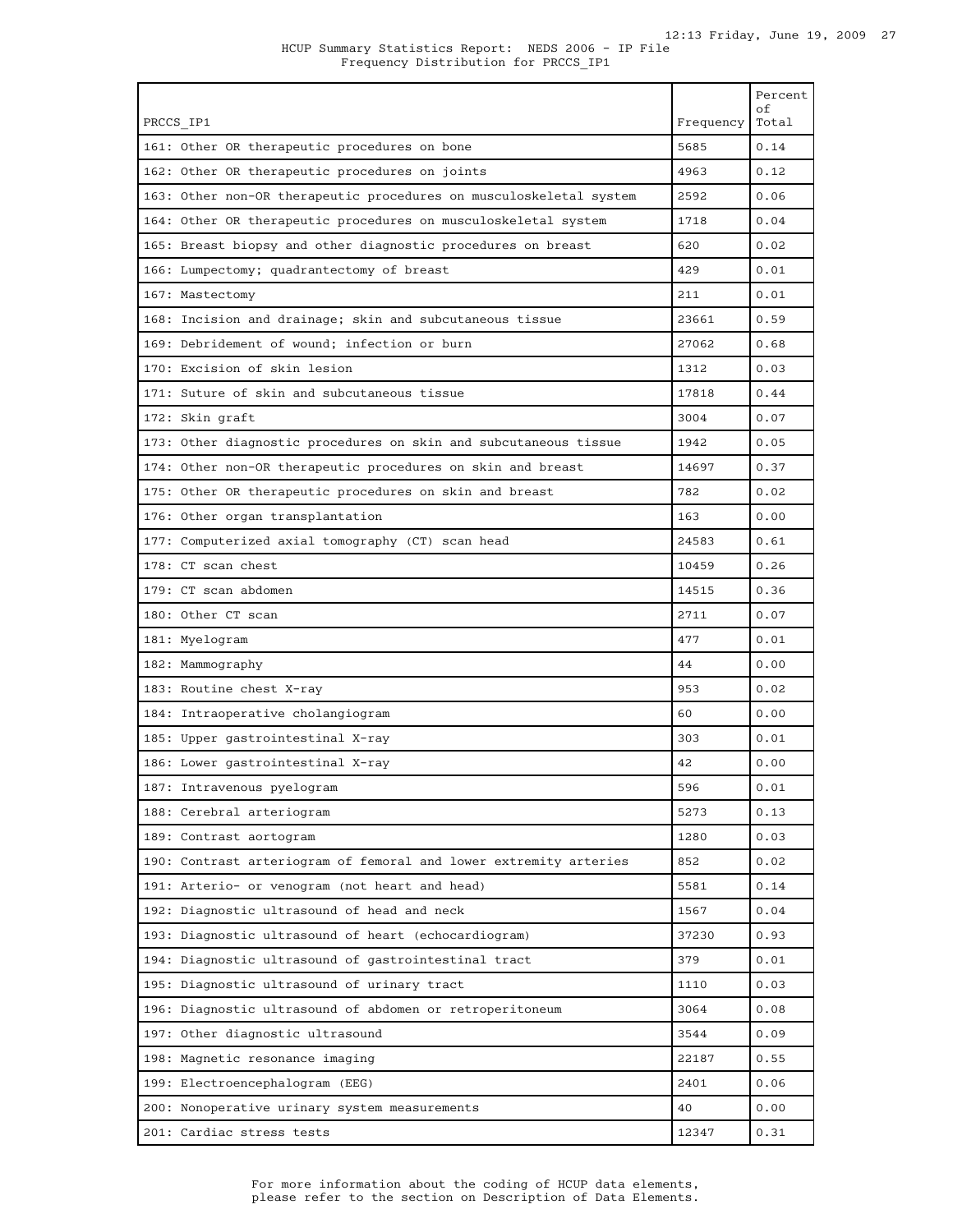| PRCCS IP1                                                              | Frequency | Percent<br>of<br>Total |
|------------------------------------------------------------------------|-----------|------------------------|
| 202: Electrocardiogram                                                 | 6890      | 0.17                   |
| 203: Electrographic cardiac monitoring                                 | 4042      | 0.10                   |
|                                                                        | 400       | 0.01                   |
| 204: Swan-Ganz catheterization for monitoring                          |           |                        |
| 205: Arterial blood gases                                              | 4088      | 0.10                   |
| 206: Microscopic examination (bacterial smear; culture; toxicology)    | 92        | 0.00                   |
| 207: Radioisotope bone scan                                            | 599       | 0.01                   |
| 208: Radioisotope pulmonary scan                                       | 1596      | 0.04                   |
| 209: Radioisotope scan and function studies                            | 2436      | 0.06                   |
| 210: Other radioisotope scan                                           | 272       | 0.01                   |
| 211: Therapeutic radiology for cancer treatment                        | 3561      | 0.09                   |
| 212: Diagnostic physical therapy                                       | 474       | 0.01                   |
| 213: Physical therapy exercises; manipulation; and other procedures    | 2507      | 0.06                   |
| 214: Traction; splints; and other wound care                           | 6522      | 0.16                   |
| 215: Other physical therapy and rehabilitation                         | 1018      | 0.03                   |
| 216: Respiratory intubation and mechanical ventilation                 | 105801    | 2.64                   |
| 217: Other respiratory therapy                                         | 11065     | 0.28                   |
| 218: Psychological and psychiatric evaluation and therapy              | 11354     | 0.28                   |
| 219: Alcohol and drug rehabilitation/detoxification                    | 30973     | 0.77                   |
| 220: Ophthalmologic and otologic diagnosis and treatment               | 175       | 0.00                   |
| 221: Nasogastric tube                                                  | 6489      | 0.16                   |
| 222: Blood transfusion                                                 | 96006     | 2.40                   |
| 223: Enteral and parenteral nutrition                                  | 10998     | 0.27                   |
| 224: Cancer chemotherapy                                               | 2725      | 0.07                   |
| 225: Conversion of cardiac rhythm                                      | 10436     | 0.26                   |
| 226: Other diagnostic radiology and related techniques                 | 6574      | 0.16                   |
| 227: Other diagnostic procedures (interview; evaluation; consultation) | 10594     | 0.26                   |
| 228: Prophylactic vaccinations and inoculations                        | 11283     | 0.28                   |
| 229: Nonoperative removal of foreign body                              | 860       | 0.02                   |
| 230: Extracorporeal shock wave other than urinary                      | $\leq$ 10 | $*$ , $**$             |
| 231: Other therapeutic procedures                                      | 40849     | 1.02                   |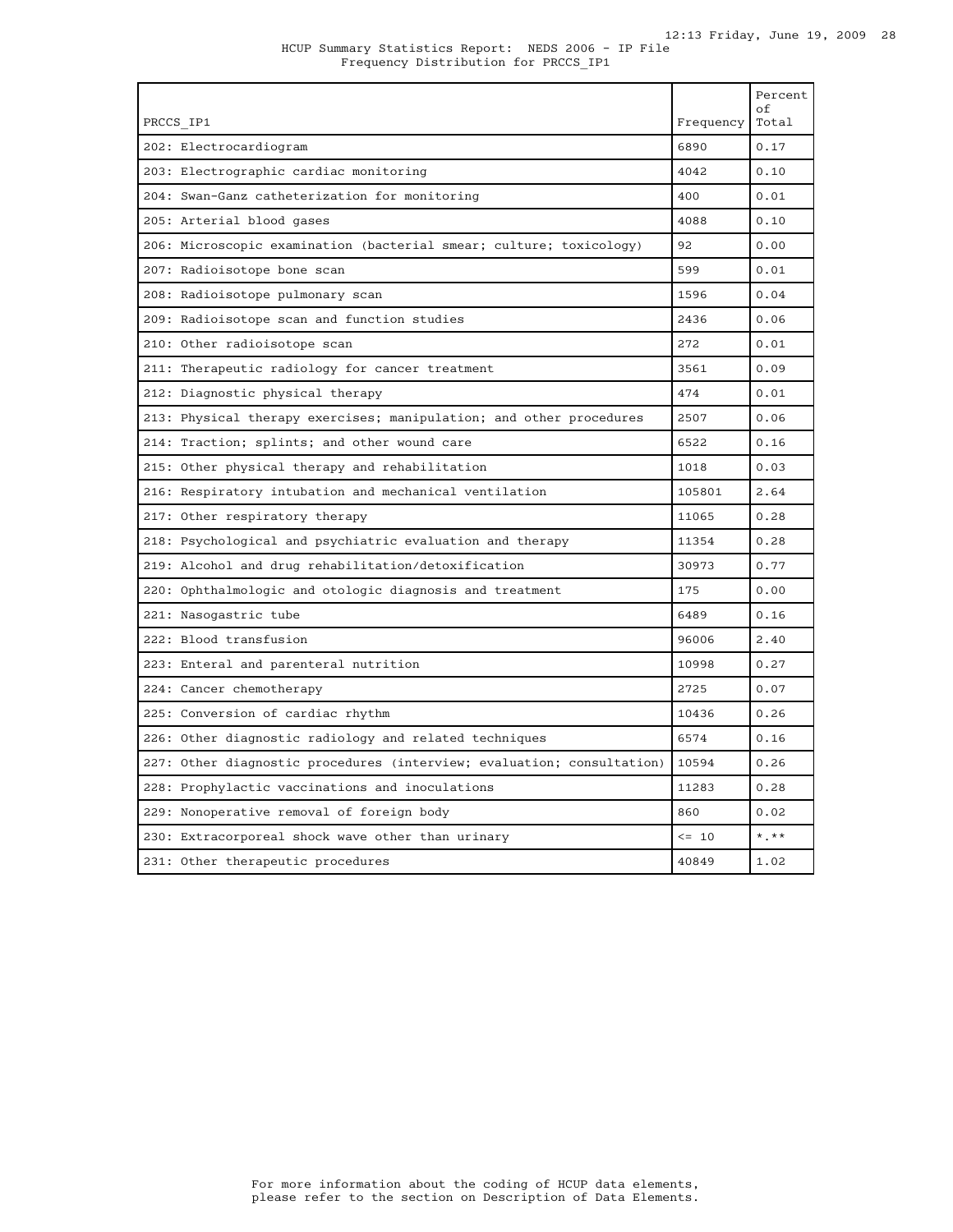## HCUP Summary Statistics Report: NEDS 2006 - IP File Frequency Distribution for PR\_IP1

| PR IP1                 | Frequency | Percent<br>οf<br>Total |
|------------------------|-----------|------------------------|
| Blank                  | 2050793   | 51.17                  |
| Valid PR               | 1956150   | 48.81                  |
| Inconsistent PR (incn) | $\leq$ 10 | $*$ **                 |
| Invalid PR (invl)      | 1052      | 0.03                   |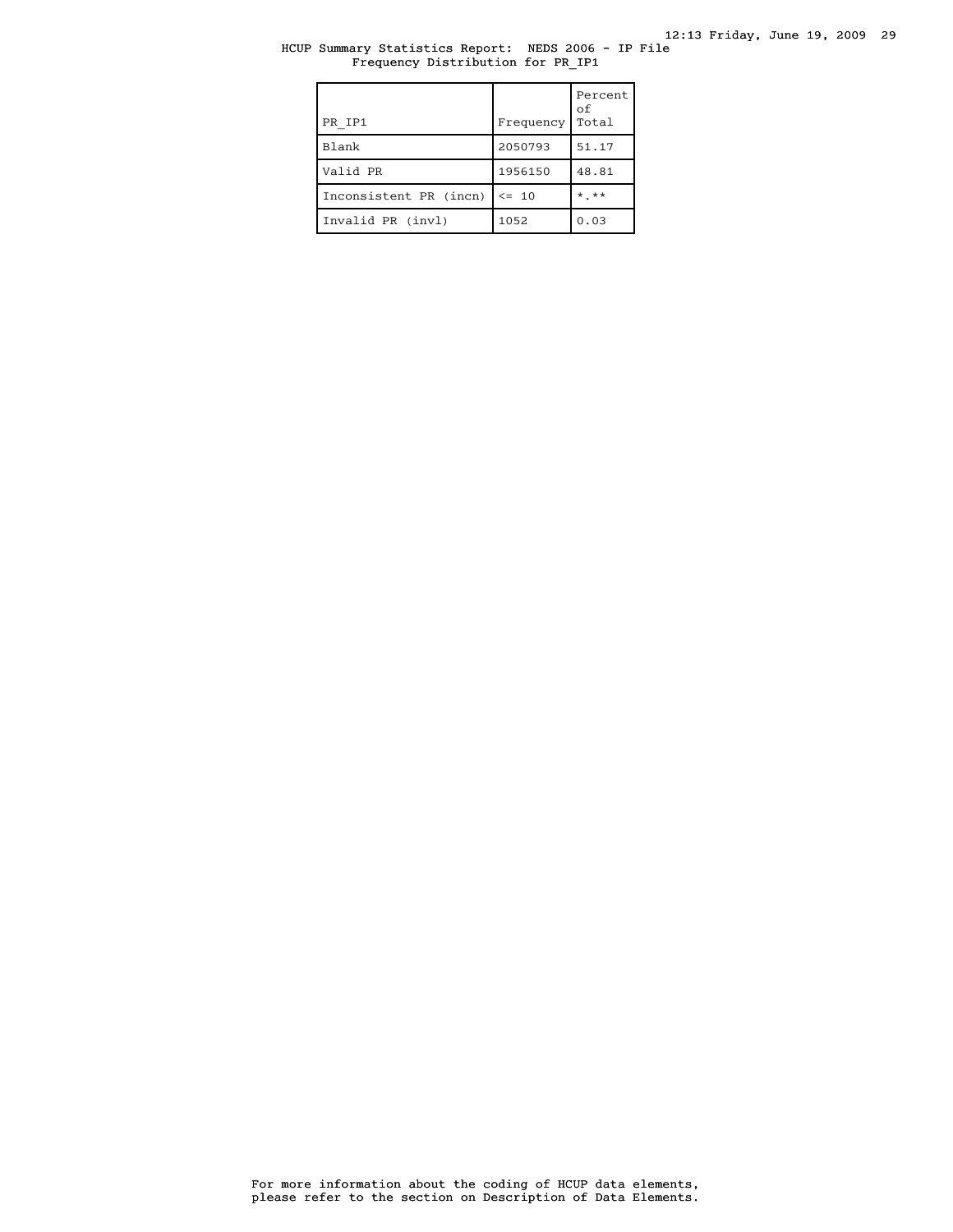## HCUP Summary Statistics Report: NEDS 2006 - IP File Frequency Distribution for TOTCHG\_IP

| TOTCHG IP               | Frequency | Percent<br>оf<br>Total |
|-------------------------|-----------|------------------------|
| .: Missing              | 58524     | 1.46                   |
| Invalid<br>. A :        | $\leq$ 10 | $*$ , $*$              |
| .C: Inconsistent        | 1096      | 0.03                   |
| $$25-$<br>\$1,000       | 2579      | 0.06                   |
| $$1,001-$<br>\$5,000    | 324832    | 8.10                   |
| $$5,001-$<br>\$10,000   | 819906    | 20.46                  |
| $$10,001-$<br>\$50,000  | 2295463   | 57.27                  |
| \$50,001-<br>\$100,000  | 343478    | 8.57                   |
| \$200,000<br>\$100,001- | 118656    | 2.96                   |
| \$300,000<br>\$200,001- | 25322     | 0.63                   |
| \$400,000<br>\$300,001- | 9149      | 0.23                   |
| \$400,001-<br>\$500,000 | 4129      | 0.10                   |
| \$500,001-\$1,000,000   | 4868      | 0.12                   |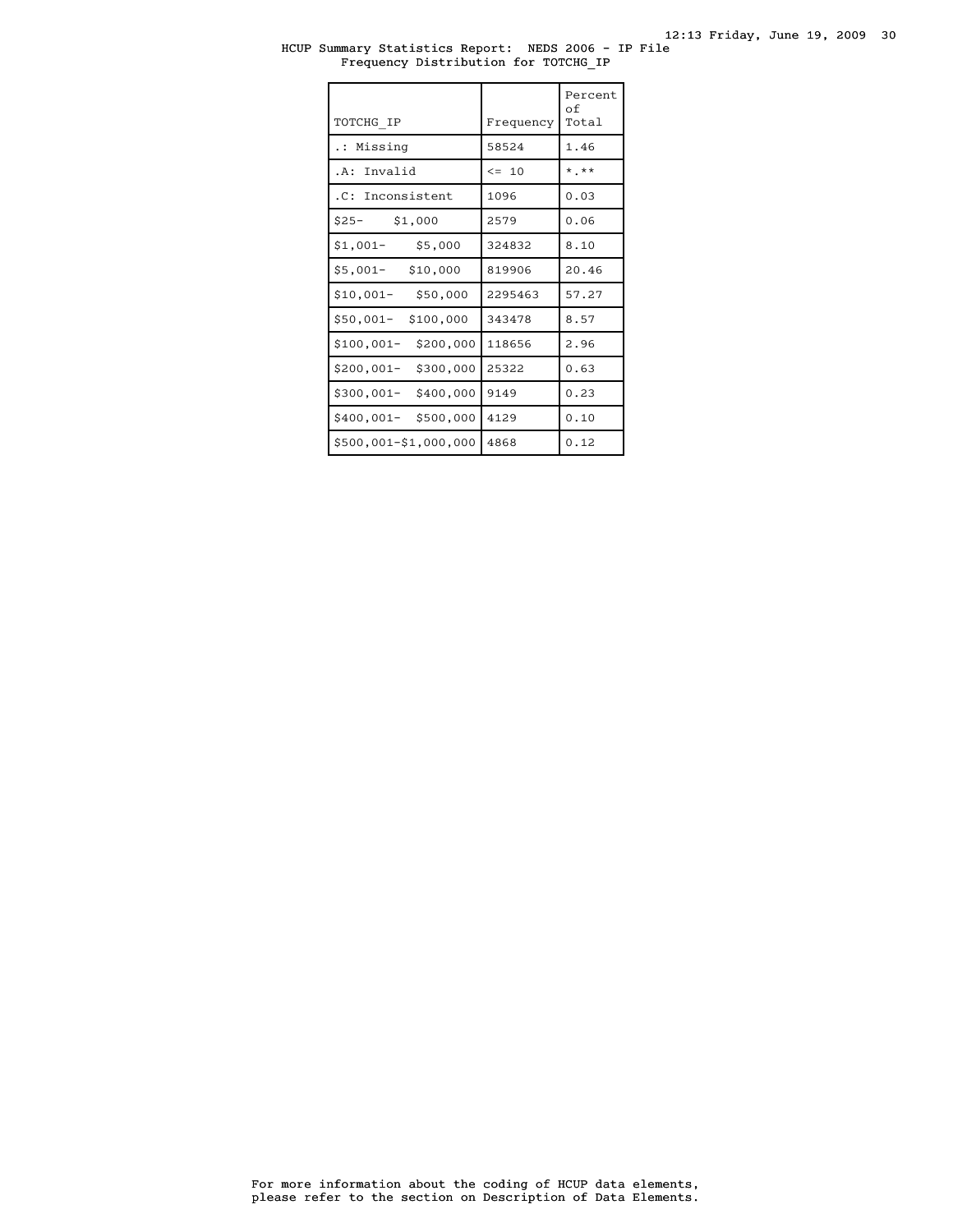Variable: DISCWT (Weight to ED Visits in AHA universe)

| Moments         |            |                  |            |  |
|-----------------|------------|------------------|------------|--|
| N               | 4008005    | Sum Weights      | 4008005    |  |
| Mean            | 4.60934015 | Sum Observations | 18474258.4 |  |
| Std Deviation   | 1.26094194 | Variance         | 1.58997458 |  |
| Skewness        | 4.03764113 | Kurtosis         | 52.5174105 |  |
| Uncorrected SS  | 91526765.4 | Corrected SS     | 6372624.48 |  |
| Coeff Variation | 27.3562354 | Std Error Mean   | 0.00062984 |  |

| Basic Statistical Measures |          |                          |         |  |
|----------------------------|----------|--------------------------|---------|--|
|                            | Location | Variability              |         |  |
| Mean                       | 4.609340 | Std Deviation<br>1.26094 |         |  |
| Median                     |          | 4.540423   Variance      | 1.58997 |  |
| Mode                       | 3.824873 | Range                    |         |  |
|                            |          | Interguartile Range      | 0.74437 |  |

| Tests for Location: Mu0=0 |                         |  |                                 |          |
|---------------------------|-------------------------|--|---------------------------------|----------|
| Test                      | Statistic<br>Value<br>D |  |                                 |          |
| Student's $t$   t         | $7318.259$ Pr >  t      |  |                                 | < 0.0001 |
| Sign                      | M                       |  | $2004003$   Pr >=  M    <.0001  |          |
| Signed Rank $S$           |                         |  | 4.016E12   Pr >= $ S $   <.0001 |          |

| Quantiles (Definition 5) |          |  |
|--------------------------|----------|--|
| Quantile                 | Estimate |  |
| 100% Max                 | 27.13925 |  |
| 99%                      | 9.31777  |  |
| 95%                      | 6.74460  |  |
| 90%                      | 5.48149  |  |
| 75% 03                   | 4.90250  |  |
| 50% Median               | 4.54042  |  |
| 25% Q1                   | 4.15812  |  |
| 10%                      | 2.95986  |  |
| 5%                       | 2.95986  |  |
| 1%                       | 2.48154  |  |
| 0% Min                   | 2.02411  |  |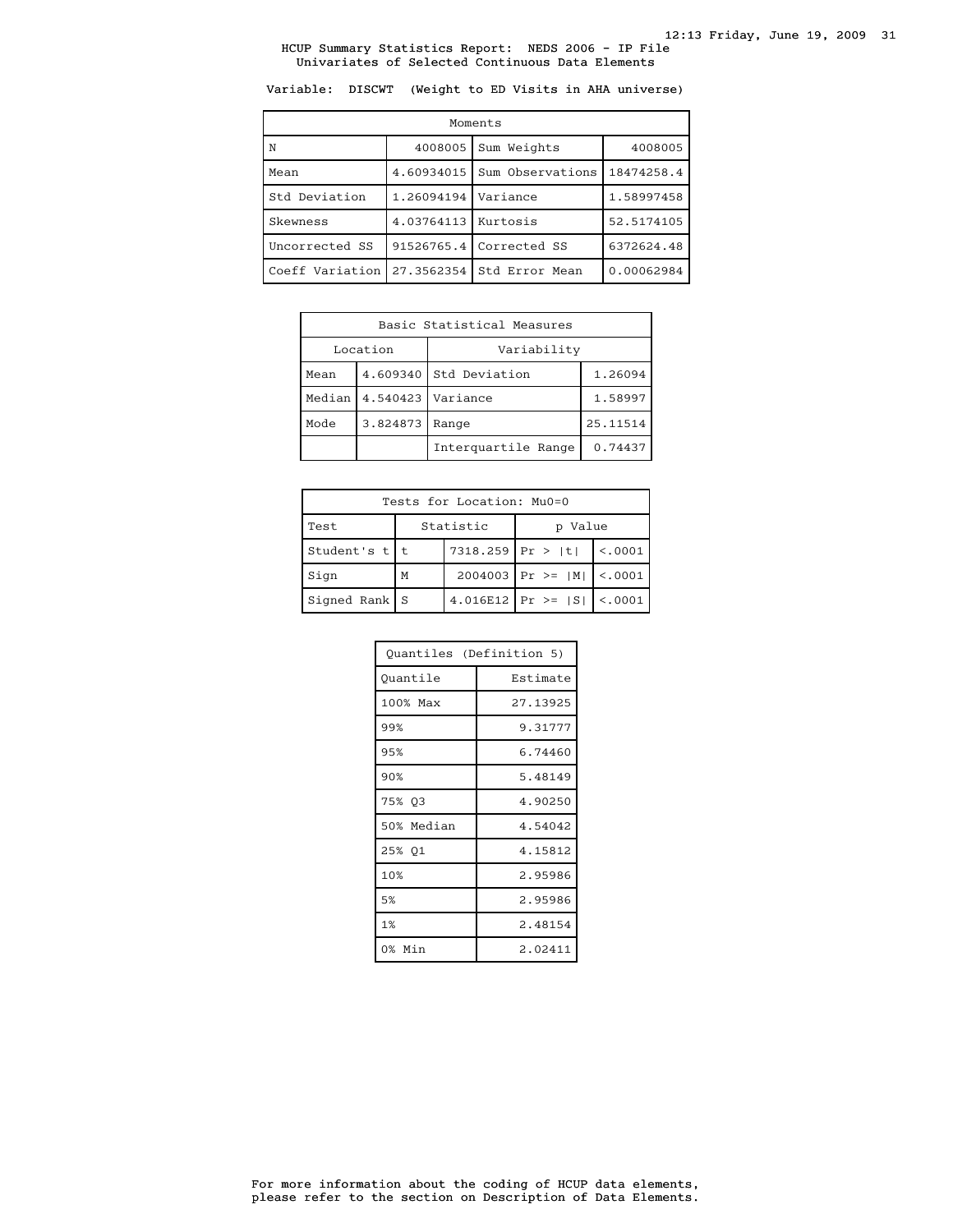Variable: LOS\_IP (Length of stay (cleaned) from IP)

| Moments         |            |                  |            |  |
|-----------------|------------|------------------|------------|--|
| N               | 4007956    | Sum Weights      | 4007956    |  |
| Mean            | 4.92237864 | Sum Observations | 19728677   |  |
| Std Deviation   | 6.1028063  | Variance         | 37.2442447 |  |
| Skewness        | 8.34154369 | Kurtosis         | 183.915784 |  |
| Uncorrected SS  | 246385275  | Corrected SS     | 149273257  |  |
| Coeff Variation | 123.980838 | Std Error Mean   | 0.00304837 |  |

| Basic Statistical Measures |          |                                   |           |  |
|----------------------------|----------|-----------------------------------|-----------|--|
| Variability<br>Location    |          |                                   |           |  |
| Mean                       |          | 4.922379 Std Deviation<br>6.10281 |           |  |
| Median                     | 3.000000 | Variance                          | 37.24424  |  |
| Mode                       | 2.000000 | Range                             | 364.00000 |  |
|                            |          | Interguartile Range               | 4.00000   |  |

| Tests for Location: Mu0=0 |                    |           |                               |          |  |
|---------------------------|--------------------|-----------|-------------------------------|----------|--|
| Test                      |                    | Statistic | Value<br>D                    |          |  |
| Student's $t$   t         | $1614.756$ Pr >  t |           |                               | < 0.0001 |  |
| Sign                      | M                  |           | $1951215$   Pr >=   M         | < 0.001  |  |
| Signed Rank $S$           |                    |           | $3.807E12$ Pr >= $ S $ <.0001 |          |  |

| Quantiles (Definition 5) |          |  |
|--------------------------|----------|--|
| Quantile                 | Estimate |  |
| 100% Max                 | 364      |  |
| 99%                      | 28       |  |
| 95%                      | 14       |  |
| 90%                      | 10       |  |
| 75% Q3                   | 6        |  |
| 50% Median               | 3        |  |
| 25% Q1                   | 2        |  |
| 10%                      | 1        |  |
| 5%                       | 1        |  |
| 1%                       | 0        |  |
| 0% Min                   |          |  |

| Missing Values   |    |               |                            |  |
|------------------|----|---------------|----------------------------|--|
|                  |    | Percent Of    |                            |  |
| Missing<br>Value |    | Count All Obs | Missing<br>0 <sub>bs</sub> |  |
|                  | 49 | 0.00          | 100.00                     |  |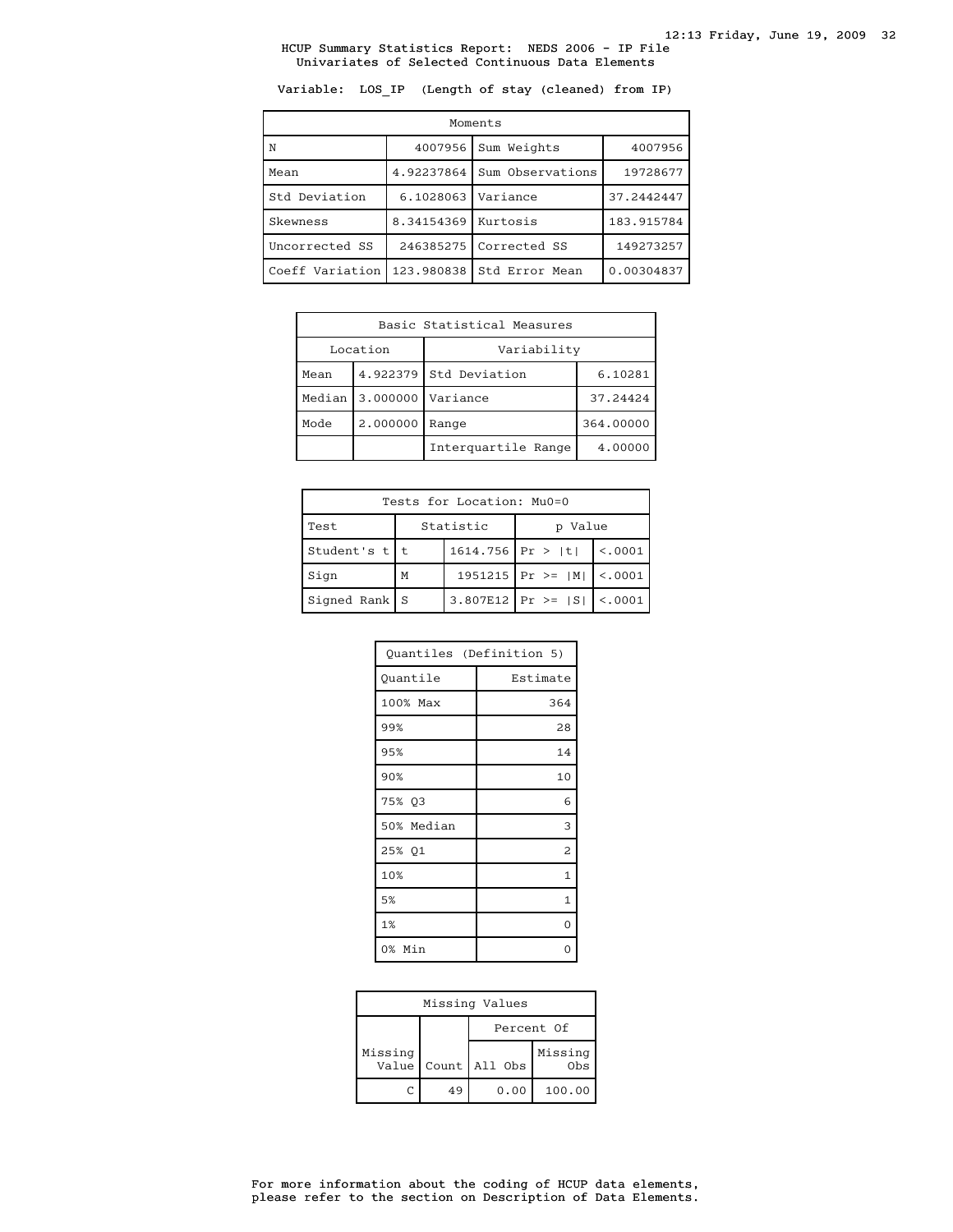# Variable: TOTCHG\_IP (Total charge for ED and inpatient services)

| Moments         |                       |                  |            |  |  |
|-----------------|-----------------------|------------------|------------|--|--|
| N               | 3948382               | Sum Weights      | 3948382    |  |  |
| Mean            | 28484.0045            | Sum Observations | 1.12466E11 |  |  |
| Std Deviation   | 44250.3031            | Variance         | 1958089326 |  |  |
| Skewness        | 7.05887622   Kurtosis |                  | 82.1839896 |  |  |
| Uncorrected SS  | 1.09348E16            | Corrected SS     | 7.73128E15 |  |  |
| Coeff Variation | 155.351412            | Std Error Mean   | 22.2693053 |  |  |

| Basic Statistical Measures |         |                        |            |  |
|----------------------------|---------|------------------------|------------|--|
| Location                   |         | Variability            |            |  |
| Mean                       |         | 28484.00 Std Deviation | 44250      |  |
| Median                     |         | 16204.00   Variance    | 1958089326 |  |
| Mode                       | 5207.00 | Range                  | 999789     |  |
|                            |         | Interguartile Range    | 21825      |  |

| Tests for Location: Mu0=0 |   |           |                                 |                |  |
|---------------------------|---|-----------|---------------------------------|----------------|--|
| Test                      |   | Statistic | p Value                         |                |  |
| Student's $t$   t         |   |           | $1279.07$ Pr >  t               | $\vert$ <.0001 |  |
| Sign                      | M |           | $1974191$ Pr >=  M   <.0001     |                |  |
| $Signal Rank$ S           |   |           | 3.897E12   Pr >= $ S $   <.0001 |                |  |

| Quantiles (Definition 5) |          |  |
|--------------------------|----------|--|
| Ouantile                 | Estimate |  |
| 100% Max                 | 999819   |  |
| 99%                      | 209358   |  |
| 95%                      | 89415    |  |
| 90%                      | 58782    |  |
| 75% Q3                   | 30823    |  |
| 50% Median               | 16204    |  |
| 25% 01                   | 8998     |  |
| 10%                      | 5424     |  |
| 5%                       | 4038     |  |
| 1%                       | 2318     |  |
| 0% Min                   | 30       |  |